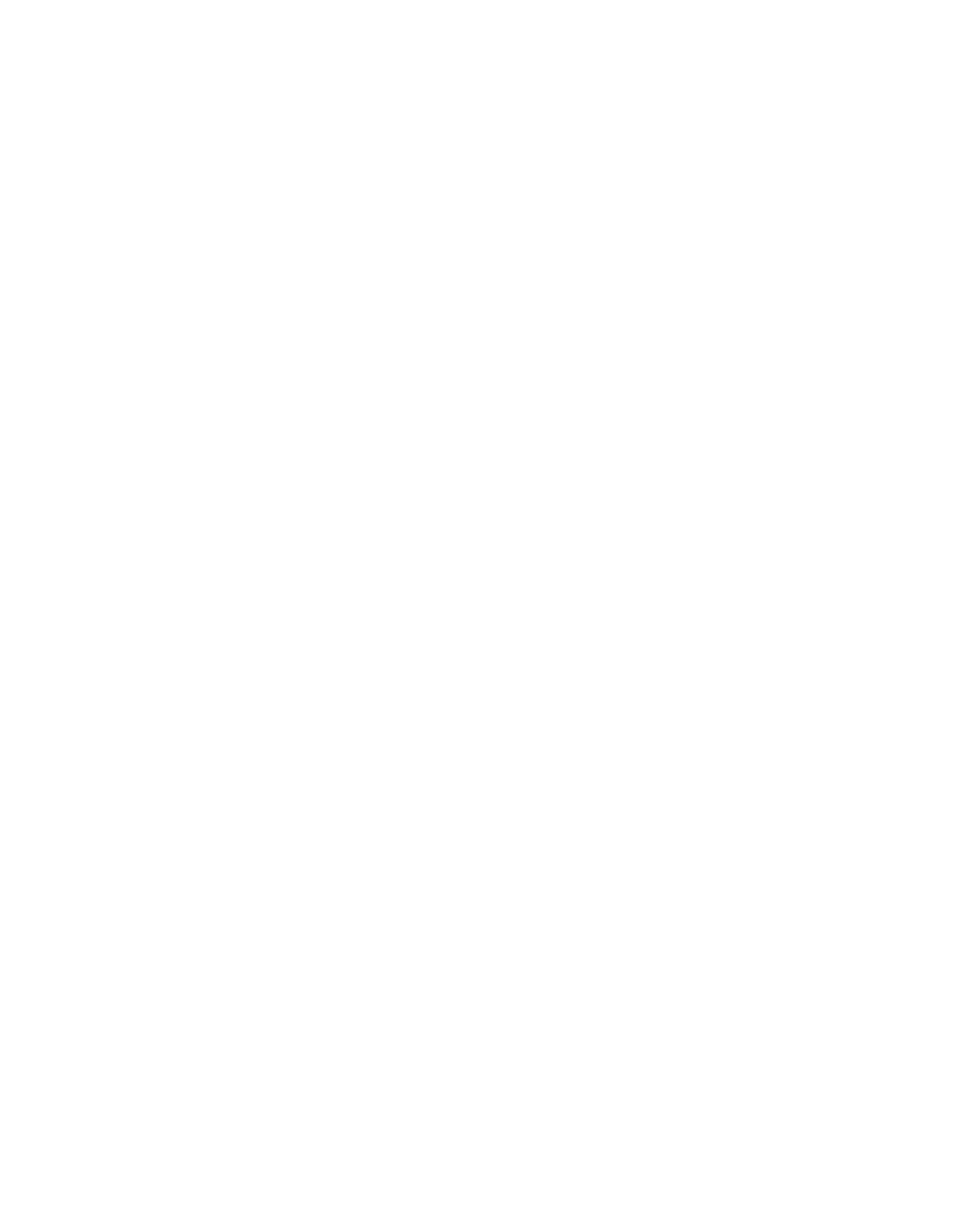# Содержание

| $\overline{2}$<br>Важная информация!<br>3<br>Описание телевизора<br>Боковые кнопки<br>7<br>Меню Guest (Гостевое)<br>Вызов гостевого меню с помощью пульта<br>ДУ настройки режима PBS<br>7<br>Вызов гостевого меню с помощью<br>8<br>гостевого пульта ДУ<br>4<br>Вызов и использование меню<br>настройки<br>Выбор языка<br>Выбор страны<br>Задание типа связи<br>Задание количества каналов<br>Автоматическая установка, установка<br>программ и настройка<br>Копирование/обновление и функции для<br>медицинских учреждений<br>Установка часов<br>5<br>Дополнительные настройки<br>Настройка параметров включения<br>Настройка параметров изображения<br>Настройка параметров звука<br>Настройка параметров безопасности<br>Настройка параметров управления<br>Выбор параметра энергосбережения<br>6<br>Автоматическая установка каналов<br>7<br>Ручная установка каналов<br>Шаг 1: выбор программы<br>Шаг 2: выбор типа входного сигнала<br>Шаг 3: выбор системы<br>Шаг 4: выбор системы | 1 | Предупреждение               | $\overline{2}$ |
|-------------------------------------------------------------------------------------------------------------------------------------------------------------------------------------------------------------------------------------------------------------------------------------------------------------------------------------------------------------------------------------------------------------------------------------------------------------------------------------------------------------------------------------------------------------------------------------------------------------------------------------------------------------------------------------------------------------------------------------------------------------------------------------------------------------------------------------------------------------------------------------------------------------------------------------------------------------------------------------------|---|------------------------------|----------------|
|                                                                                                                                                                                                                                                                                                                                                                                                                                                                                                                                                                                                                                                                                                                                                                                                                                                                                                                                                                                           |   |                              | $\overline{4}$ |
|                                                                                                                                                                                                                                                                                                                                                                                                                                                                                                                                                                                                                                                                                                                                                                                                                                                                                                                                                                                           |   |                              | 7              |
|                                                                                                                                                                                                                                                                                                                                                                                                                                                                                                                                                                                                                                                                                                                                                                                                                                                                                                                                                                                           |   |                              | 7              |
|                                                                                                                                                                                                                                                                                                                                                                                                                                                                                                                                                                                                                                                                                                                                                                                                                                                                                                                                                                                           |   |                              |                |
|                                                                                                                                                                                                                                                                                                                                                                                                                                                                                                                                                                                                                                                                                                                                                                                                                                                                                                                                                                                           |   |                              |                |
|                                                                                                                                                                                                                                                                                                                                                                                                                                                                                                                                                                                                                                                                                                                                                                                                                                                                                                                                                                                           |   |                              |                |
|                                                                                                                                                                                                                                                                                                                                                                                                                                                                                                                                                                                                                                                                                                                                                                                                                                                                                                                                                                                           |   |                              |                |
|                                                                                                                                                                                                                                                                                                                                                                                                                                                                                                                                                                                                                                                                                                                                                                                                                                                                                                                                                                                           |   |                              |                |
|                                                                                                                                                                                                                                                                                                                                                                                                                                                                                                                                                                                                                                                                                                                                                                                                                                                                                                                                                                                           |   |                              |                |
|                                                                                                                                                                                                                                                                                                                                                                                                                                                                                                                                                                                                                                                                                                                                                                                                                                                                                                                                                                                           |   |                              | 9              |
|                                                                                                                                                                                                                                                                                                                                                                                                                                                                                                                                                                                                                                                                                                                                                                                                                                                                                                                                                                                           |   |                              | 10             |
|                                                                                                                                                                                                                                                                                                                                                                                                                                                                                                                                                                                                                                                                                                                                                                                                                                                                                                                                                                                           |   |                              | 10             |
|                                                                                                                                                                                                                                                                                                                                                                                                                                                                                                                                                                                                                                                                                                                                                                                                                                                                                                                                                                                           |   |                              | 10             |
|                                                                                                                                                                                                                                                                                                                                                                                                                                                                                                                                                                                                                                                                                                                                                                                                                                                                                                                                                                                           |   |                              | 11             |
|                                                                                                                                                                                                                                                                                                                                                                                                                                                                                                                                                                                                                                                                                                                                                                                                                                                                                                                                                                                           |   |                              |                |
|                                                                                                                                                                                                                                                                                                                                                                                                                                                                                                                                                                                                                                                                                                                                                                                                                                                                                                                                                                                           |   |                              | 11             |
|                                                                                                                                                                                                                                                                                                                                                                                                                                                                                                                                                                                                                                                                                                                                                                                                                                                                                                                                                                                           |   |                              |                |
|                                                                                                                                                                                                                                                                                                                                                                                                                                                                                                                                                                                                                                                                                                                                                                                                                                                                                                                                                                                           |   |                              | 11             |
|                                                                                                                                                                                                                                                                                                                                                                                                                                                                                                                                                                                                                                                                                                                                                                                                                                                                                                                                                                                           |   |                              | 11             |
|                                                                                                                                                                                                                                                                                                                                                                                                                                                                                                                                                                                                                                                                                                                                                                                                                                                                                                                                                                                           |   |                              | 13             |
|                                                                                                                                                                                                                                                                                                                                                                                                                                                                                                                                                                                                                                                                                                                                                                                                                                                                                                                                                                                           |   |                              | 13             |
|                                                                                                                                                                                                                                                                                                                                                                                                                                                                                                                                                                                                                                                                                                                                                                                                                                                                                                                                                                                           |   |                              | 16             |
|                                                                                                                                                                                                                                                                                                                                                                                                                                                                                                                                                                                                                                                                                                                                                                                                                                                                                                                                                                                           |   |                              | 16             |
|                                                                                                                                                                                                                                                                                                                                                                                                                                                                                                                                                                                                                                                                                                                                                                                                                                                                                                                                                                                           |   |                              | 17             |
|                                                                                                                                                                                                                                                                                                                                                                                                                                                                                                                                                                                                                                                                                                                                                                                                                                                                                                                                                                                           |   |                              | 18             |
|                                                                                                                                                                                                                                                                                                                                                                                                                                                                                                                                                                                                                                                                                                                                                                                                                                                                                                                                                                                           |   |                              | 20             |
|                                                                                                                                                                                                                                                                                                                                                                                                                                                                                                                                                                                                                                                                                                                                                                                                                                                                                                                                                                                           |   |                              |                |
|                                                                                                                                                                                                                                                                                                                                                                                                                                                                                                                                                                                                                                                                                                                                                                                                                                                                                                                                                                                           |   |                              | 21             |
|                                                                                                                                                                                                                                                                                                                                                                                                                                                                                                                                                                                                                                                                                                                                                                                                                                                                                                                                                                                           |   |                              | 22             |
|                                                                                                                                                                                                                                                                                                                                                                                                                                                                                                                                                                                                                                                                                                                                                                                                                                                                                                                                                                                           |   |                              | 22             |
|                                                                                                                                                                                                                                                                                                                                                                                                                                                                                                                                                                                                                                                                                                                                                                                                                                                                                                                                                                                           |   |                              | 22             |
|                                                                                                                                                                                                                                                                                                                                                                                                                                                                                                                                                                                                                                                                                                                                                                                                                                                                                                                                                                                           |   |                              | 22             |
|                                                                                                                                                                                                                                                                                                                                                                                                                                                                                                                                                                                                                                                                                                                                                                                                                                                                                                                                                                                           |   |                              | 22             |
|                                                                                                                                                                                                                                                                                                                                                                                                                                                                                                                                                                                                                                                                                                                                                                                                                                                                                                                                                                                           |   | Шаг 5: настройка телеканалов | 22             |

Шаг 6: выбор кольца каналов

Русский

| 8 | Копирование данных и обновление   |    |
|---|-----------------------------------|----|
|   | программного обеспечения          | 25 |
|   | Копирование данных                | 25 |
|   | Загрузка программного обеспечения | 26 |
| 9 | Медицинские учреждения            | 27 |
|   | 10 Подключение устройств          | 28 |
|   | Задние разъемы                    | 28 |
|   | Боковые разъемы                   | 29 |
|   | Использование модуля условного    |    |
|   | доступа (САМ)                     | 30 |
|   | Использование замка Kensington    | 30 |
|   | 11 Сведения об изделии            | 32 |
|   | Поддерживаемое разрешение дисплея |    |
|   |                                   | 32 |
|   | Мультимедиа                       | 32 |
|   | Тюнер/Прием/Передача              | 32 |
|   | Питание                           | 32 |
|   | Питание                           | 32 |
|   | 12 Устранение неисправностей      | 33 |
|   | Проблемы, связанные с включение и |    |
|   | выключением телевизора            | 33 |
|   | Недоступно меню настройки PBS     | 33 |
|   | Проблемы с изображением           | 33 |
|   | Проблемы со звуком                | 34 |
|   | Проблемы связи                    | 34 |
|   | Гостевой пульт ДУ не работает     | 34 |
|   | Другие проблемы                   | 34 |
|   | Контактная информация             | 34 |
|   |                                   |    |

13 Указатель

35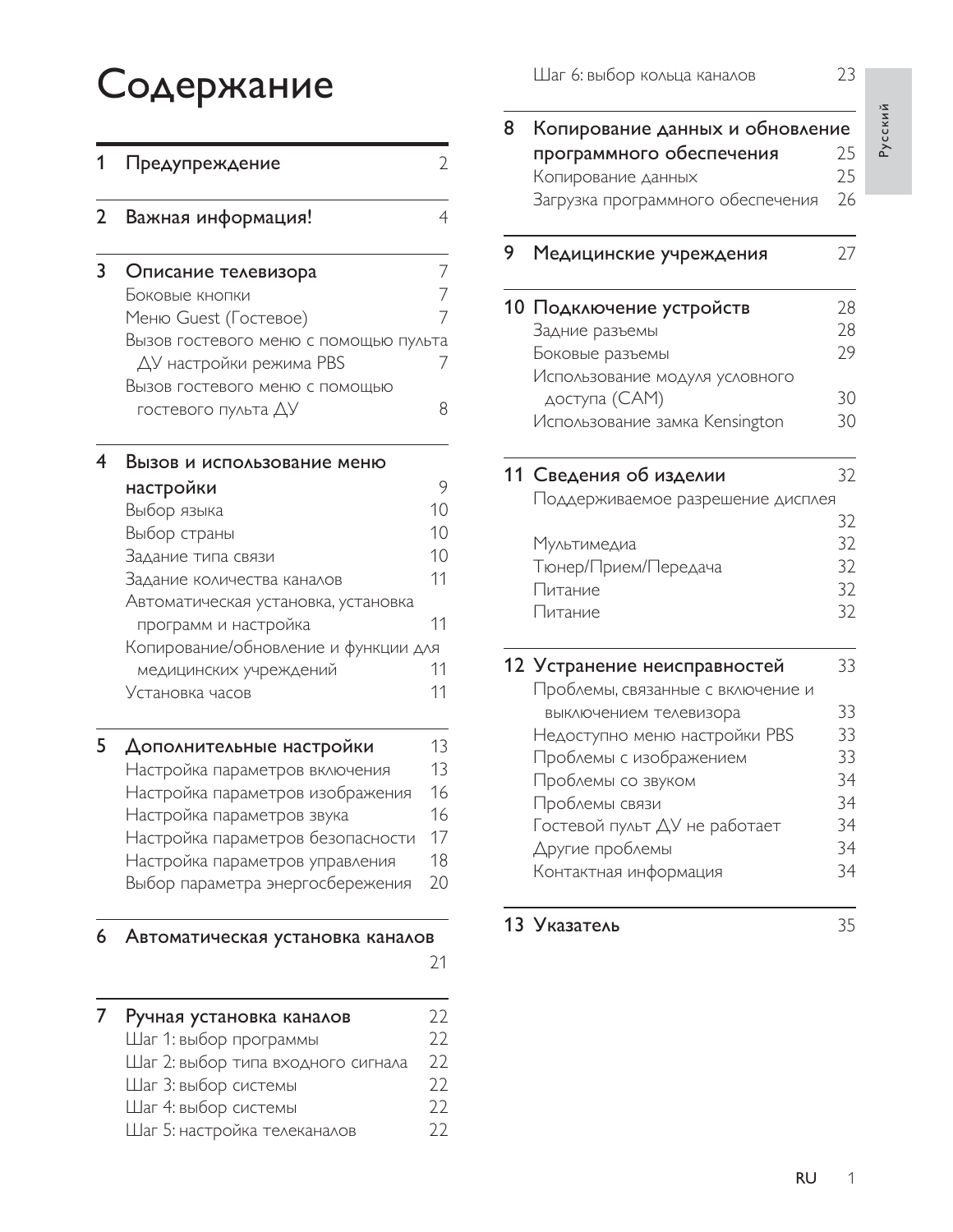# 1 Предупреждение

2009 © Koninklijke Philips Electronics N.V. Bce права защищены.

Характеристики могут быть изменены без предварительного уведомления. Торговые марки являются собственностью Koninklijke Philips Electronics N.V или соответствующих владельцев. Philips оставляет за собой право в любое время вносить изменения в изделие без обязательств соответствующим образом изменять ранее поставленные изделия. Содержание данного руководства считается соответствующим для использования системы по назначению. Если данное изделие или его отдельные блоки или функции используются в других целях, отличных от приведенных в настоящем руководстве, необходимо получить подтверждения их правомерности и применимости. Philips гарантирует, что материалы не нарушают патентное законодательство Соединенных Штатов. Никакие дополнительные гарантийные обязательства не налагаются и не подразумеваются.

#### Гарантия

- Может привести серьезной травме, повреждению телевизора или аннулированию гарантийных обязательств! Запрещается самостоятельный ремонт телевизора.
- Используйте телевизор и принадлежности только в соответствии с установленными производителем целями.
- Предупредительный знак на задней панели телевизора сообщает об опасности поражения электрическим током. Не снимайте крышку телевизора. Для выполнения ремонта или предоставления технического обслуживания обратитесь в центр поддержки покупателей Philips.



Выполнение любой операции, ясно запрещенной к выполнению в данном руководстве, а так же любые настройки, действия по сборке, не рекомендованные или запрещенные в данном руководстве, аннулируют гарантийные обязательства.

#### Характеристики пикселей

Настоящий ЖК-дисплей имеет большое количество цветных пикселей. Несмотря на то, что количество эффективных пикселей превышает 99,999% на экране могут возникать черные или яркие цветные точки (красные, зеленые или синие). Это структурное свойство дисплея (в соответствии с общими отраслевыми стандартами), а не неисправность.

Программное обеспечение с открытым исходным кодом

Настоящий телевизор содержит ПО с открытым исходным кодом. Настоящим Philips BU Hospitality предлагает поставить или предоставить по запросу за плату (не превосходящую объем понесенных расходов на распределение данных) полную, машиночитаемую копию СООТВЕТСТВУЮЩИХ ИСХОДНЫХ КОДОВ ДЛЯ средств обычно используемых для обмена программным обеспечением. Для получения исходных кодов письменно обратитесь в Philips Singapore Pte Ltd. Philips BU Hospitality Руководитель отдела разработки ПО 620A Lorong 1, Toa Payoh Singapore 319762 Предложение действительно в течение 3 лет с даты приобретения изделия.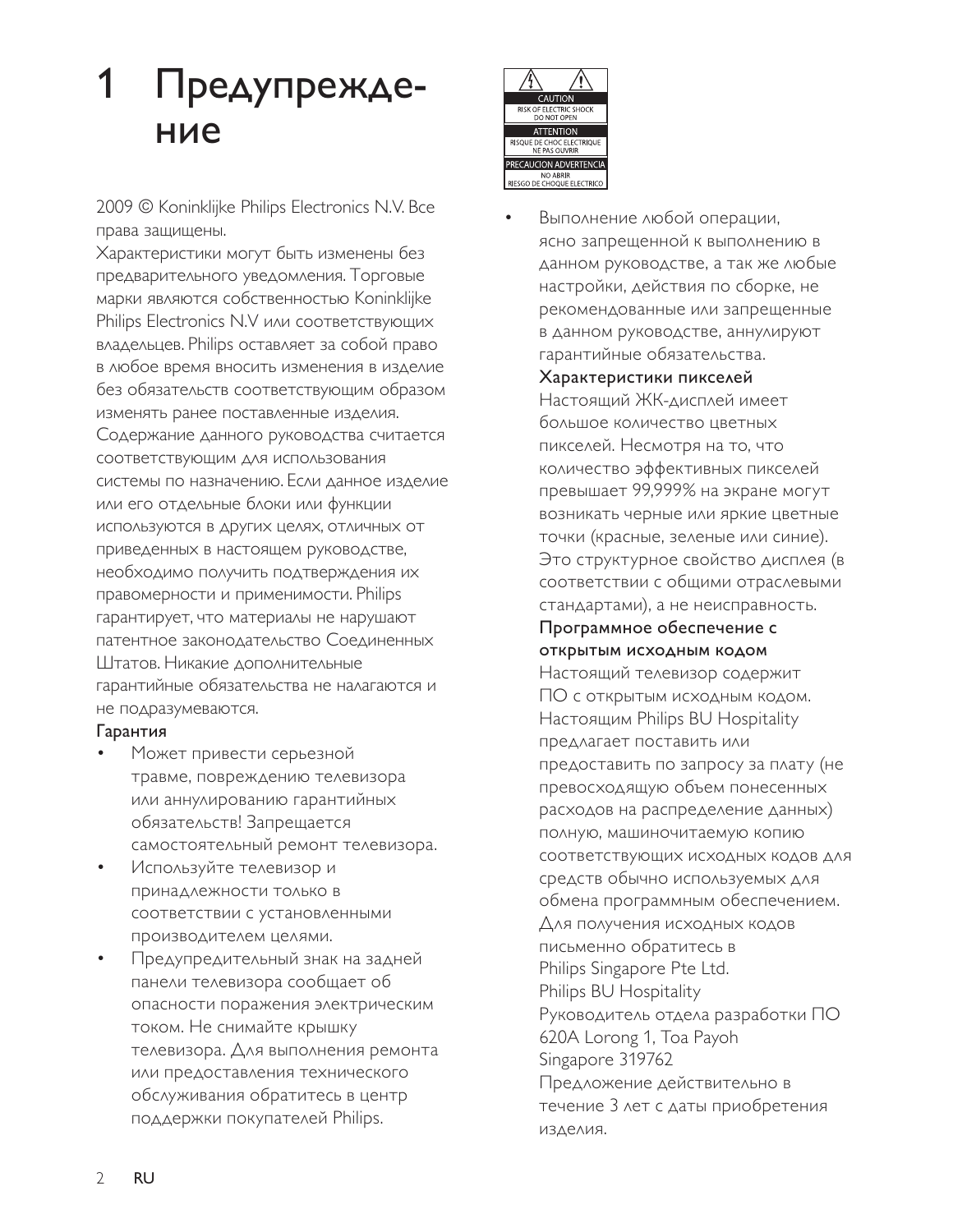### Соответствие ЕМЕ

Компания Koninklijke Philips Electronics N.V. производит и продает различные изделия потребительского назначения, которые, как и любые электронные устройства, способны излучать и принимать электромагнитные сигналы. Одним из ведущих деловых принципов компании Philips является применение всех мер безопасности для соответствия всем действующим правовым требованиям и соответствие стандартам ЕМГ, действующим на момент производства ИЗДЕЛИЯ.

Philips стремится разрабатывать, производить и продавать изделия, не оказывающие отрицательного воздействия на здоровье. Philips подтверждает, что при правильном обращении и использовании в указанных целях его изделия безопасны в соответствии с современными научными данными. Philips активно участвует в разработке международных стандартов безопасности ЕМГ, что помогает компании заранее внедрять в изделия разработки в области стандартизации.

## Сетевой предохранитель (только для Великобритании)

Этот телевизор оснащен утвержденной литой электровилкой. При необходимости, замена предохранителя производится только на предохранитель того же номинала, указанного на вилке (например, 10 А).

- Снимите крышку отсека предохранителя и извлеките предохранитель.
- $\mathbf{2}$ Новый предохранитель должен соответствовать BS 1362 и иметь знак утверждения ASTA. При утрате предохранителя обратитесь по месту продажи для уточнения типа предохранителя.

3 Установите крышку отсека предохранителя на место. В целях соответствия положениям директивы ЕМС нельзя снимать с сетевого шнура электровилку изделия. Авторские права



Логотипы VESA, FDMI и VESA Mounting Compliant являются торговыми марками Video Electronics Standards Association (Ассоциация по стандартам в области видеоэлектроники)

® Kensington и MicroSaver являются зарегистрированными в США торговыми марками ACCO World Corporation с опубликованными регистрациями и заявками, находящимися на рассмотрении в других странах мира.

Все другие зарегистрированные и незарегистрированные торговые марки являются собственностью соответствующих владельцев.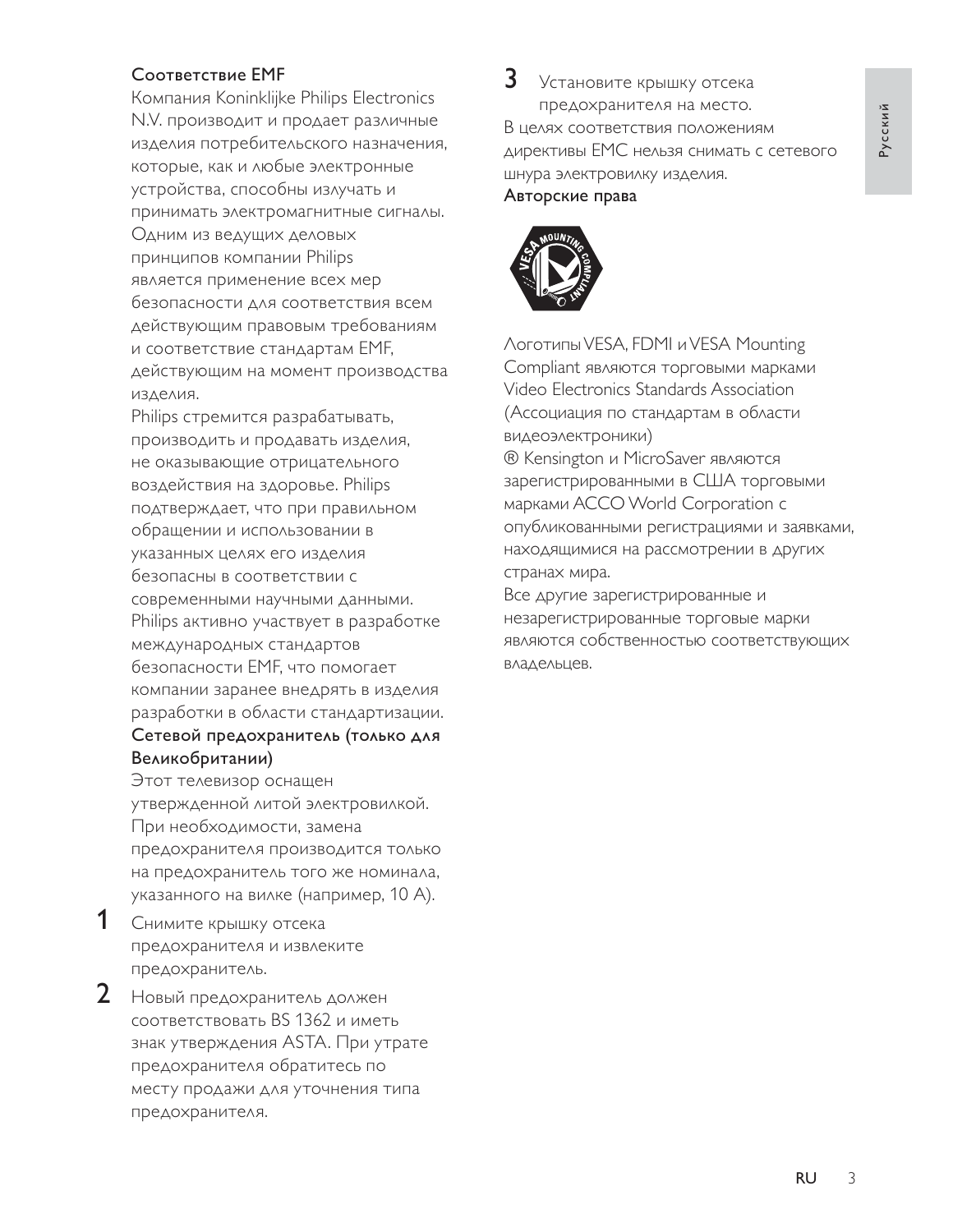# $\overline{2}$ Важная информация!

Перед включением телевизора ознакомьтесь со всеми инструкциями. Гарантия не распространяется на повреждения, вызванные несоблюдением инструкции.

## Техника безопасности

- Риск короткого замыкания или возгорания!
	- Никогда не подвергайте телевизор воздействию дождя или воды. Никогда не ставьте емкости с жидкостью, такие как вазы, рядом с телевизором. В случае попадания жидкости на поверхность или внутрь телевизора немедленно отключите его от розетки. Обратитесь в центр поддержки покупателей Philips для проверки телевизора перед использованием.
	- Никогда не размещайте телевизор, пульт дистанционного управления или батарейки рядом с открытыми источниками памяти или другими источниками тепла, включая прямые солнечные лучи. Чтобы предотвратить возгорание, не размещайте телевизор, пульт ДУ или элементы питания вблизи горящих свечей и открытого огня.



Никогда не вставляйте посторонние объекты в

вентиляционные разъемы и другие отверстия в телевизоре.

- При повороте телевизора следует убедиться, что шнур питания не натягивается. Натяжение шнура питания может привести к ослаблению подключения и стать причиной возгорания.
- Риск короткого замыкания или возгорания!
	- Никогда не подвергайте пульт дистанционного управления или батарейки воздействию дождя, воды или избыточного тепла.
	- При обращении со шнуром питания не прибегайте к применению силы. Недостаточно плотно подключенный шнур питания может стать причиной искрения или возгорания.
- Риск нанесения повреждений телевизору!
	- Чтобы поднять и транспортировать телевизор, который весит более 25 кг, потребуется участие двух человек.
	- При монтаже ТВ на подставке используйте только подставку, поставляющуюся в комплекте. Надежно закрепите телевизор на подставке. Телевизор следует поставить на надежную приподнятую поверхность, которая может выдержать вес телевизора и подставки.
	- При монтаже ТВ на стене используйте крепления, рассчитанные на вес телевизора. Стена для крепления ТВ должная быть достаточно прочной, чтобы выдержать вес ТВ и крепления. Компания Koninklijke Philips Electronics N.V. не несет ответственности за неправильно выполненный монтаж, повлекший несчастный случай или травму.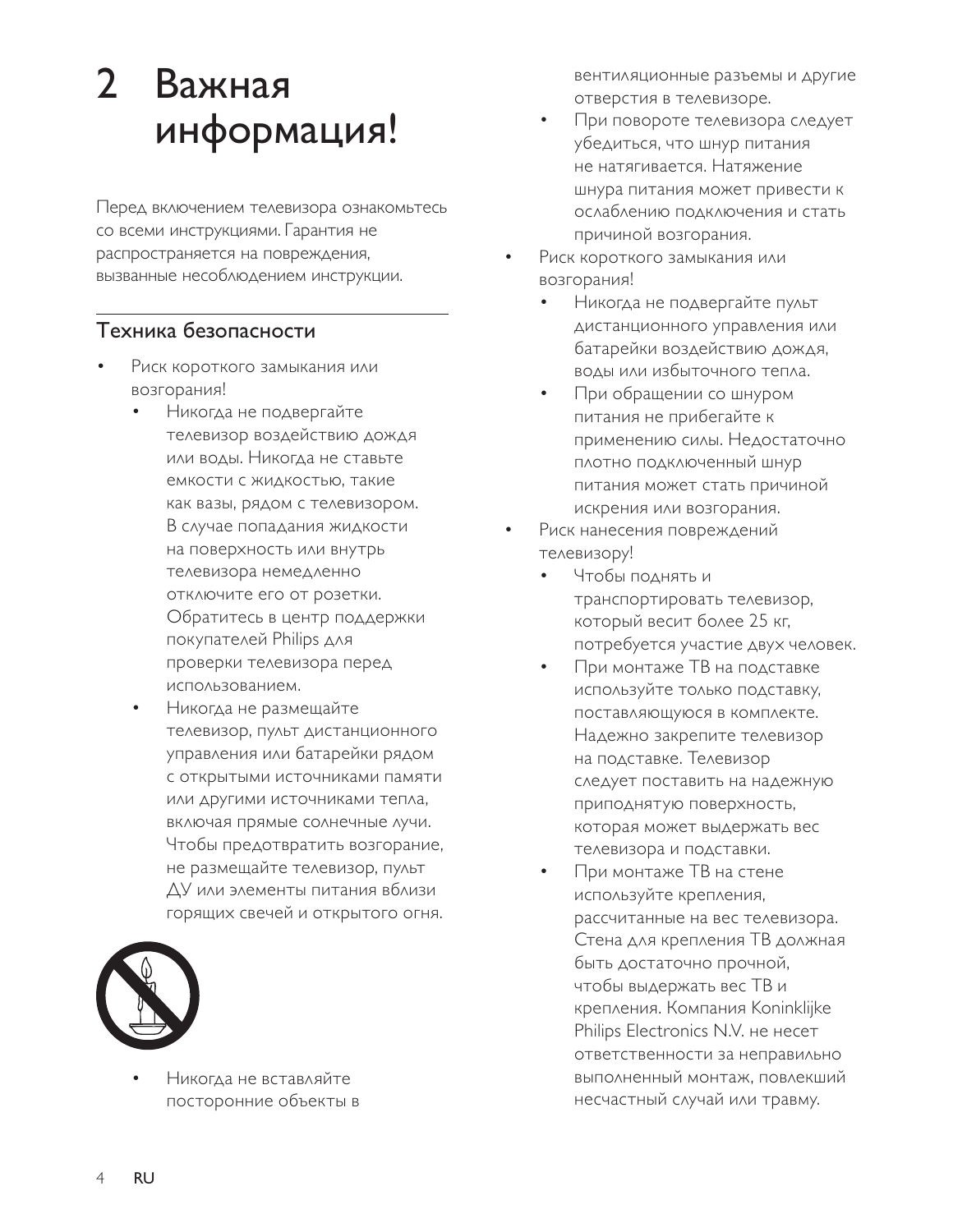- Риск нанесения повреждений детям!Следуйте мерам предосторожности, чтобы предотвратить падение телевизора и избежать травм у детей.
	- Никогда не располагайте телевизор на поверхности, покрытой скатертью или материалом, который можно стянуть.
	- Следите за тем, чтобы детали телевизора не находились у самого края поверхности.
	- Никогда не размещайте телевизор на высокой мебели (например, на книжном шкафу) без крепления телевизора и мебели к стене или другой соответствующей поверхности.
	- Объясните детям, какой опасности они подвергаются, взбираясь на мебель, чтобы дотянуться до телевизора.
- Риск перегрева! Никогда не устанавливайте телевизор в ограниченном пространстве. Всегда оставляйте не менее 10 см (4 дюймов) свободного пространства вокруг телевизора для обеспечения вентиляции. Убедитесь, что занавески или другие объекты не закрывают вентиляционные отверстия телевизора.
- Риск нанесения повреждения телевизору! Перед подключением телевизора к розетке электросети убедитесь, что напряжение источника питания соответствует напряжению, указанному на задней панели телевизора. Не подключайте телевизор к источнику питания, если параметры электросети отличаются.
- Риск травмы, возгорания или повреждения шнура питания! Никогда не ставьте телевизор или другие предметы на шнур питания.
- Убедитесь в наличии легкого доступа к сетевому шнуру, чтобы иметь возможность при необходимости быстро отключить телевизор от сети электропитания.
- При отключении источника питания всегда извлекайте вилку из розетки электросети; не тяните шнур.
- Во время грозы отключите телевизор от электросети и антенны. Во время грозы не прикасайтесь к телевизору, сетевому шнуру или кабелю антенны.
- Риск угрозы для слуха! Избегайте использования наушников на большой громкости в течении длительного времени.
- После транспортировки телевизора при температуре ниже 5°С, распакуйте телевизор и подождите, пока температура телевизора достигнет комнатной, а затем подключите телевизор к розетке электросети.

### Уход за экраном

- Максимально избегайте статичных изображений на экране. Статичные изображения – это изображениями, которые отображаются на экране в течении длительного времени. Пример: меню экрана, черные полосы или отображение времени. При необходимости использования таких изображений уменьшите контрастность и яркость для предотвращения повреждения экрана.
- Отключите ТВ от электросети перед чисткой.
- Протрите телевизор и раму мягкой влажной тканью. Никогда не используйте спирт, химические или другие бытовые чистящие средства.
- Риск нанесения повреждения экрану телевизора! Никогда не касайтесь, не толкайте, не протирайте и не бейте экран никакими предметами.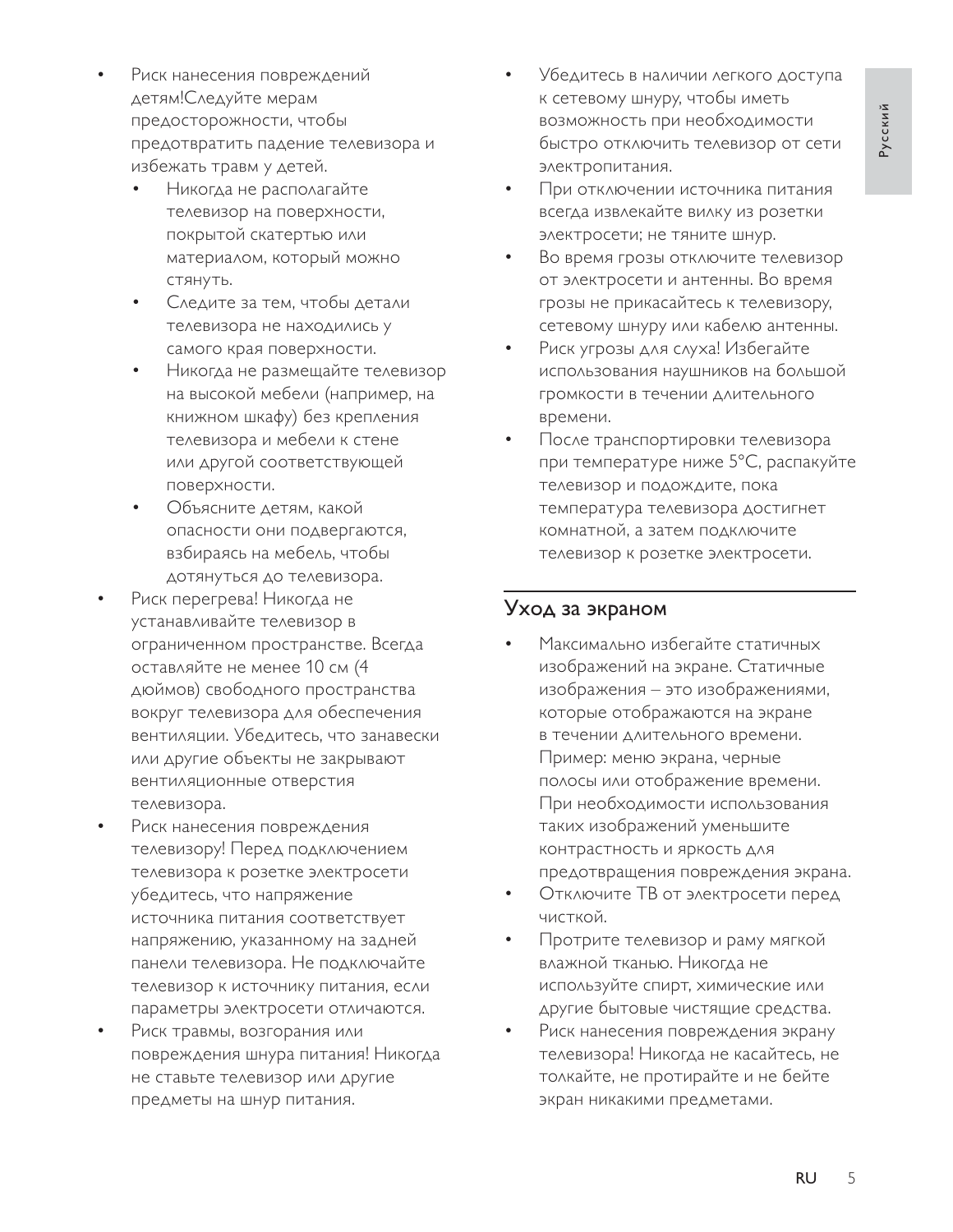Во избежание деформации и выцветания сразу стирайте попавшие капли воды.

## Утилизация отработавшего изделия и старых батарей



Изделие разработано и изготовлено с применением высококачественных деталей и компонентов, которые подлежат переработке и повторному использованию.



Если изделие маркировано значком с изображением корзины со стрелками это означает, что изделие соответствует директиве Европейского Парламента и Совета 2002/96/ЕС Узнайте о правилах местного законодательства по раздельной утилизации электротехнических и электронных изделий.

Действуйте в соответствии с местными правилами и не выбрасывайте отработавшее изделие вместе с бытовыми отходами.

Правильная утилизация отработавшего изделия поможет предотвратить возможные негативные последствия для окружающей среды и здоровья человека.



В изделии содержатся батареи, которые попадают под действие директивы ЕС 2002/66/ЕС, поэтому не выбрасывайте отслужившие батареи вместе с бытовым мусором.

Узнайте о правилах местного законодательства по раздельной утилизации батарей, так как правильная утилизация поможет предотвратить

негативные последствия для окружающей среды и здоровья человека.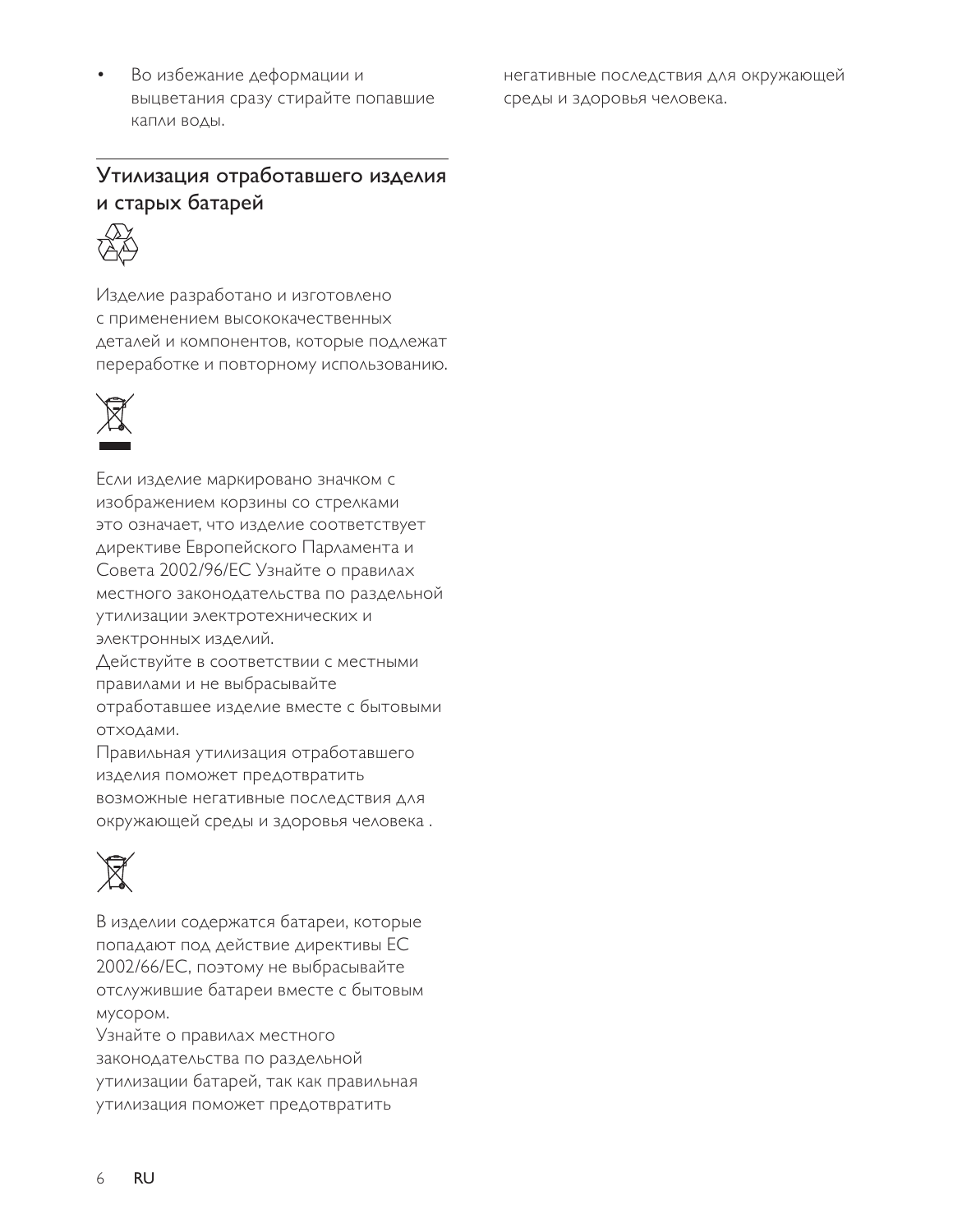# $\overline{3}$ Описание телевизора

В этом разделе приведено описание наиболее часто используемых кнопок управления и функций телевизора, а также меню Guest (Гостевое).

## Боковые кнопки



- (1) Ф POWER : Включение или выключение телевизора. Продукт не ЯВЛЯЕТСЯ ПОЛНОСТЬЮ ВЫКЛЮЧЕННЫМ, пока не отсоединен от розетки.
- (2) Р/СН +/-: Переход на следующий или предыдущий канал.
- (3) MENU: Accesses the home menu.
- (4) VOLUME +/-: Регулировка громкости.

# Меню Guest (Гостевое)

|                          | <b>PHILIPS</b>    |  |
|--------------------------|-------------------|--|
| <b>GUEST MENU</b>        |                   |  |
| <b>PICTURE FORMAT</b>    | <b>FULLSCREEN</b> |  |
| <b>SUBTITLE</b>          | ON                |  |
| <b>SUBTITLE LANGUAGE</b> | <b>ENGLISH</b>    |  |
| <b>AUDIO LANGUAGE</b>    | <b>ENGLISH</b>    |  |
| <b>SLEEPTIMER</b>        | <b>OFF</b>        |  |
|                          |                   |  |
|                          |                   |  |
|                          |                   |  |
|                          |                   |  |
|                          |                   |  |
|                          |                   |  |
|                          |                   |  |

Вызов гостевого меню с помощью пульта ДУ настройки режима PBS



- 1 Включите телевизор и выберите телеканал.
- $\overline{2}$ Установите переключатель, расположенный на боковой поверхности пульта ДУ, в положение **GUEST.**
- 3 Нажмите М для вызова гостевого меню.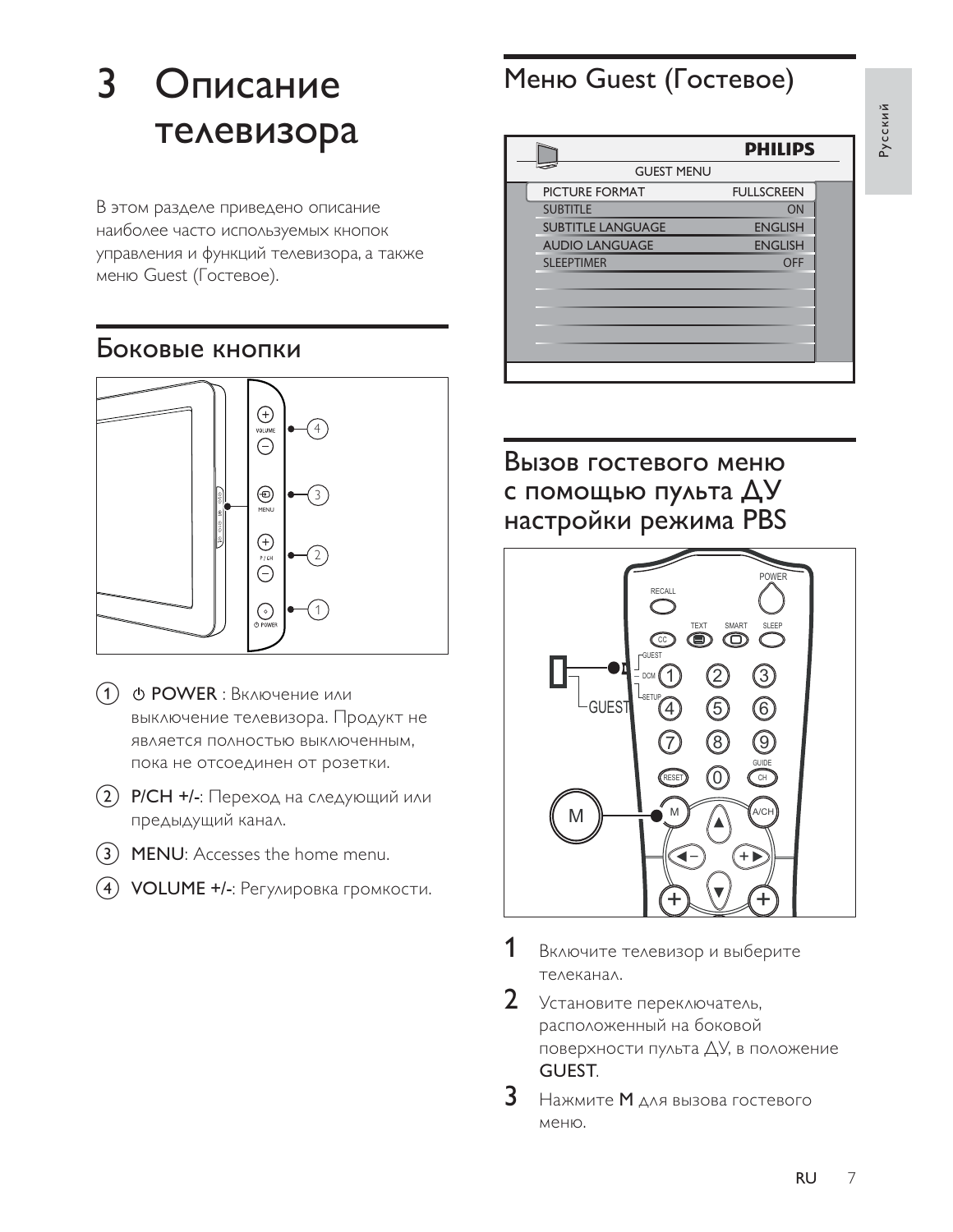Вызов гостевого меню с помощью гостевого пульта ДУ



- $\mathbf 1$ Включите телевизор и выберите телеканал.
- 2 Нажмите MENU для вызова гостевого меню.
	- Отображается гостевое меню.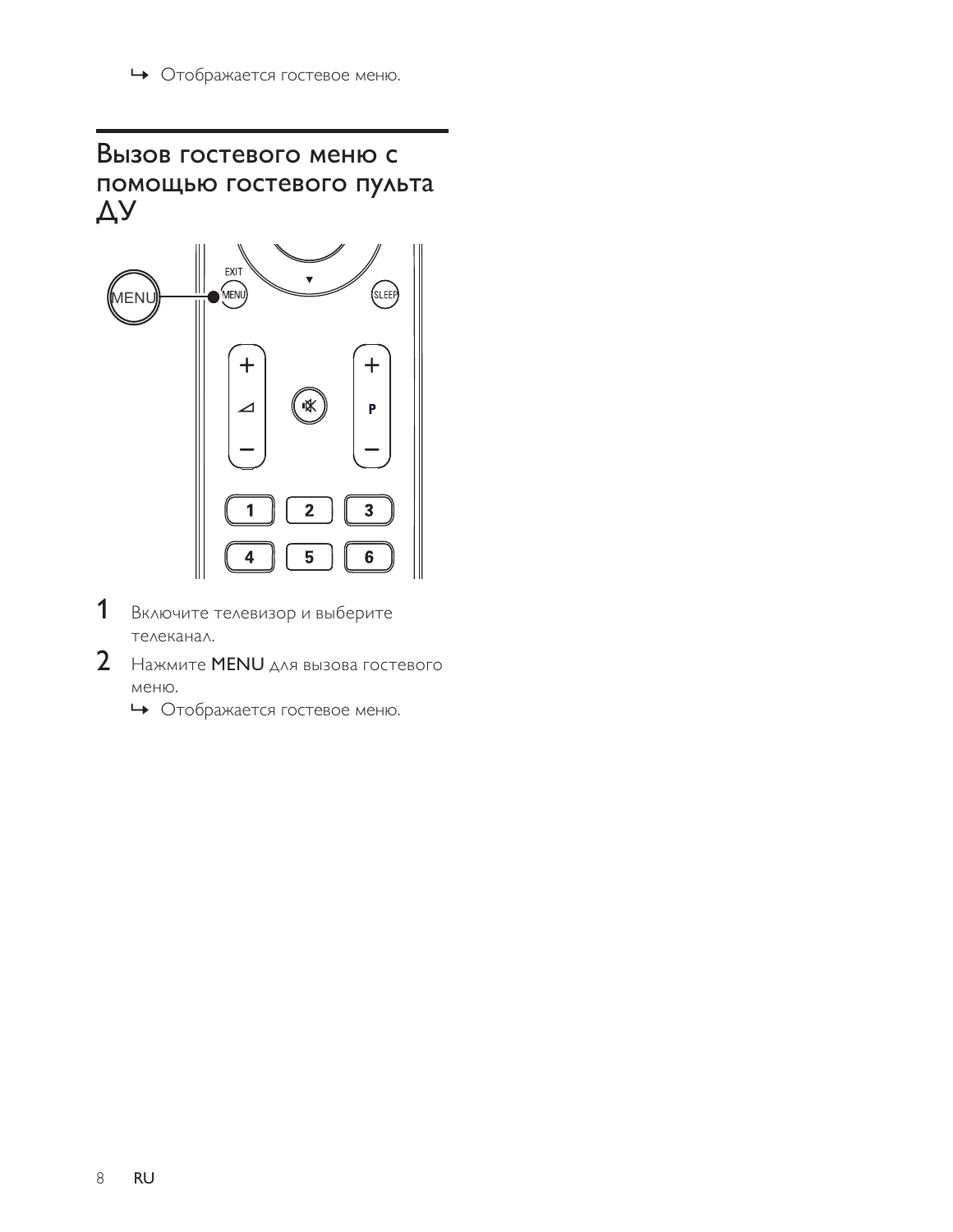# Вызов и 4 **ИСПОЛЬЗОВАНИЕ меню** настройки

Экранные меню позволяют настраивать и устанавливать каналы на телевизоре, изменять настройки и обеспечивают доступ к различных функциям. В этом разделе описан порядок вызова меню и настройка телевизора.

При уровне безопасности [STANDARD] вызвать меню настройки PBS можно с помощью пульта ДУ настройки PBS или с помощью гостевого пульта ДУ.

При уровне безопасности [HIGH] для вызова меню настройки PBS необходимо использовать пульт ДУ настройки PBS.

|                        | <b>PHILIPS</b> |
|------------------------|----------------|
| <b>SETUP</b>           |                |
| LANGUAGE               | <b>ENGLISH</b> |
| <b>COUNTRY</b>         | <b>UK</b>      |
| <b>COMMUNICATION</b>   | ⋗              |
| <b>NO. OF PROGRAMS</b> | $\geq$         |
| <b>AUTO INSTALL</b>    | ⋗              |
| <b>PROGRAM INSTALL</b> | $\geq$         |
| <b>CONFIGURATION</b>   | $\overline{ }$ |
| <b>CLOCK SETUP</b>     | $\mathbf{v}$   |
| <b>CLONING/UPGRADE</b> | $\overline{ }$ |
| <b>HEALTHCARE</b>      | $\geq$         |
|                        |                |

## Вызов меню настроек с помощью пульта ДУ настройки PBS



- 1 Включите телевизор и выберите телеканал.
- 2 Установите переключатель, расположенный на боковой поверхности пульта ДУ, в положение SETUP.
- 3 Нажмите М для вызова меню настройки.
	- Отобразится меню настройки.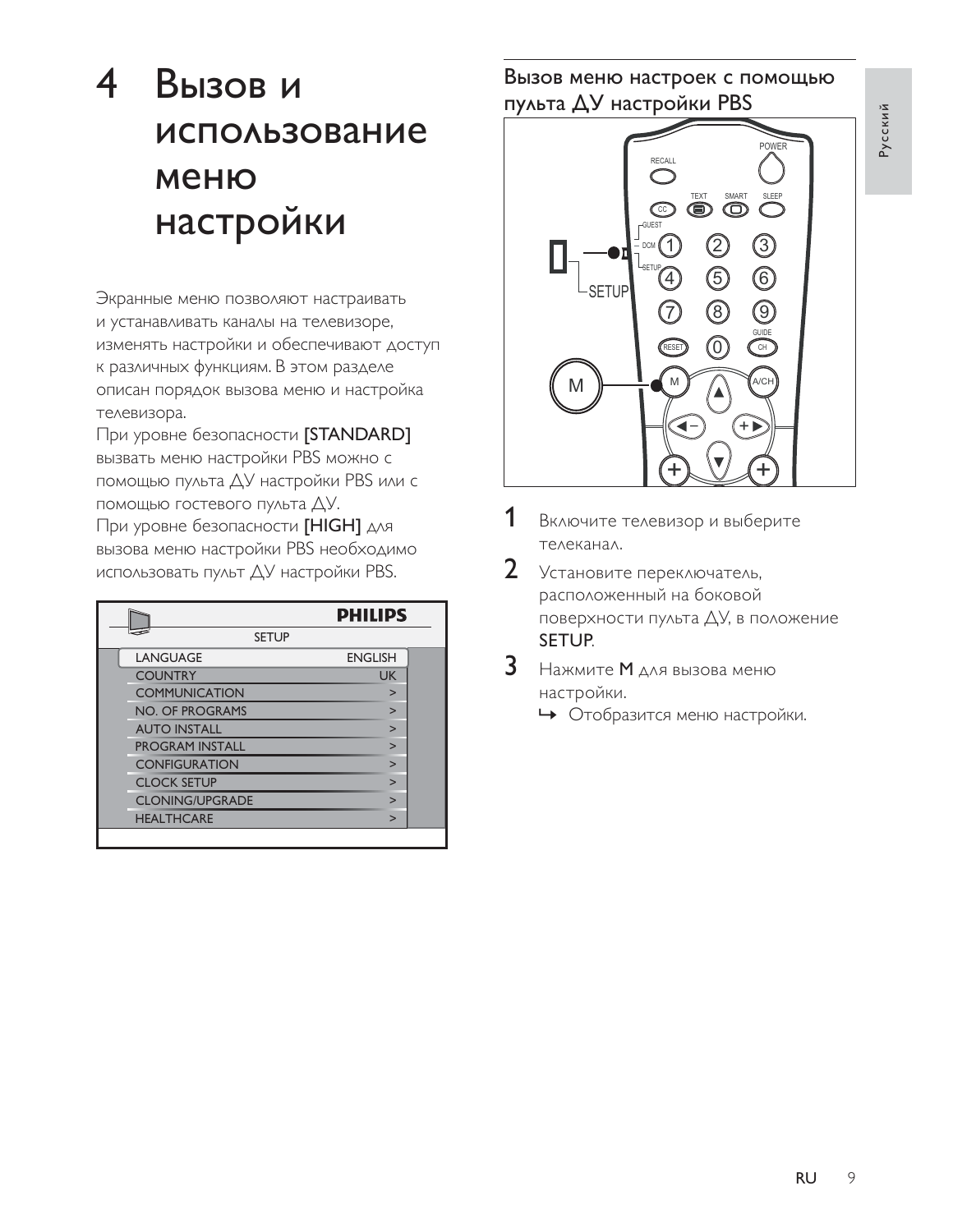Вызов меню настроек с помощью гостевого пульта ДУ



- 1 Включите телевизор и выберите телеканал.
- $\mathbf{2}$ Введите комбинацию цифр "319753", а затем в течение 10 секунд введите • (Без звука).
	- Отобразится меню настройки.

Перемещение по меню настройки.

- Нажмите кнопку ▲▼ на пульте ДУ, чтобы выбрать меню.
- Нажмите ► для настройки или изменения параметров выбранной функции.
- Нажмите кнопку М на пульте ДУ настройки PBS или MENU на гостевом пульте ДУ, чтобы вернуться в предыдущее меню.

# Выбор языка

Можно выбрать язык, на котором различная информация будет отображаться на экране телевизора.

- 1 Перейдите в меню настройки.
- 2 Нажмите >, чтобы выбрать язык.
	- Меню настройки отображается на выбранном языке.



#### Примечание

• Можно выбрать [ENGLISH], [FRANCAIS], [DEUTSCH] ИЛИ [ITALIANO] ЯЗЫК.

# Выбор страны

Выберите страну, в которой установлен телевизор.

- 1 Перейдите в меню настройки.
- Нажмите АТА Аля выбора страны.

## Задание типа связи

Для обмена данными с внешней системой необходимо правильно задать протокол СВЯЗИ.

- 1 Перейдите в меню настройки.
- 2 Нажмите ▼, чтобы выбрать [COMMUNICATION].

|                         | <b>PHILIPS</b> |  |
|-------------------------|----------------|--|
| <b>COMMUNICATION</b>    |                |  |
| <b>COMMUNICATION</b>    | SP-SPI         |  |
| <b>STORE</b>            |                |  |
| <b>ENABLE CARD SLOT</b> | <b>YES</b>     |  |
| <b>DCM TYPE</b>         | <b>GENERIC</b> |  |
| CP                      | <b>YES</b>     |  |
|                         |                |  |
|                         |                |  |
|                         |                |  |
|                         |                |  |
|                         |                |  |
|                         |                |  |

- 3 Нажмите ▲▼◀▶ для выбора типа СВЯЗИ:
- [COMMUNICATION]: Выберите один из следующих вариантов:
	- [SP-SPI], [SP-I2C], [HM-LINK] или [SERIAL XPRESS]: задание протокола связи для телевизора и внешнего устройства, подключенного к телевизору, например, телеприставки.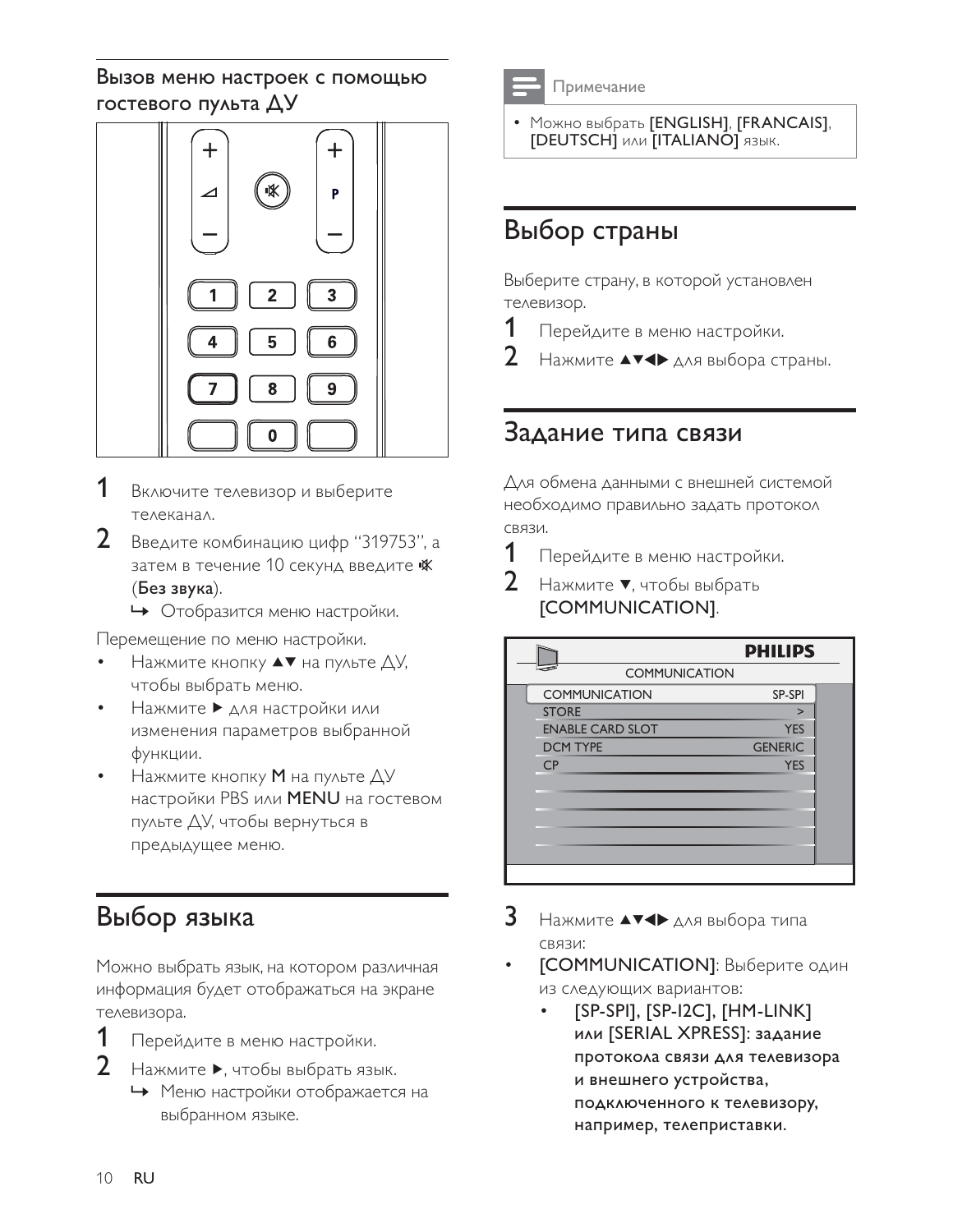- [SMART RC]: доступ к каналам РауТV с помощью пульта ДУ.
- ГОҒҒ]: запрет связи.
- [STORE]: сохранение настроек. Выберите эту опцию после выбора всех параметров.
- [ENABLE CARD SLOT]: выберите **[YES]** для подключения слота для смарт-карт.
- **[DCM TYPE]**: выберите **[GENERIC]**, если используется протокол [SP-SPI] ИЛИ [SP-I2C]. Выберите [NO SOURCE **SWITCH]**, если для телеприставки не требуется переключение.
- **[CP]**: выберите **[YES]** для управления панелью в режиме системы.

## Задание количества каналов

Задайте количество каналов для программ различного типа. Общее количество каналов для всех программ — 250.

- 1 Перейдите в меню настройки.
- 2 Нажмите V, чтобы выбрать [NO. OF PROGRAMS].

|              | <b>PHILIPS</b>          |  |
|--------------|-------------------------|--|
|              | <b>NO. OF PROGRAMS</b>  |  |
| <b>TV</b>    | 235                     |  |
| <b>PAYTV</b> | 4                       |  |
| <b>INFO</b>  | $\overline{\mathbf{3}}$ |  |
| <b>RADIO</b> | 15                      |  |
| <b>STORE</b> | $\geq$                  |  |
|              |                         |  |
|              |                         |  |
|              |                         |  |
|              |                         |  |
|              |                         |  |
|              |                         |  |

- 3 Нажмите АТА для выбора одной из следующих программ, затем нажмите 0-9 (Цифровые кнопки) для задания количества каналов для программы:
	- **[TV]**: задание количества телеканалов.
- [PAYTV]: задание количества телеканалов Pay TV.
- **[INFO]**: задание количества информационных каналов.
- **[RADIO]**: задание количества радиоканалов.
- Нажмите ▲▼◀▶, чтобы выбрать [STORE].

## Автоматическая установка, установка программ и настройка

Подробную информацию об автоматической установке, установке программ и настройке см. в следующих разделах руководства пользователя.

# Копирование/обновление и функции для медицинских учреждений

Подробную информацию о копировании/ обновлении и функциях ля медицинских учреждений см. в следующих разделах руководства пользователя.

# Установка часов

В этом разделе описан процесс установки времени и отображения часов.

- Перейдите в меню настройки.
- $\overline{2}$ Нажмите ▲▼◆ ,чтобы выбрать [CLOCK SETUP].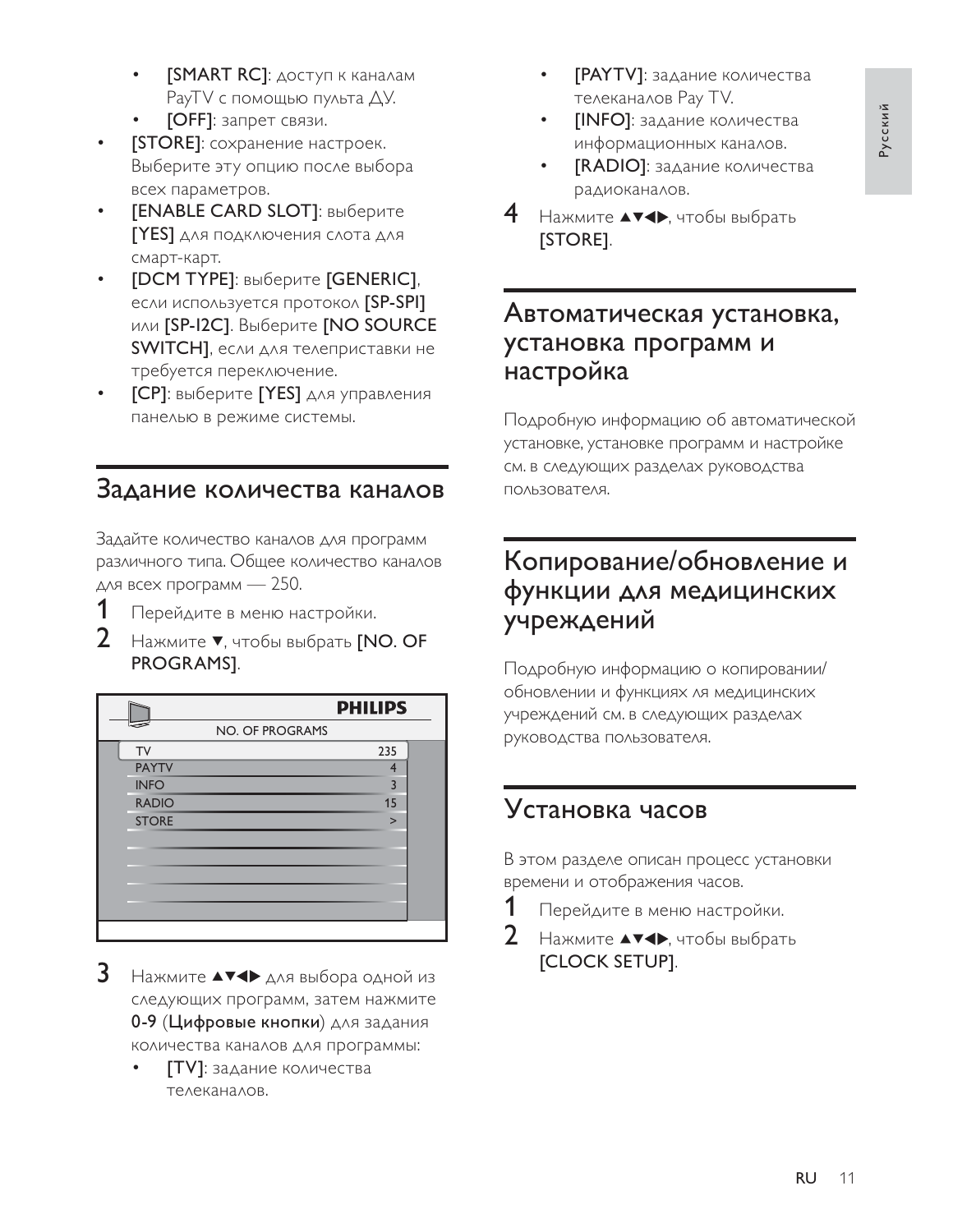| 5               |
|-----------------|
| 23:45           |
| <b>YFS</b>      |
| TV <sub>1</sub> |
|                 |
| LOW             |
|                 |
|                 |
|                 |
|                 |

- $\overline{3}$ Нажмите •, чтобы выбрать один из следующих параметров:
	- **[DISPLAY STANDBY]**: задание яркости отображения часов, когда телевизор находится в режиме ожидания. Выберите **[OFF]** для отключения отображения часов.
	- [DISPLAY ON]: задание  $\bullet$ яркости отображения часов, когда телевизор включен. Выберите [ОҒҒ] для отключения отображения часов.
	- **[TIME SETTING]: нажмите**  $\bullet$ 0-9 (Цифровые кнопки) для установки часов.
	- $\bullet$ [TIME DOWNLOAD]: выберите [YES] для установки времени по сигналу телепрограммы или выберите [NO] для ручной установки часов.
	- [DOWNLOAD PROGRAM]: BbI6op  $\bullet$ канала для установки времени. Отображается только после выбора [TIME DOWNLOAD] > **[YES].** Для достижения быстрого времени запуска задайте программу загрузки в качестве начальной программы.
	- [TIME OFFSET]: задание  $\bullet$ временного смещения.
	- [BUZZER VOLUME]: задание громкости сигнала предупреждения Выберите [OFF], чтобы отключить звуковой сигнал.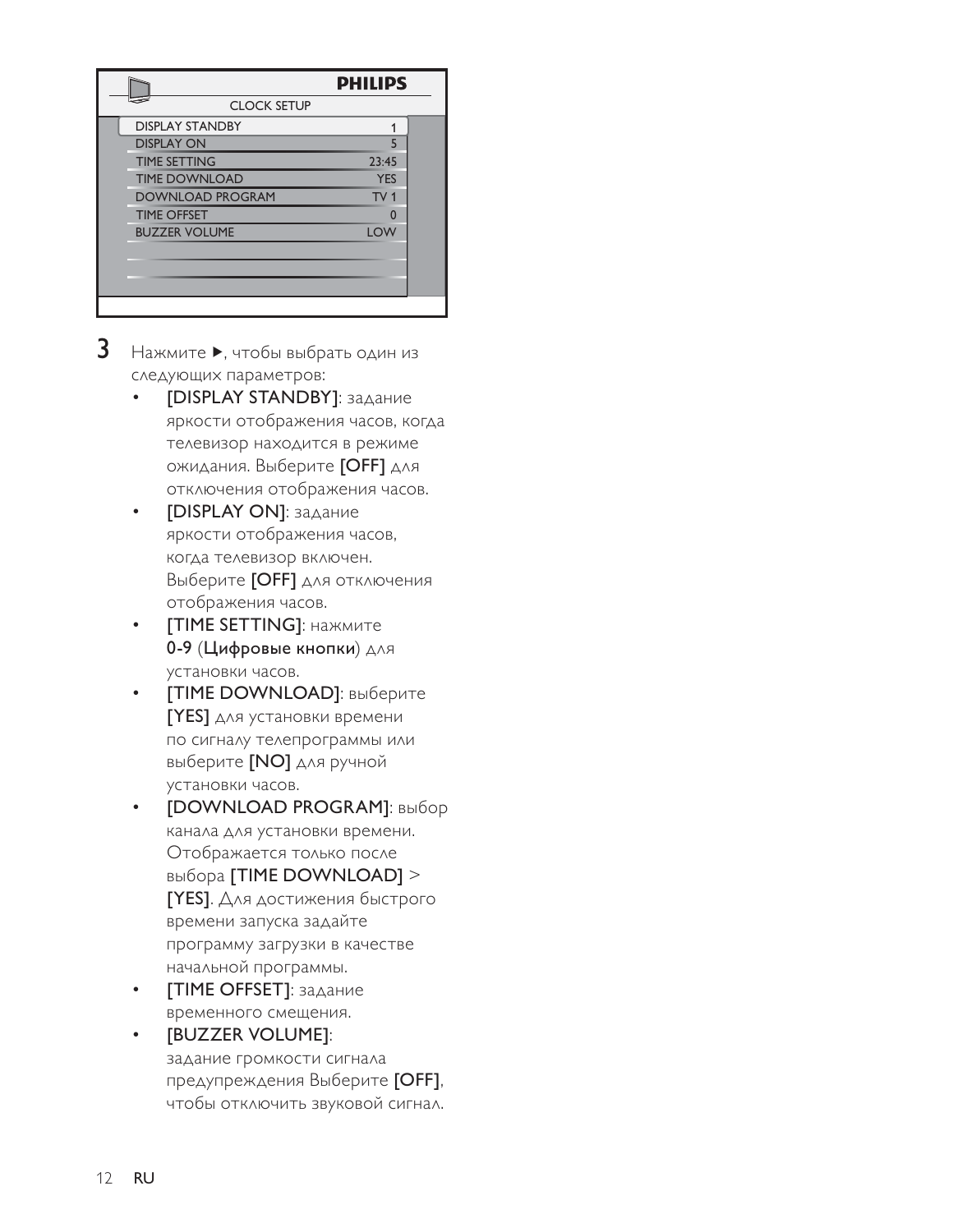# 5 Дополнительные настройки

В этом разделе показано, как задавать дополнительные параметры для телевизора, например, параметры включения, изображения и звука, энергосбережения и управления.

- 1 Перейдите в меню настройки.
- $\overline{2}$ Нажмите ▲▼, чтобы выбрать [CONFIGURATION].

|                      | <b>PHILIPS</b> |
|----------------------|----------------|
| <b>CONFIGURATION</b> |                |
| SWITCH ON / OSD      | >              |
| <b>PICTURE</b>       | $\overline{ }$ |
| <b>SOUND</b>         | $\geq$         |
| <b>SECURITY</b>      | $\overline{ }$ |
| <b>CONTROL</b>       | $\overline{ }$ |
| <b>ENERGY SAVING</b> | $\geq$         |
|                      |                |
|                      |                |
|                      |                |
|                      |                |
|                      |                |

- 3 Нажмите АТА для настройки параметров:
	- **[SWITCH ON / OSD]: задание** значений по умолчанию для таких параметров как громкость, канал, формат изображения и режим питания. Эти значения ИСПОЛЬЗУЮТСЯ ПРИ ВКЛЮЧЕНИИ (см. Настройка параметров включения' на стр. 13) телевизора.
	- [PICTURE]: настройка параметров изображения, например, яркости, цвета и резкости (см. Настройка параметров изображения' на стр.  $16$ ).
	- [SOUND]: настройка параметров звука, например, низких частот, баланса и АРГ (см. Настройка параметров звука' на стр. 16).
- **[SECURITY]**: задание уровня безопасности (см. Настройка параметров безопасности' на стр.  $17$ ).
- **[CONTROL]**: настройка некоторых параметров (см. Настройка параметров управления' на стр. 18).
- **[ENERGY SAVING]: задание** режима (см. Выбор параметра энергосбережения' на стр. 20) энергосбережения.

## Настройка параметров **ВКЛЮЧЕНИЯ**

- 1 Перейдите в меню настройки.
- Нажмите ▲▼, чтобы выбрать [CONFIGURATION] > [SWITCH ON / OSD<sub>1</sub>.

|                          | <b>PHILIPS</b>     |  |
|--------------------------|--------------------|--|
| SWITCH ON / OSD          |                    |  |
| <b>WELCOME MESSAGE</b>   | $\geq$             |  |
| <b>SWITCH ON PROGRAM</b> | TV <sub>1</sub>    |  |
| <b>SWITCH ON VOLUME</b>  | 30                 |  |
| SWITCH ON PIC FMT        | <b>WIDESCREEN</b>  |  |
| POWER ON                 | <b>LAST STATUS</b> |  |
| <b>VOLUME INDICATOR</b>  | <b>YFS</b>         |  |
| <b>CHANNEL DISPLAY</b>   | <b>ALL</b>         |  |
| <b>CHANNEL BANNER</b>    | <b>NO</b>          |  |
| <b>AUDIO / SUBTITLE</b>  | ⋗                  |  |
| <b>THEME TV</b>          | OFF                |  |
|                          |                    |  |

- 3 Нажмите >, чтобы выбрать один из доступных параметров:
	- **[WELCOME MESSAGE]:** ВКЛЮЧЕНИЕ ИЛИ ОТКЛЮЧЕНИЕ приветственного сообщения (см. Задание приветственного сообщения' на стр. 14).
	- [SWITCH ON PROGRAM]: задание канала, на который переключается телевизор после включения (см. 'Предварительная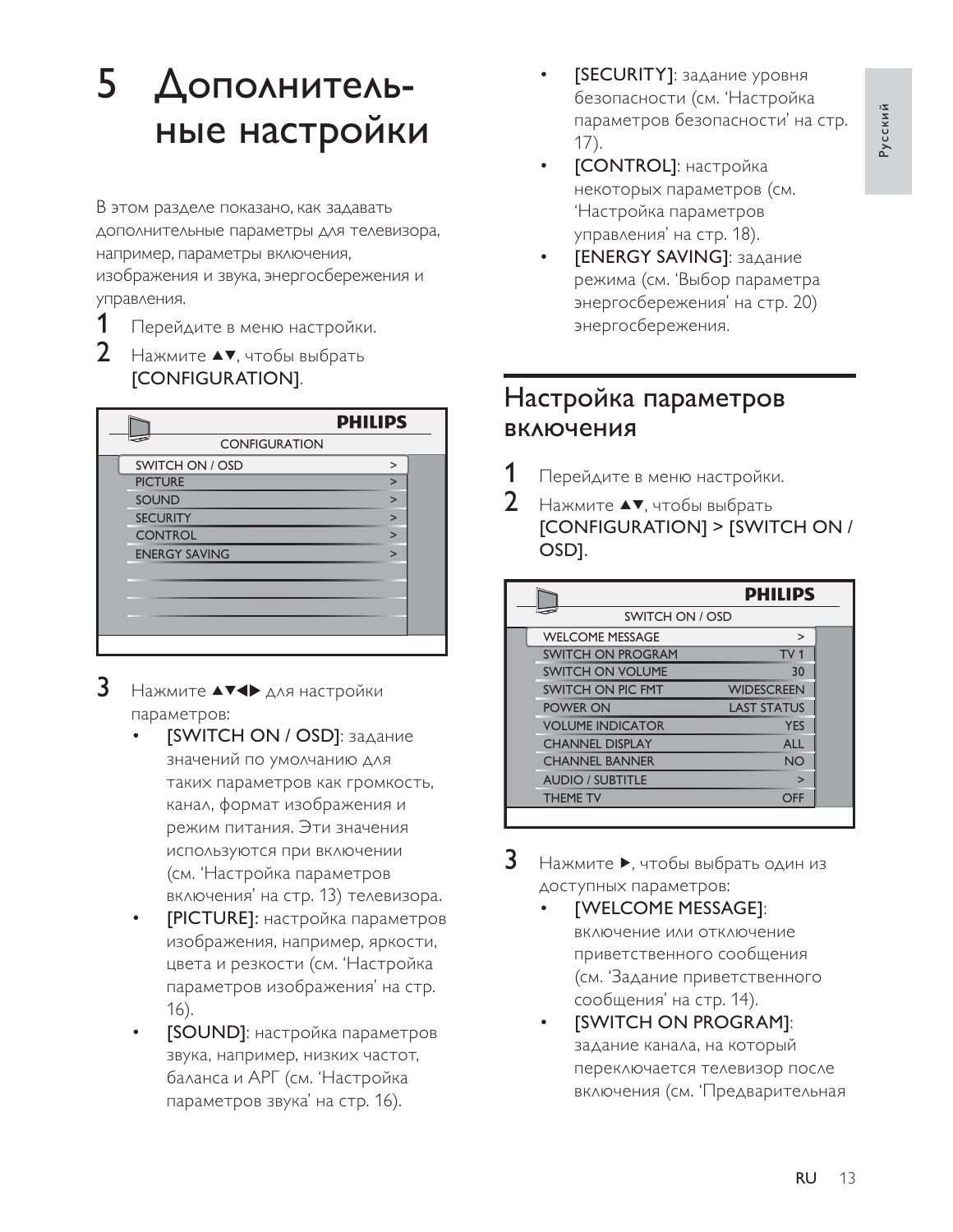настройка канала при включении' на стр. 14).

- **[SWITCH ON VOLUME]**: задание громкости при включении (см. "Предварительная настройка громкости при включении' на стр. 15) телевизора.
- [SWITCH ON PIC FMT]: задание формата изображения, используемого при включении (см. 'Предварительная настройка формата изображения' на стр. 15) телевизора.
- **[POWER ON]: задание режима** питания, который выбирается при включении телевизора после продолжительного времени бездействия (см. 'Предварительная настройка режима питания при включении' на стр. 15).
- [VOLUME INDICATOR]: задание отображения индикатора (см. Включение и отключение индикатора уровня громкости' на стр. 15) уровня громкости.
- **[CHANNEL DISPLAY]**: задание отображения на экране (см. "Задание отображения канала" на стр. 15) номера и метки телеканала.
- **[CHANNEL BANNER]:** отображение баннера телеканала в верхней части экрана (см. Отображение баннера канала' на стр. 15).
- [AUDIO / SUBTITLE]: задание предпочитаемого языка для звука и субтитров (см. Выбор предпочитаемого языка звука и субтитров' на стр. 16).
- [THEME TV]: отображение значков колец (называемых также темой) (см. 'Задание темы телевизора' на стр. 16).

## Задание приветственного сообшения

- 1 Перейдите в меню настройки.
- $\overline{2}$ Нажмите ▲▼, чтобы выбрать [CONFIGURATION] > [SWITCH ON / OSD] > [WELCOME MESSAGE].
- 3 Нажмите ▲▼◀▶, чтобы выбрать один из следующих параметров:
	- $[DISPLAY]$ : выберите  $[YES]$  для отображения приветственного сообщения. Выберите **[NO]** для отключения приветственного сообщения.
	- [LINE 1]: первая строка приветственного сообщения. Нажмите • для выбора позиции символа, затем нажмите ▲▼ для выбора буквенно-цифрового символа.
	- [LINE 2]: вторая строка приветственного сообщения. Нажмите • для выбора позиции символа, затем нажмите АТ для выбора буквенно-цифрового символа.
	- [CLEAR]: удаление приветственного сообщения.

## Примечание

• Каждая строка приветственного сообщения может содержать не более 20 буквенно-цифровых символов.

## Предварительная настройка канала при включении

- Перейдите в меню настройки.
- $\mathcal{P}$ Нажмите ▲▼, чтобы выбрать [CONFIGURATION] > [SWITCH ON / OSD] > [SWITCH ON PROGRAM].
- 3 Нажмите ► для выбора типа, затем нажмите 0-9 (Цифровые кнопки), чтобы выбрать канал, который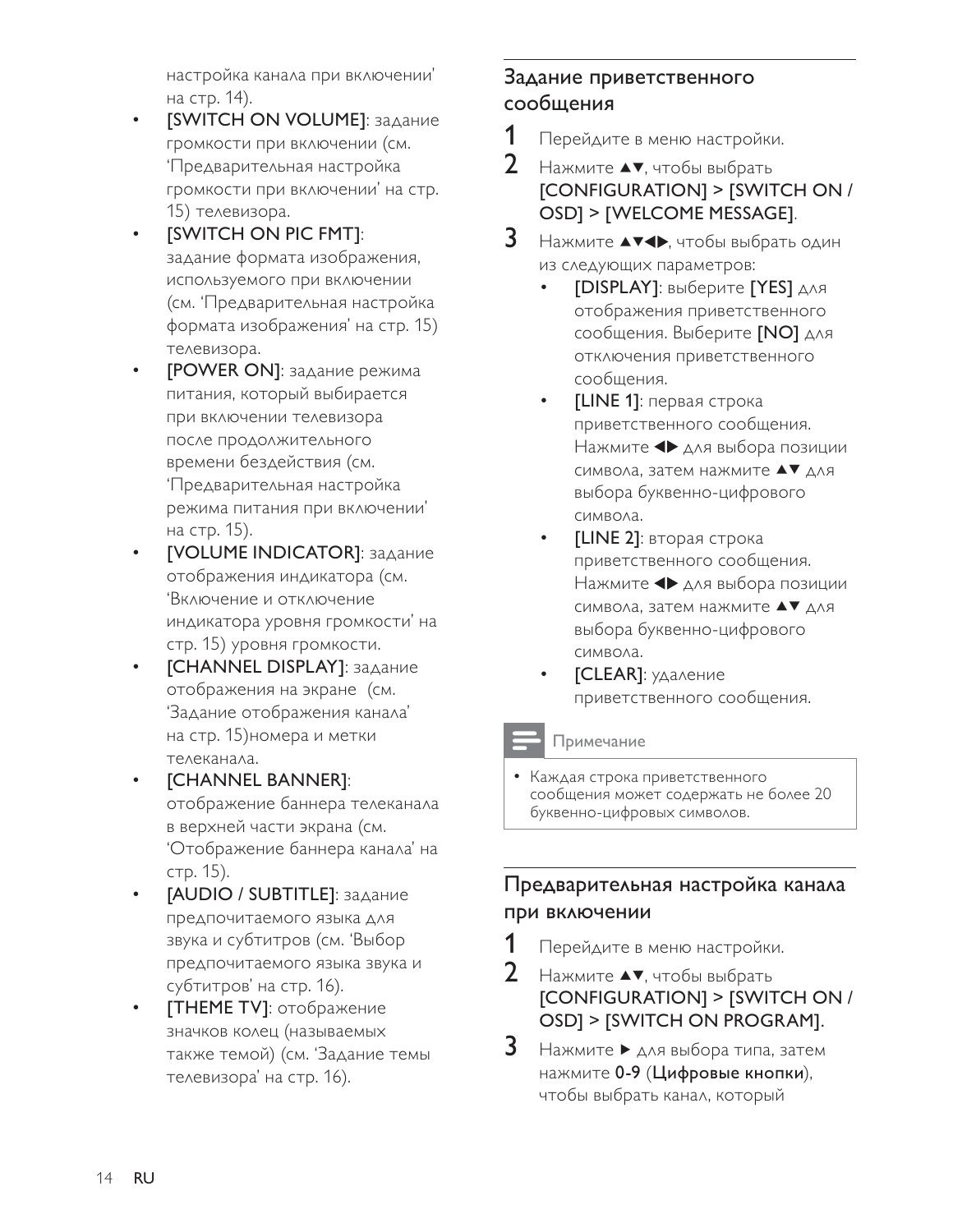будет отображаться при включении телевизора.

## Предварительная настройка громкости при включении

- 1 Перейдите в меню настройки.
- $\overline{2}$ Нажмите ▲▼, чтобы выбрать [CONFIGURATION] > [SWITCH ON / OSD] > [SWITCH ON VOLUME].
- 3 Нажмите ▶ для задания уровня громкости, который будет использоваться при включении телевизора.

## Предварительная настройка формата изображения

- Перейдите в меню настройки.
- $2<sup>1</sup>$ Нажмите ▲▼, чтобы выбрать [CONFIGURATION] > [SWITCH ON / OSD] > [SWITCH ON PIC FMT].
- 3 Нажмите >, чтобы выбрать один из следующих форматов изображения:
	- Выбранный формат изображения будет использоваться при включении телевизора.

## Предварительная настройка режима питания при включении

- Перейдите в меню настройки.
- $\mathbf 2$ Нажмите ▲▼, чтобы выбрать [CONFIGURATION] > [SWITCH ON / OSD] > [POWER ON].
- $3$  Нажмите  $\blacktriangleright$ , чтобы выбрать режим питания, который будет использоваться при подключении телевизора к электросети.
	- [LAST STATUS]: при включении телевизора используется последний заданный режим питания.
- **[ON]**: включение телевизора. Можно использовать кнопку Ф на телевизоре и гостевой пульт ДУ.
- **[STANDBY]: ВКЛЮЧЕНИЕ** телевизора в режиме ожидания.
- **[FORCED ON]: BKAIOYEHIJE** телевизора. Можно использовать кнопку Ф на телевизоре и гостевой пульт ДУ.

## Включение и отключение индикатора уровня громкости

- Перейдите в меню настройки.
- $\mathbf{2}$ Нажмите ▲▼, чтобы выбрать [CONFIGURATION] > [SWITCH ON / OSD] > [VOLUME INDICATOR].
- 3 Нажмите >, чтобы выбрать один из следующих параметров.
	- [YES]: отображение индикатора уровня громкости.
	- **[NO]**: индикатор уровня громкости не отображается.

## Задание отображения канала

- Перейдите в меню настройки.
- $\mathcal{L}$ Нажмите ▲▼, чтобы выбрать [CONFIGURATION] > [SWITCH ON / OSD] > [CHANNEL DISPLAY].
- 3 Нажмите ► для задания формата отображения канала.
	- **[NUMBER]**: отображение на экране номера канала.
	- **[LABEL]**: отображение на экране названия канала.
	- **[ALL]**: отображение на экране номера и названия канала.
	- **[NONE]**: информация о канале не отображается.

## Отображение баннера канала

Перейдите в меню настройки.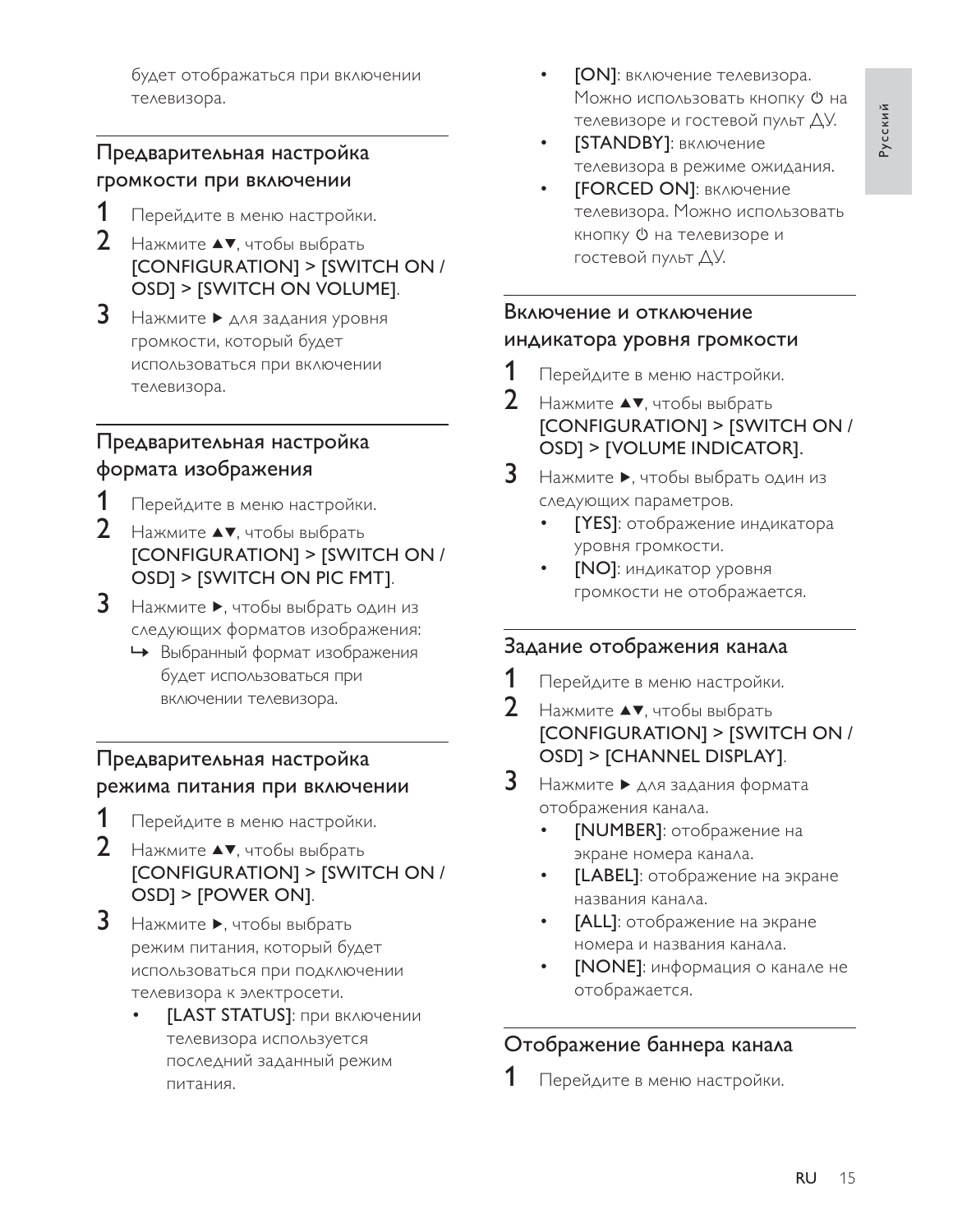#### $\mathcal{P}$ Нажмите ▲▼, чтобы выбрать [CONFIGURATION] > [SWITCH ON / OSD] > [CHANNEL BANNER].

- $3$  Нажмите  $\blacktriangleright$ , чтобы выбрать один из следующих параметров.
	- [YES]: отображение на экране баннера канала.
	- [NO]: баннер канала на экране не отображается.

## Выбор предпочитаемого языка звука и субтитров

- 1 Перейдите в меню настройки.
- $\overline{2}$ Нажмите ▲▼◀▶, чтобы выбрать [CONFIGURATION] > [SWITCH ON / OSD] > [AUDIO / SUBTITLE].
- 3 Нажмите ▲▼◀▶, чтобы задать язык звукового сопровождения и субтитров.
	- **[AUDIO LANGUAGE]**: задание языка звука.
	- [SUBTITLE LANGUAGE]: задание языка звука.

## Примечание

- При переключении телевизора на новый канал автоматически выбирается язык, заданный по умолчанию.
- Предпочитаемый язык, выбранный в гостевом меню, будет использоваться вместо языка, заданного в меню настройки, до повторного включения телевизора.

## Задание темы телевизора

- 1 Перейдите в меню настройки.
- $\mathcal{P}$ Нажмите ▲▼◆ ,чтобы выбрать [CONFIGURATION] > [SWITCH ON / OSD] > [THEME TV].
- $3$  Нажмите  $\blacklozenge$ , чтобы выбрать один из следующих параметров.
	- **[ON]**: отображение темы телевизора при нажатии ОК.
- [OFF]: тема телевизора не отображается.
- [DISPLAY ON STARTUP]: отображение темы при включении телевизора и при нажатии ОК.

# Настройка параметров изображения

- 1 Перейдите в меню настройки.
- $\mathcal{D}$ Нажмите ▲▼, чтобы выбрать [CONFIGURATION] > [PICTURE].
- 3 Нажмите ▲▼◆, чтобы выбрать один из следующих параметров.
	- [BRIGHTNESS]: регулировка яркости.
	- [COLOUR]: регулировка цвета.
	- **[CONTRAST]**: регулировка контраста.
	- **[SHARPNESS]**: регулировка резкости изображения.
	- **[TINT]**: настройка цветового баланса изображения.
	- [ACTIVE CONTROL]: выберите [YES] для точной настройки принимаемого сигнала в соответствии с характером освещения помещения. Выберите **[NO]**для сохранения другого параметра.

# Настройка параметров звука

- 1 Перейдите в меню настройки.
- $\overline{2}$ Нажмите ▲▼, чтобы выбрать [CONFIGURATION] > [SOUND].
- 3 Нажмите ▲▼◀▶, чтобы выбрать один из следующих параметров.
	- **[EQUALIZER]:** Настройка звука в соответствии с предпочтениями.
	- **[BALANCE]**: регулировка баланса динамиков.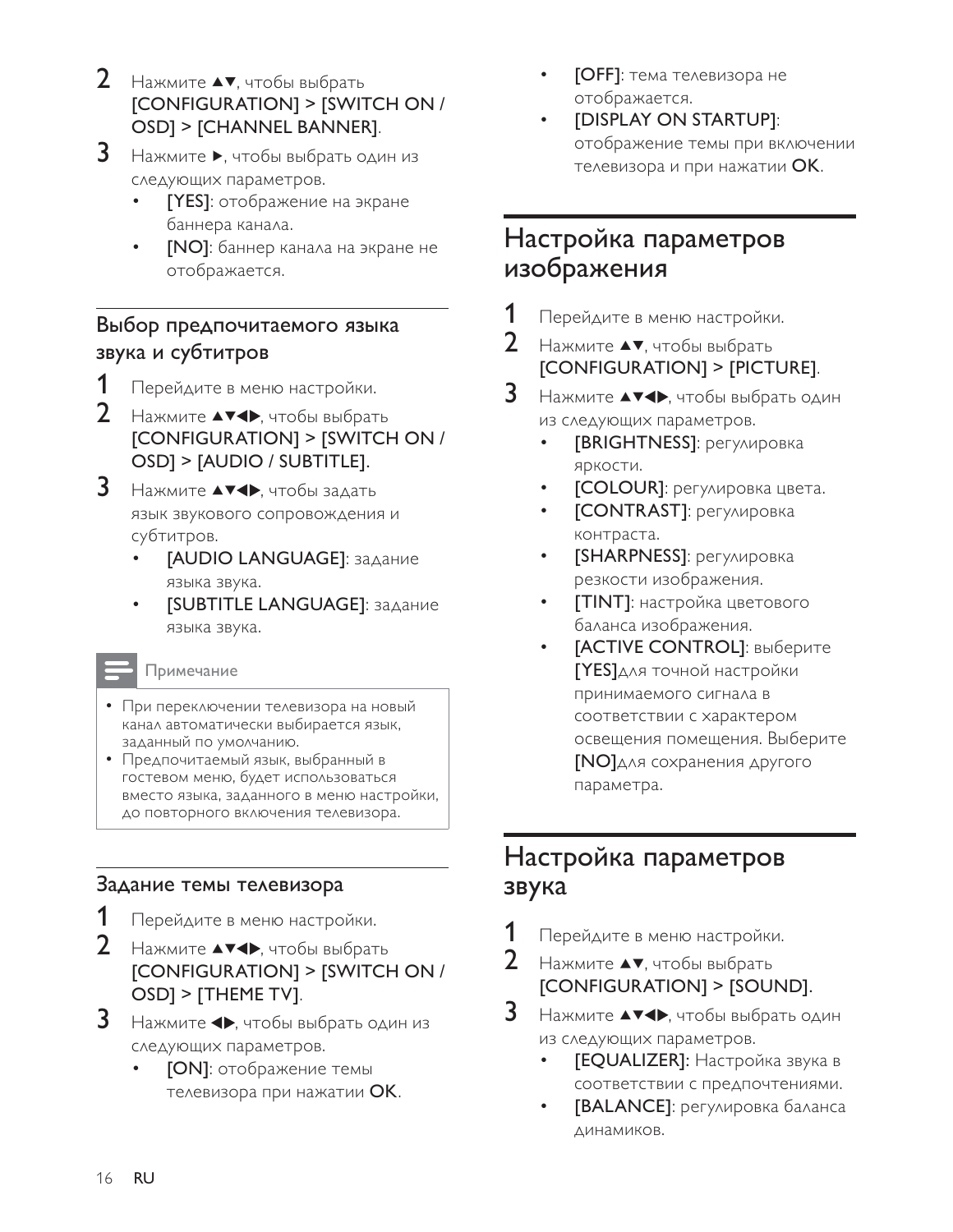- **[MIN VOLUME]**: задание минимального уровня громкости.
- **[MAX VOLUME]**: задание максимального уровня громкости.
- **[AVL]**: выберите **[ON]** ДЛЯ уменьшения изменений уровня громкости при трансляции рекламы или при переключении каналов.
- **[SMART SETTING RC]**: выберите **[SMART SETTING] ДЛЯ ЗАДАНИЯ** параметра функции Smart Sound или [SPLIT AUDIO] ДЛЯ воспроизведения звука из другого источника.
- **[AUDIO SOURCE]**: выбор в качестве источника звука определенного компонента.

# Настройка параметров безопасности

- Перейдите в меню настройки.
- $2<sup>1</sup>$ Нажмите ▲▼, чтобы выбрать [CONFIGURATION] > [SECURITY].

|                            | <b>PHILIPS</b>  |
|----------------------------|-----------------|
| <b>SECURITY</b>            |                 |
| <b>SECURITY</b>            | <b>STANDARD</b> |
| <b>KEYBOARD LOCK</b>       | <b>ALL</b>      |
| <b>REMOTE CONTROL LOCK</b> | <b>YFS</b>      |
| <b>AUDIO/VIDEO OUT</b>     | <b>TUNER</b>    |
| <b>USB BREAK-IN</b>        | <b>YFS</b>      |
| <b>FPG</b>                 | <b>YFS</b>      |
| <b>TXT/MHEG</b>            | <b>ALL</b>      |
| <b>VTRACK</b>              | ON              |
| <b>SCRAMBLING</b>          | $\overline{ }$  |
|                            |                 |
|                            |                 |

- 3 Нажмите ▲▼◆ ,чтобы выбрать один из следующих параметров.
	- [SECURITY]: задание уровня (см. Выбор уровня безопасности' на стр. 18) безопасности.
	- **[KEYBOARD LOCK]: BKAIOYeHIAE** или блокировка локальных

элементов управления (см. Включение или блокировка элементов управления телевизором' на стр. 18) телевизором.

- **[REMOTE CONTROL LOCK]:** включение или блокировка кнопок (см. Включение или блокировка пульта ДУ' на стр. 18) на пульте ДУ.
- [AUDIO/VIDEO OUT]: отключение выходного сигнала (см. 'Enable or disable video and audio output to a recording device' на стр. 18) аудио и видео.
- [USB BREAK-IN]: BKAIOYeHUE или отключение определения аудиосигнала на устройствах USB. Выберите [YES] для автоматического переключения в корневое меню USB при подключении устройства USB. Выберите [NO] для блокировки автоматического переключения.
- **[EPG]**: выберите **[YES]** для включения функции электронного гида передач или [NO] для отключения этой функции.
- [TXT/MHEG]: выберите [TXT] для разрешения только функции телетекста. Выберите [ALL], чтобы выбрать телетекст и MHEG, или **[NO]**, чтобы отключить телетекст и MHFG.
- **[VTRACK]**: выберите [YES] для отображения водяных знаков при просмотре каналов РауТV. Выберите [NO] для отключения отображения водяных знаков при просмотре каналов PayTV.
- **[SCRAMBLING]**: загрузка ключа, необходимого для дешифрации каналов Vsecure. Выберите [LOAD KEY TO USB] для загрузки открытого ключа на USB-накопитель или [LOAD **KEY TO TV]** для загрузки ключа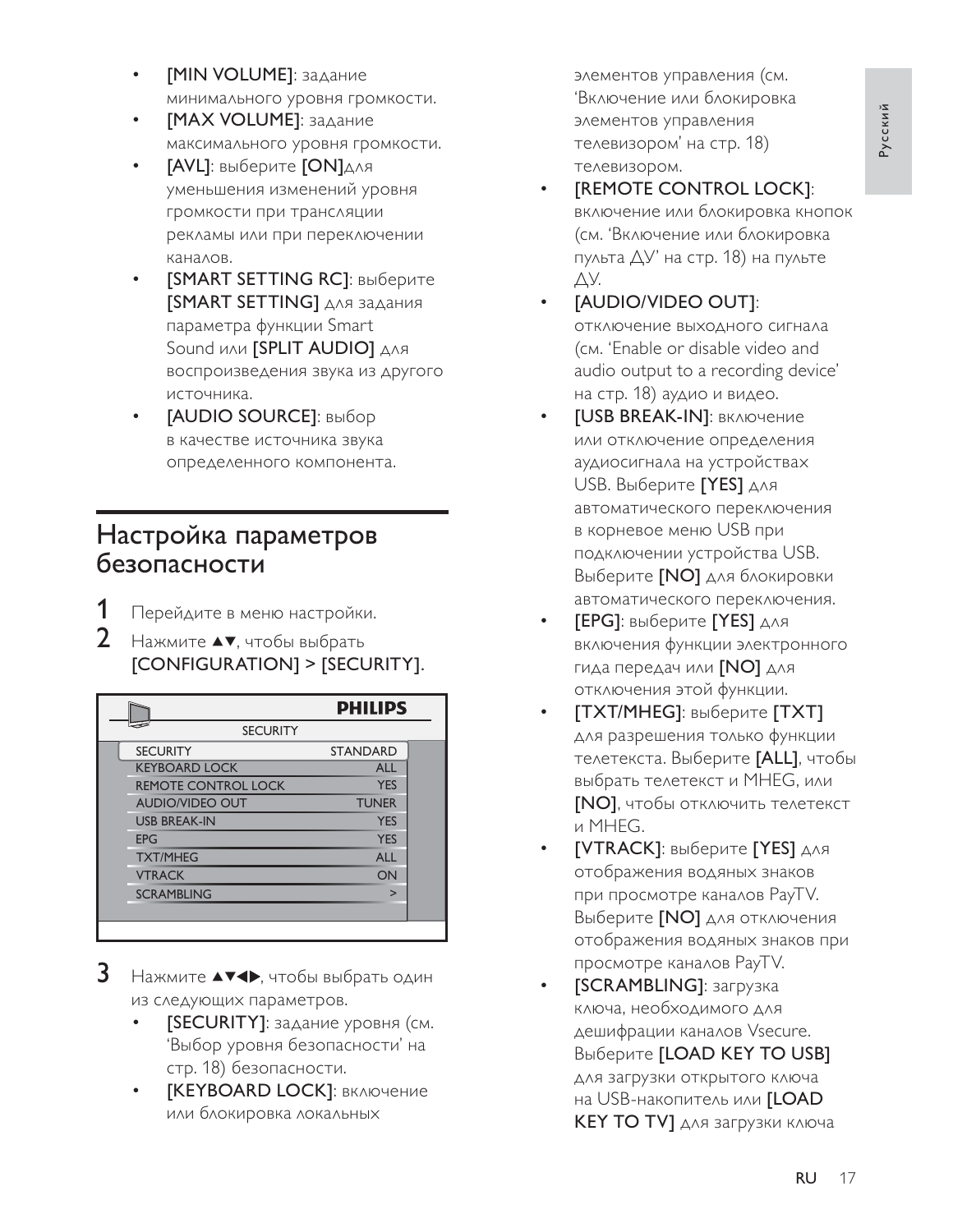дешифрации на телевизор с USBнакопителя.

## Выбор уровня безопасности

- 1 Перейдите в меню настройки.
- $\mathbf{2}$ Нажмите ▲▼, чтобы выбрать [CONFIGURATION] > [SECURITY] > [SECURITY].
- 3 Нажмите  $\blacktriangleright$ , чтобы выбрать один из следующих параметров.
	- **[STANDARD]: BbI3OB MeHIO** настройки с помощью пульта ДУ настройки PBS или с помощью гостевого пульта ДУ (см. Вызов меню настроек с помощью гостевого пульта ДУ' на стр. 10).
	- **[HIGH]**: вызов меню настройки только (см. Вызов меню настроек с помощью пульта ДУ настройки PBS' на стр. 9) с помощью пульта  $\Delta$ y PBS.

## Включение или блокировка элементов управления телевизором

- Перейдите в меню настройки.
- $\mathcal{P}$ Нажмите ▲▼, чтобы выбрать [CONFIGURATION] > [SECURITY] > [KEYBOARD LOCK].
- 3 Нажмите  $\blacktriangleright$ , чтобы выбрать один из следующих параметров.
	- **[ALL]**: блокировка всех кнопок управления на телевизоре, включая кнопку Ф.
	- **[YES]**: блокировка всех кнопок управления на телевизоре за исключением кнопки Ф.
	- **[NO]**: снятие блокировки со всех кнопок управления на телевизоре.

## Включение или блокировка пульта ΔУ

Перейдите в меню настройки.

- $\mathcal{P}$ Нажмите ▲▼, чтобы выбрать [CONFIGURATION] > [SECURITY] > [REMOTE CONTROL LOCK].
- 3 Нажмите >, чтобы выбрать один из следующих параметров.
	- **[YES]**: отключение всех стандартных функций пульта ДУ.
	- **[NO]**: включение всех стандартных функций пульта ДУ.

### Примечание

- Заблокировать пульт ДУ настройки PBS невозможно.
- Вызвать меню настройки PBS можно даже с заблокированного пульта ДУ.

## Подключение к записывающему устройству через видео- и аудиовыход

- Войдите в меню настроек.
- $\overline{2}$ Нажмите АУ Ф чтобы выбрать [CONFIGURATION] > [SECURITY] > [AUDIO/VIDEO OUT]. Выберите одну из следующих функций:
	- [TUNER]: Посылает выходной аудио/видео сигнал с тюнера на другой телевизор, подключенный к вашему телевизору.
	- [MONITOR]: Посылает выходной аудио/видео сигнал с монитора на другой телевизор, подключенный к вашему телевизору. Эта функция не активирована, если входной сигнал защищен с помощью Vsecure, HDCP и Macrovision.
	- **[MUTE]**: Отключает выходной аудио/видео сигнал от всех ИСТОЧНИКОВ.

# Настройка параметров управления

Перейдите в меню настройки.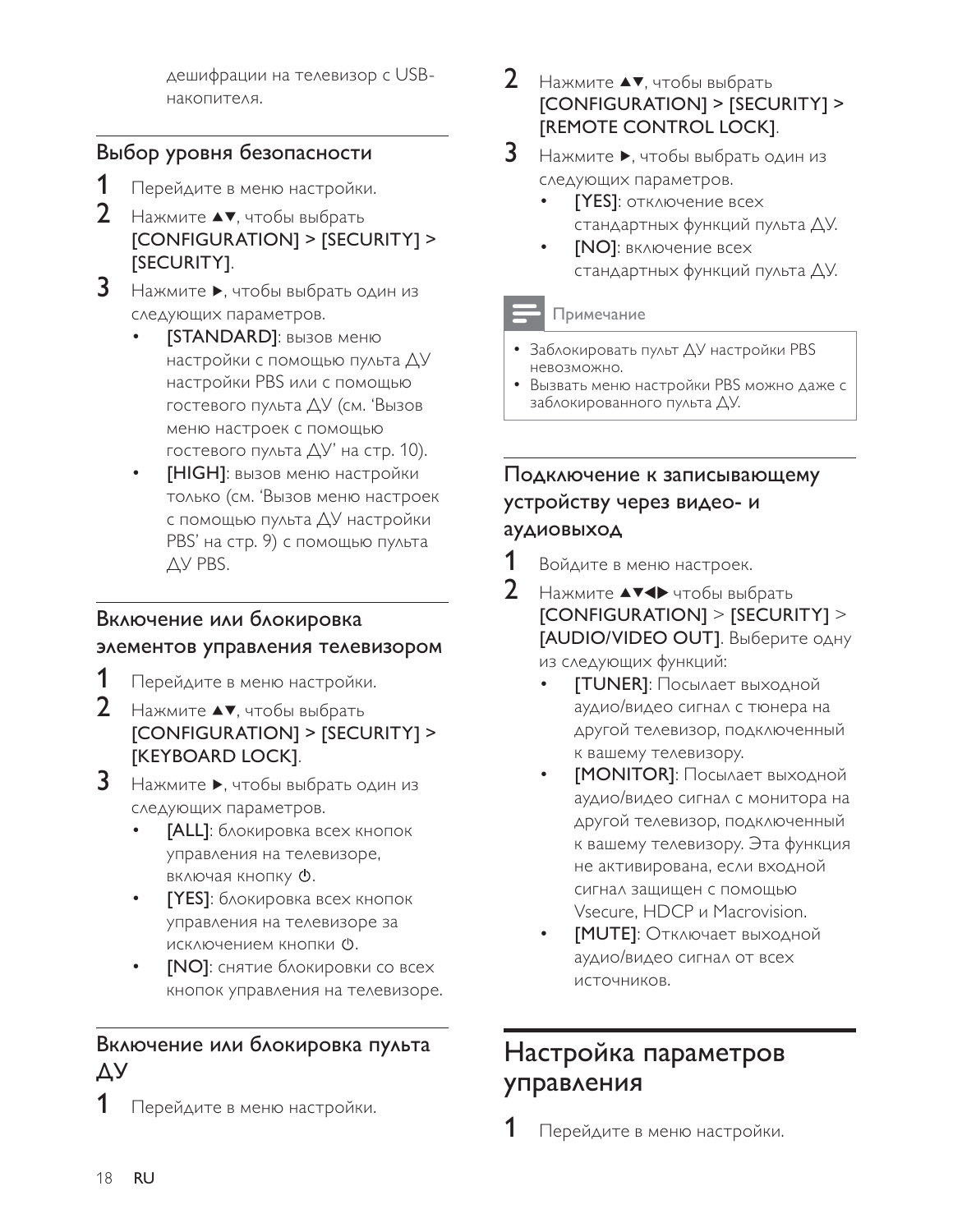$\mathcal{P}$ Нажмите ▲▼, чтобы выбрать [CONFIGURATION] > [CONTROL].

|                          | <b>PHILIPS</b> |  |
|--------------------------|----------------|--|
| <b>CONTROL</b>           |                |  |
| AUDIO / VIDEO MUTE       | <b>YES</b>     |  |
| <b>SCRAMBLED CHANNEL</b> | <b>YES</b>     |  |
| <b>STEP TUNING</b>       | <b>YES</b>     |  |
| <b>DIGIT TIMEOUT</b>     | 0.0            |  |
| <b>3-DIGIT TUNING</b>    | <b>YFS</b>     |  |
| <b>AUTO SCART</b>        | <b>YFS</b>     |  |
| <b>ALWAYS RGB</b>        | <b>AUTO</b>    |  |
| <b>RING MAX</b>          | 15             |  |
| <b>CEC</b>               | ↘              |  |
|                          |                |  |
|                          |                |  |

- 3 Нажмите ▲▼◆ ,чтобы выбрать один из следующих параметров.
	- [AUDIO / VIDEO MUTE]: выберите [YES] для отключения аудио- и видеосигнала.
	- [SCRAMBLED CHANNEL]: выберите [YES] для установки кодированных каналов во время автоматической установки или [NO] для пропуска кодированных каналов при автоматической установке.
	- **[STEP TUNING]**: выберите [YES] ДЛЯ ВОЗМОЖНОСТИ НАСТРОЙКИ каналов, обозначаемых одной цифрой, или [NO] для возможности настройки каналов, обозначаемых двухзначным ЧИСЛОМ.
	- [DIGIT TIMEOUT]: задание времени (1-9,9 секунды) для переключения с одного канала на другой. Не выбирайте для [DIGIT TIMEOUT] CAMILIKOM малое значение, если требуется настройка двух- или трехзначных каналов.
	- [3-DIGIT TUNING]: выберите **[YES]** для возможности настройки трехзначных каналов. Выберите **[NO]**для возможности настройки трехзначных каналов
- **[AUTO SCART]: ВКЛЮЧЕНИЕ ИЛИ** отключение автоматического определения сигнала (см. Автоматическое определение сигнала на разъеме SCART' на стр. 19) на разъеме SCART.
- **[ALWAYS RGB]: ВКЛЮЧЕНИЕ ИЛИ** отключение входа (см. 'Вход RGB' на стр. 20) RGB.
- **[RING MAX]**: задание максимального количества колец.
- **[CEC]**: включение или отключение функций HDMI CEC, таких как запуск воспроизведения одним нажатием, режим ожидания и ретрансляция сигнала с пульта ДУ.

## Автоматическое определение сигнала на разъеме SCART

- 1 Перейдите в меню настройки.
- $\mathcal{P}$ Нажмите ▲▼, чтобы выбрать [CONFIGURATION] > [CONTROL] > [AUTO SCART].
- 3 Нажмите ▲▼◀▶, чтобы выбрать один из следующих параметров.
	- [AV1]: автоматическое переключение на сигнал на входе AV1 при подсоединении кабеля SCART к разъему AV1 (**EXT 1**).
	- **[AV2]: автоматическое** переключение на сигнал на входе AV2 при подсоединении кабеля SCART к разъему AV2 (**EXT 2**).
	- **[ALL]**: переключение на необходимое устройство при определении сигнала на одном из разъемов SCART.
	- [POWER SCART]: автоматическое включение телевизора, находящегося в режиме ожидания, при определении сигнала на разъеме SCART. Автоматическое переключение в режим ожидания при отключении сигнала на разъеме SCART.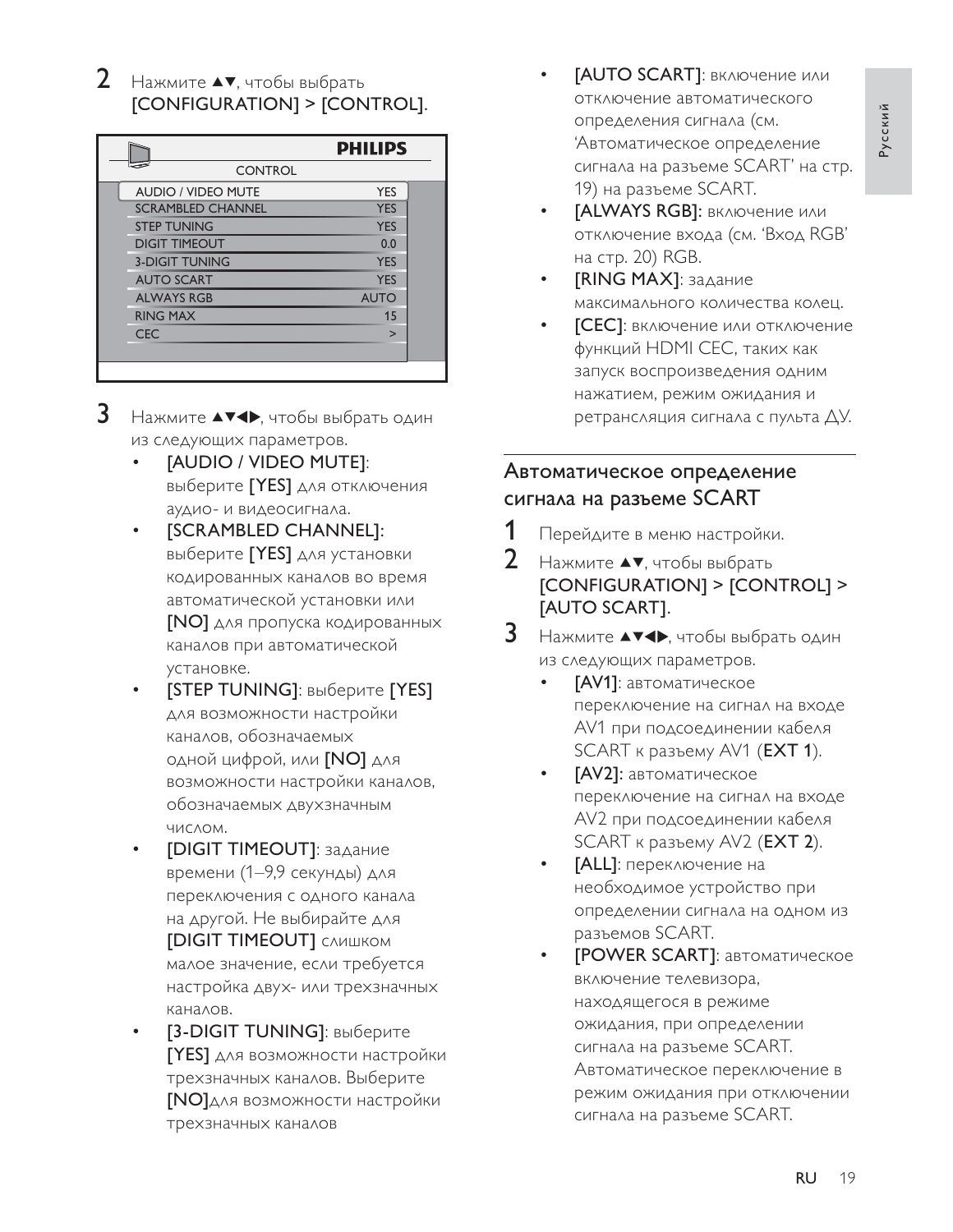**[NO]**: отключение автоматического определения сигнала на разъеме SCART.

## **B**xo<sub>A</sub> RGB

- Перейдите в меню настройки.
- $\mathbf{2}$ Нажмите ▲▼, чтобы выбрать [CONFIGURATION] > [CONTROL] > [ALWAYS RGB].
- $\overline{3}$ Нажмите ▲▼◀▶, чтобы выбрать один из следующих параметров.
	- [AV1]: подача сигнала RGB на вход AV1 (EXT 1) и другие источники.
	- **[AUTO]:** подача сигнала RGB с любого источника, если для параметра [COMMUNICATION] в меню настройки выбрано значение [SP-SPI] или [SP-12C]. В противном случае разрешена подача RGB сигнала только на  $B \times O_A$  AV1 (EXT 1).
	- **[NO RGB]**: блокировка подачи RGB-сигнала с любого источника..
	- [NO]: разрешена подача RGBсигнала только на вход AV1 (**EXT**  $1$ ).

## Выбор параметра энергосбережения

- 1 Перейдите в меню настройки.
- 2 Нажмите ▲▼, чтобы выбрать [CONFIGURATION] > [ENERGY SAVING].

|                          | <b>PHILIPS</b> |
|--------------------------|----------------|
| <b>ENERGY SAVING</b>     |                |
| <b>LOW POWER STANDBY</b> | <b>CLOCK</b>   |
| <b>ESP</b>               |                |
| <b>SMART POWER</b>       | <b>LOW</b>     |
|                          |                |
|                          |                |
|                          |                |
|                          |                |
|                          |                |
|                          |                |
|                          |                |

- 3 Нажмите АТА для задания параметров энергосбережения.
- [LOW POWER STANDBY]: определяет режим энергопотребления для телевизора в режиме ожидания.
	- [GREEN]: минимальное потребление электроэнергии. **[COMMUNICATION]** отключено в этом режиме.
	- **[FAST]**: быстрое включение питания.
	- [CLOCK]: пониженное энергопотребление при отображении часов и включенном параметре [COMMUNICATION].
- **[ESP]**: задание времени от 1 до 99 часов для включения режима энергосбережения. Если в течение заданного времени на телевизор не подается ни одной команды, телевизор переключается в режим ожидания для экономии электроэнергии. Выберите ГОГЕ ДЛЯ ОТКЛЮЧЕНИЯ РЕЖИМА энергосбережения.
- **[SMART POWER]**: выберите режим энергосбережения. Выберите режим **[HIGH]** для максимальной экономии электроэнергии. Выберите режим [MEDIUM] или [LOW] для меньшей экономии электроэнергии. Выберите ГОҒЕ] для отключения режима энергосбережения.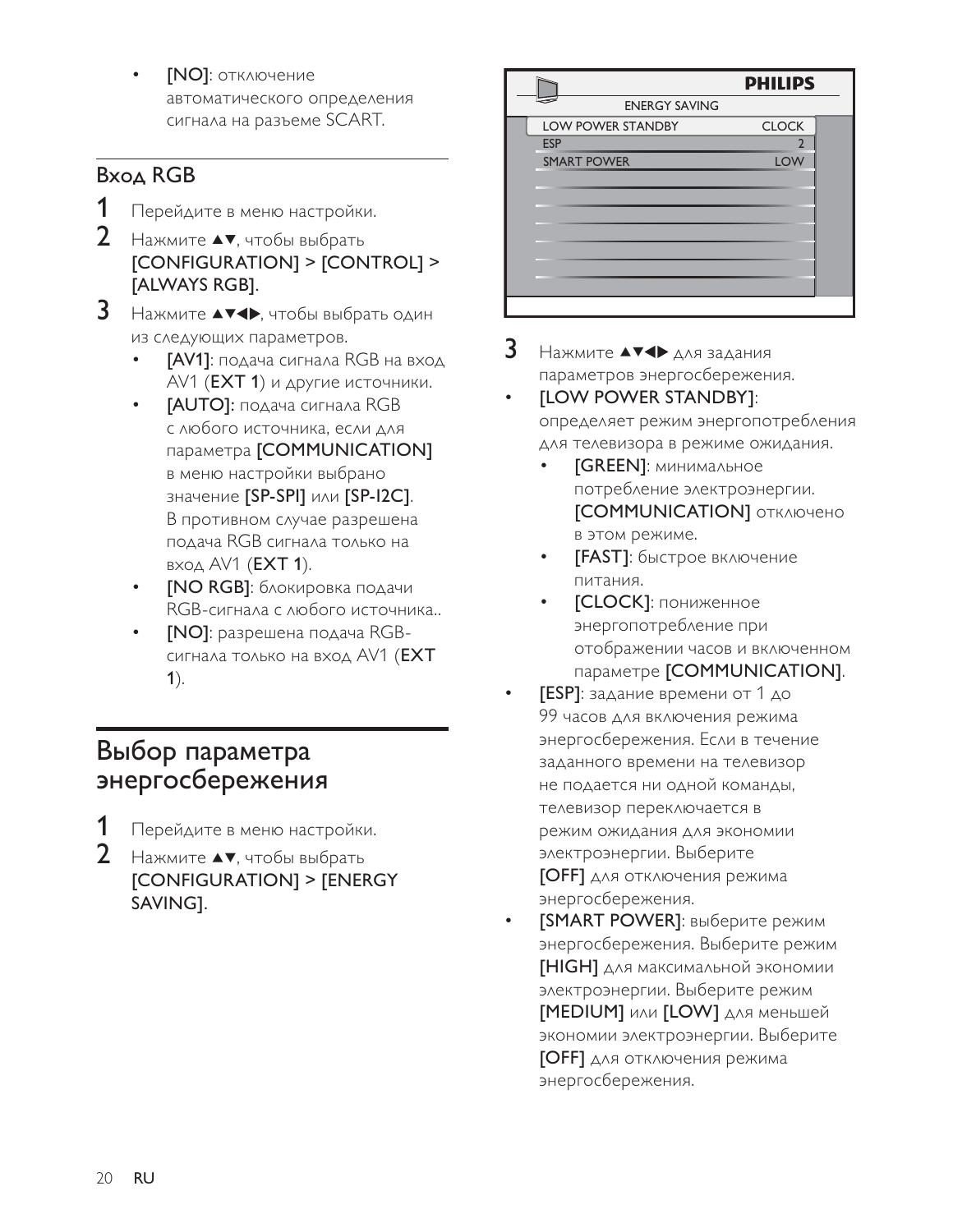# Русский

# 6 Автоматическая установка КАНАЛОВ

В этом разделе описан процесс

автоматической установки телеканалов.

- 1 Перейдите в меню настройки.
- $\mathcal{P}$ Нажмите ▲▼◀▶, чтобы выбрать [AUTO INSTALL].

|               |                     | <b>PHILIPS</b> |
|---------------|---------------------|----------------|
|               | <b>AUTO INSTALL</b> |                |
| DVB-C         |                     | $\geq$         |
| DVB-T         |                     | $\geq$         |
| <b>ANALOG</b> |                     | $\geq$         |
| <b>START</b>  |                     | $\geq$         |
|               |                     |                |
|               |                     |                |
|               |                     |                |
|               |                     |                |
|               |                     |                |
|               |                     |                |
|               |                     |                |

- 3 Нажмите ▲▼◀▶, чтобы выбрать один из следующих параметров.
	- [DVB-C]: установка DVB-C каналов. [FULL SCAN] выполняет сканирование всего частотного диапазона, что занимает около 2 часов. Ввод значений типа [MODULATION] и [SYMBOL RATE] ускорит процесс автоматической установки.[QUICK SCAN] занимает несколько минут, но при этом требуются дополнительные параметры, такие как [NID] и [NETWORK FREQUENCY].
	- **[DVB-T]**: установка DVB-T каналов.
	- **[ANALOG]**: установка аналоговых каналов.

[START]: запуск процесса автоматической установки каналов.



#### Примечание

• Полностью процесс установки занимает от нескольких минут до двух часов, если включен режим полного сканирования DVB-С. По окончании на экране телевизора появится первый настроенный канал.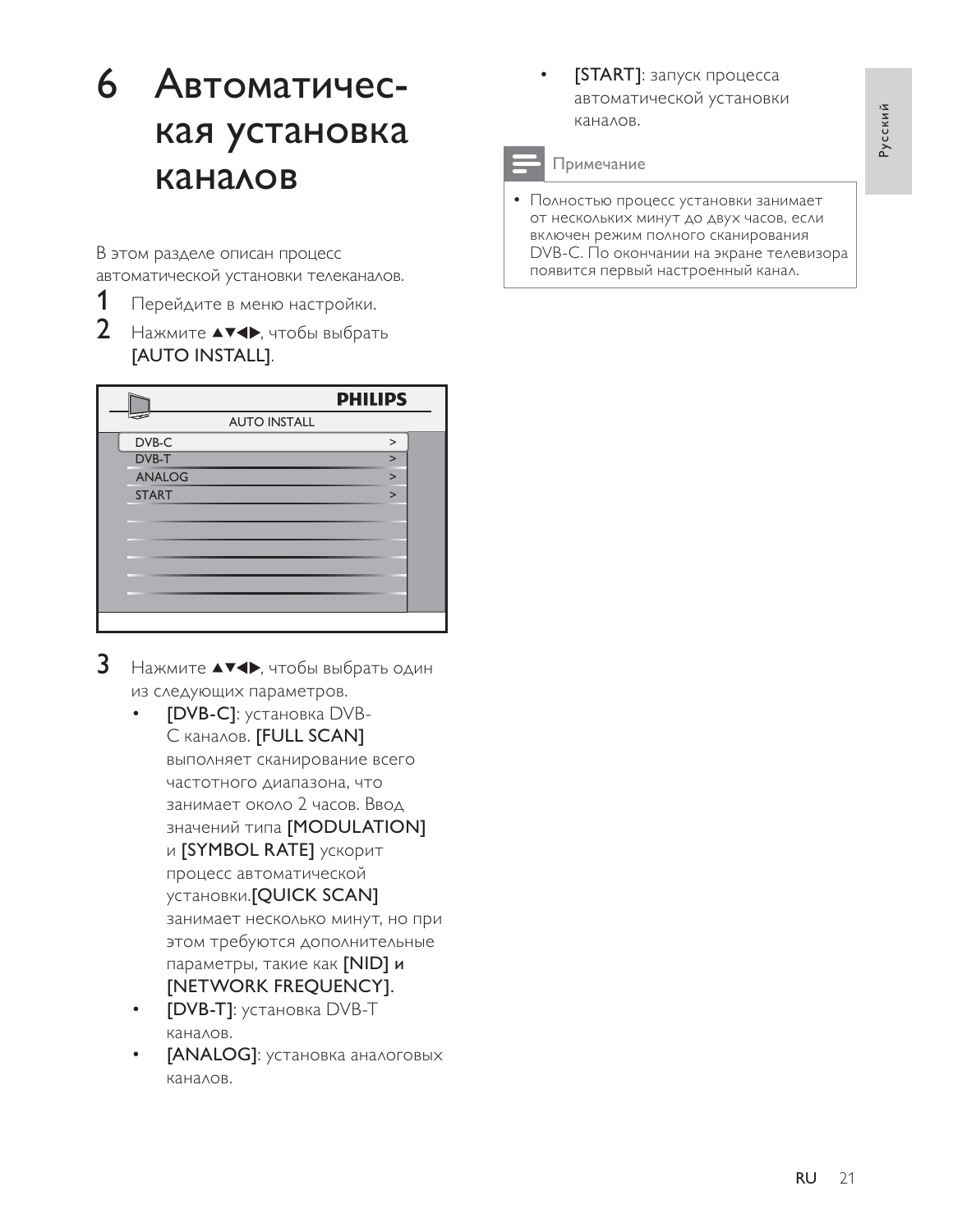# **Ручная** установка каналов

В этом разделе описан процесс ручной установки телеканалов.

- 1 Перейдите в меню настройки.
- $\mathcal{P}$ Нажмите ▼, чтобы выбрать [PROGRAM INSTALL].
- 3 Нажмите ▶ для ручной установки каналов.

|                        | <b>PHILIPS</b>  |
|------------------------|-----------------|
| <b>PROGRAM INSTALL</b> |                 |
| PROGRAM NO.            | TV <sub>1</sub> |
| <b>INPUT</b>           | <b>TUNER</b>    |
| <b>SYSTEM</b>          | <b>UK</b>       |
| <b>FREQUENCY</b>       | 123.4567>       |
| <b>STORE</b>           | ⋗               |
| <b>CHANNEL OPTIONS</b> | $\mathbf{v}$    |
| <b>RINGS</b>           | $\overline{ }$  |
|                        |                 |
|                        |                 |
|                        |                 |
|                        |                 |

4 Нажмите ▲▼, чтобы выбрать параметр.

# Шаг 1: выбор программы

- 1 Перейдите в меню настройки.
- $2 -$ Нажмите ▲▼◀▶, чтобы выбрать [PROGRAM INSTALL] > [PROGRAM **NO.**J.
- $3<sup>1</sup>$ Нажмите ▶, чтобы выбрать тип канала, который требуется установить: [TV], [PAYTV], [INFO] ИЛИ [RADIO].
- 4 Нажмите 0-9 (Цифровые кнопки) для выбора канала.

# Шаг 2: выбор типа входного **СИГНАЛА**

- 1 Перейдите в меню настройки.
- $\mathcal{P}$ Нажмите ▲▼◆ ,чтобы выбрать [PROGRAM INSTALL] > [INPUT].
- 3 Нажмите ▶ для выбора источника выбранной программы.

# Шаг 3: выбор системы

- 1 Перейдите в меню настройки.
- $\overline{2}$ Нажмите ▲▼◀▶, чтобы выбрать [PROGRAM INSTALL] > [SYSTEM].
- 3 Нажмите > для выбора системы.

# Шаг 4: выбор системы

- Перейдите в меню настройки.
- $2<sup>1</sup>$ Нажмите ▲▼◀▶, чтобы выбрать [PROGRAM INSTALL] > [FREQUENCY].
- 3 Нажмите 0-9 (Цифровые кнопки) для ввода частоты или ▶ для поиска канала.
	- → Если выбранный канал найти не удалось, система выполняет поиск следующего доступного канала.

# Шаг 5: настройка телеканалов

- Перейдите в меню настройки.
- $\overline{2}$ Нажмите АТ+ для выбора [PROGRAM INSTALL] > [CHANNEL **OPTIONS], затем выберите один из** следующих параметров.
	- **[LABEL]**: добавление метки канала (см. Добавление метки каналу' на стр. 23).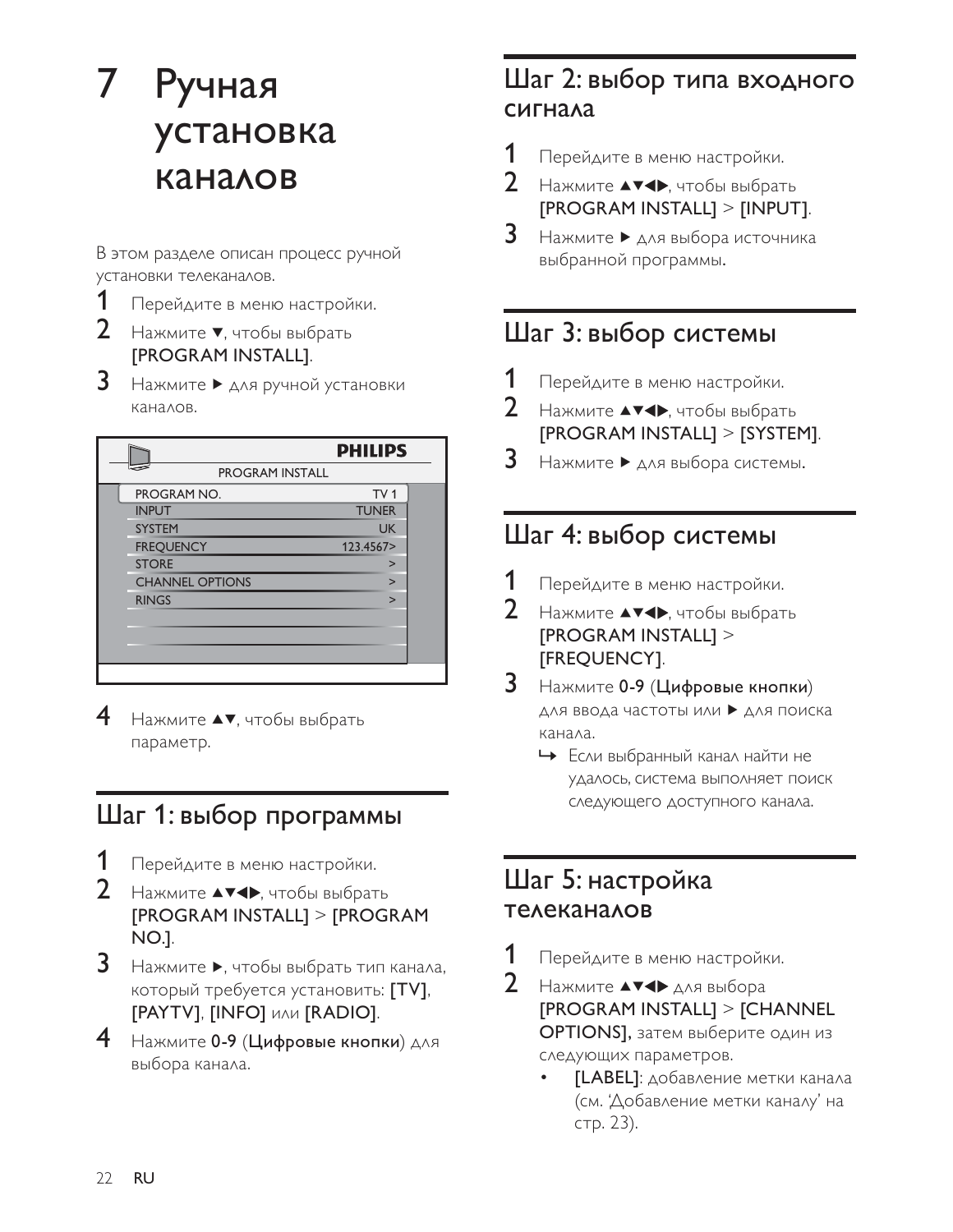- **[FINE TUNE]**: точная настройка канала.
- **[TELETEXT LANGUAGE]**: выбор языка телетекста.
- **[MUTE]**: отключение аудиоили видеосигнала канала (см. Отключить звук канала' на стр.  $23$ ).
- **[PROTECTION]: ВЫберите [YES]** для блокировки канала или **[NO]** для отмены блокировки канала.
- 3 Нажмите ▲▼◀▶, чтобы выбрать [STORE].

Примечание

• [CHANNEL OPTIONS] ДОСТУПЕН, ТОЛЬКО если выбран параметр [PROGRAM  $INSTALL$ ] >  $[INPUT]$  >  $[TUNER]$ .

## Добавление метки каналу

- Перейдите в меню настройки.
- 2 Нажмите ▲▼◀▶, чтобы выбрать [PROGRAM INSTALL] > [CHANNEL OPTIONS] > [LABEL].

|                          | <b>PHILIPS</b>         |
|--------------------------|------------------------|
|                          | <b>CHANNEL OPTIONS</b> |
| <b>LABEL</b>             | (CNN<br>) >            |
| <b>FINE TUNE</b>         |                        |
| <b>TELETEXT LANGUAGE</b> | <b>UK</b>              |
| <b>MUTE</b>              | <b>NONE</b>            |
| <b>PROTECTION</b>        | <b>NO</b>              |
|                          |                        |
|                          |                        |
|                          |                        |
|                          |                        |
|                          |                        |
|                          |                        |

- 3 Нажмите • нобы выбрать позицию для ввода символа.
	- Выбранное положение отмечено мерцающей красной меткой.
- 4 Нажмите ▲▼, чтобы выбрать символ.
- 5 Повторяя шаги 3 и 4, полностью введите название канала.

6 Нажмите ▲▼◆ ,чтобы выбрать [STORE].

#### Примечание

• Максимальная длина названия канала составляет девять символов.

## Отключить звук канала

- 1 Перейдите в меню настройки.
- $\mathcal{P}$ Нажмите ▲▼◀▶, чтобы выбрать [PROGRAM INSTALL] > [CHANNEL OPTIONS] > [MUTE].
- 3 Нажмите • нобы выбрать один из следующих параметров.
	- **[AUDIO]: ОТКЛЮЧЕНИЕ** аудиосигнала канала.
	- [VIDEO]: отключение видеосигнала канала.
	- **[NONE]: ОТКЛЮЧЕНИЕ ЗВУКА** в источнике аудио- или видеосигнала канала не Производится.
- 4 Нажмите АТА), чтобы выбрать [STORE].

# Шаг 6: выбор кольца каналов

- 1 Перейдите в меню настройки.
- $\mathbf{2}$ Выберите канал, который требуется ВКЛЮЧИТЬ В КОЛЬЦО.
- 3 Нажмите ▲▼◀▶, чтобы выбрать [PROGRAM INSTALL] > [RINGS].
- 4 Нажмите ▲▼◆, чтобы выбрать желаемое кольцо каналов.
	- Рядом с выбранным списком отображается мерцающая красная метка.
- 5 Нажмите ОК на гостевом пульте ДУ для выбора или отмены выбора списка.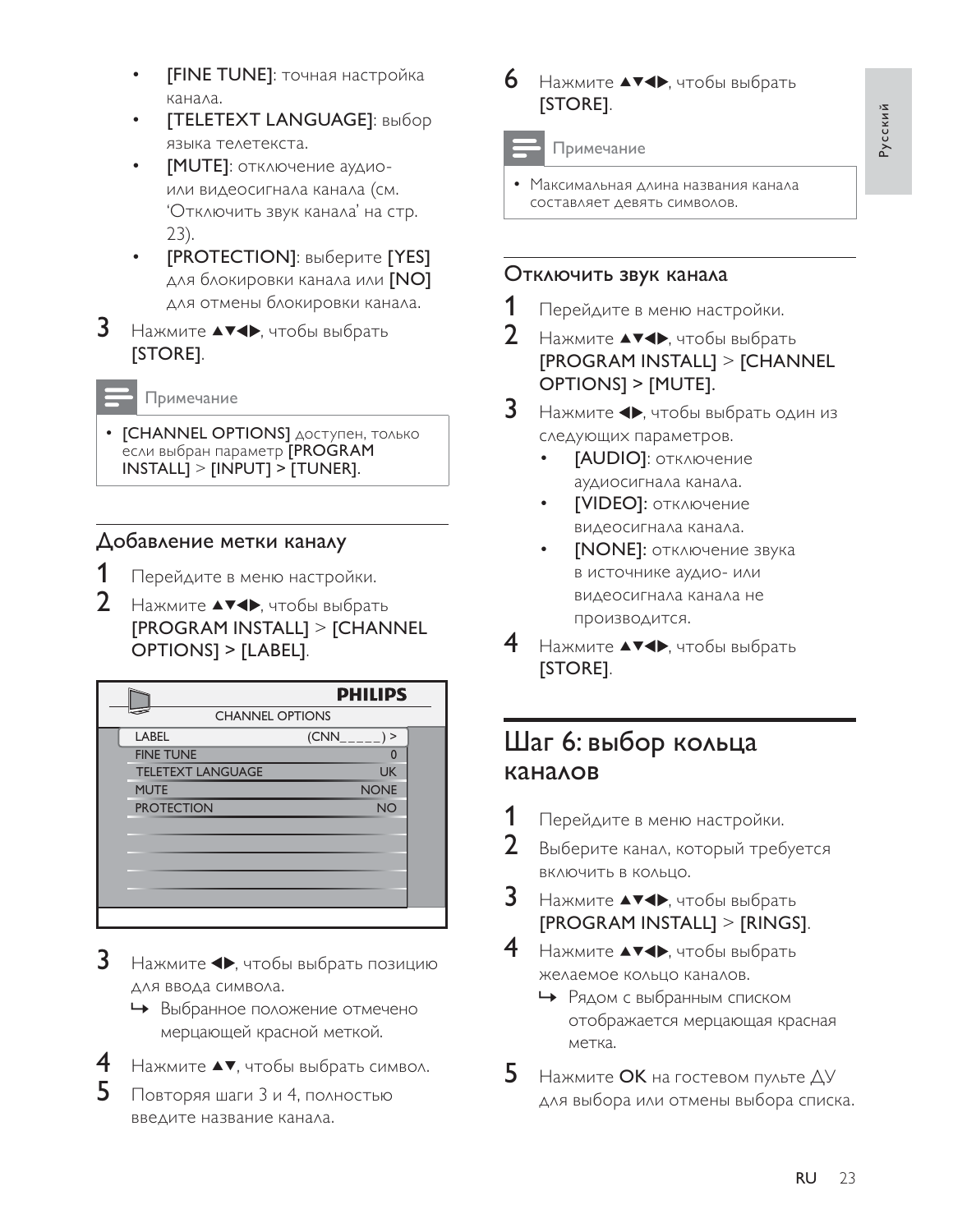- Выбранный список отмечается меткой "Х".
- 6 Нажмите М на пульте ДУ настройки или MENU на гостевом пульте ДУ для возврата к предыдущему меню.
- 7 Нажмите АТА, чтобы выбрать [PROGRAM INSTALL] > [STORE].

Примечание

• Кольца R13-R15 зарезервированы для определенных каналов.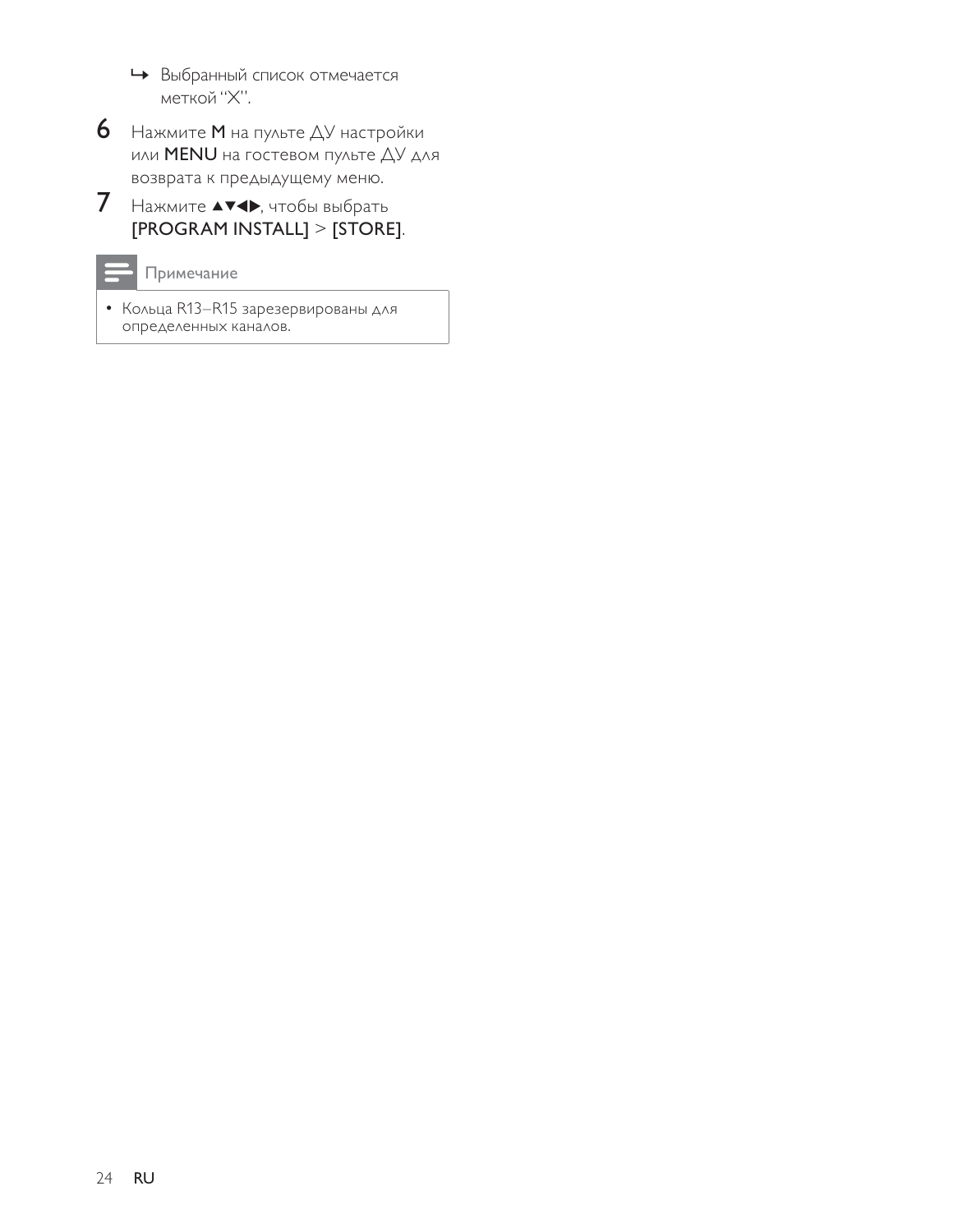# 8 Копирование данных и обновление программного обеспечения

В этом разделе описан процесс копирования данных настройки телевизора и загрузки программного обеспечения.

- Перейдите в меню настройки.
- 2 Нажмите ▲▼◀▶, чтобы выбрать [CLONING/UPGRADE].

|                        | <b>PHILIPS</b> |
|------------------------|----------------|
| <b>CLONING/UPGRADE</b> |                |
| <b>CLONING</b>         | >              |
| <b>SW DOWNLOAD</b>     | $\geq$         |
| <b>RESET</b>           | $\geq$         |
|                        |                |
|                        |                |
|                        |                |
|                        |                |
|                        |                |
|                        |                |
|                        |                |
|                        |                |

- 3 Нажмите >, чтобы выбрать один из следующих параметров.
	- **[CLONING]**: копирование данных с USB-накопителя на телевизор или с телевизора на USBнакопитель.
	- **[SW DOWNLOAD]**: загрузка программного обеспечения с USB-накопителя или по радиоканалу.
	- **[RESET]**: восстановление значений по умолчанию в меню настройки (включая список каналов).

# Копирование данных

Данные настройки могут быть скопированы с телевизора на USB-накопитель или обратно. Это позволяет специалистам, выполняющим установку, пропустить настройку PBS и настроить несколько телевизоров с использованием USBнакопителя.

- 1 Подключите USB-накопитель к разъему USB на телевизоре.
- 2 Перейдите в меню настройки.
- 3 Нажмите ▲▼◀▶, чтобы выбрать [CLONING/UPGRADE] > [CLONING].
- 4 Нажмите  $\blacktriangleright$ , чтобы выбрать один из следующих параметров.
- **[OPTIONS]**: выбор данных для копирования.
	- **[ALL]**: копирование всех данных. Если выбран этот параметр, процесс копирования занимает довольно много времени.
	- [SETTINGS]: копирование только настроек телевизора и списка каналов. Выберите этот параметр, если копировать значки не требуется. Процесс копирования в этом случае занимает меньше времени.
	- **[THEMETV IMAGE]**: копирование значков телетем.
	- [MOVIE BAR IMAGE]: копирование значков кинопанели.
- **[USB TO TV]:** копирование данных с USB-накопителя в телевизор.
- **[TV TO USB]**: копирование данных с телевизора на USB-накопитель.

- Примечание
- Не отключайте USB-накопитель во время копирования.
- Во время копирования все стандартные функции пульта ДУ и элементы управления телевизора блокируются.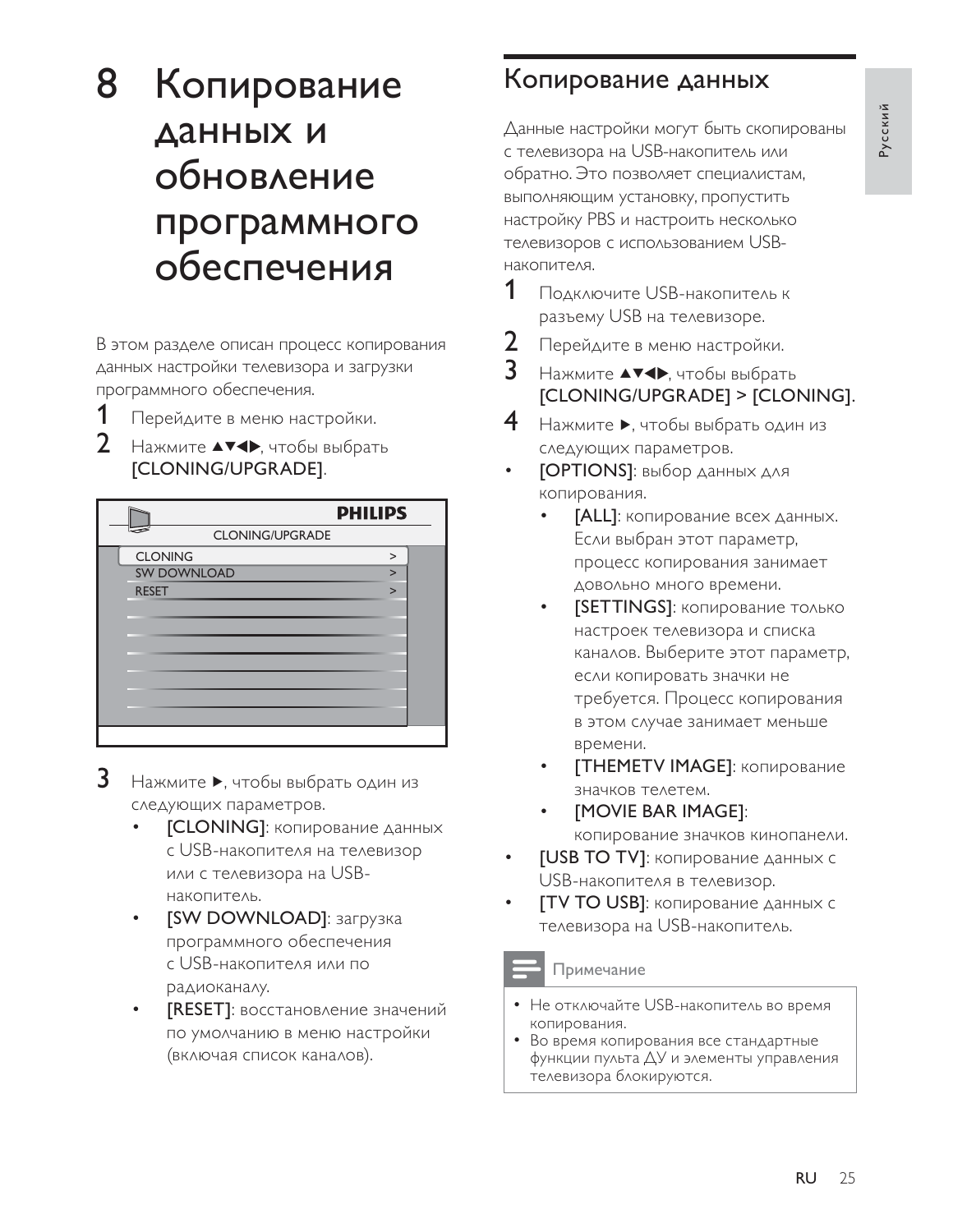

• Чтобы изменения вступили в силу, выключите телевизор и снова включите его.

## Загрузка программного обеспечения

Можно загрузить пакеты обновления программного обеспечения или параметры телевизора с USB-накопителя или по радиоканалу.

- 1 Перейдите в меню настройки.
- 2 Нажмите ▲▼◀▶, чтобы выбрать [CLONING/UPGRADE] > [SW DOWNLOAD].
- 3 Нажмите ▶ для задания источника и типа загружаемого программного обеспечения.
- **[SOURCE]**: выберите [USB] или [RF] в качестве источника загрузки.
- **[SW TYPE]**: выберите один из следующих типов программного обеспечения для загрузки.
	- **[SSB NVM]**: загрузка программного обеспечения SSB NVM.
	- **[SSB FIRMWARE]**: загрузка ПО цифровой обработки, такого как MPEG 2 или MPEG 4.
	- [8051 FIRMWARE]: загрузка загрузочных данных телевизора.
	- [IBOARD NVM]: загрузка параметров телевизора.
	- [IBOARD FIRMWARE]: загрузка программного обеспечения iboard.
	- [ALL]: загрузка всех обновлений программного обеспечения.
- [PROGRAM NO.]: выбор радиоканала для загрузки программного обеспечения. Этот вариант доступен, если в качестве источника загрузки выбран радиоканал. Нажмите 0-9

(Цифровые кнопки) для выбора канала.

- **[RF TO TV]: загрузка программного** обеспечения из РЧ-канала. Этот вариант доступен, если в качестве источника загрузки выбран радиоканал.
- **[USB TO TV]**: загрузка программного обеспечения с USB-накопителя. Этот вариант доступен, если в качестве источника загрузки выбран радиоканал. Выполнить данную операцию можно также с помощью кнопки **F** на пульте ДУ настройки.



### Примечание

- Не отключайте USB-накопитель во время копирования.
- Во время копирования все стандартные функции пульта ДУ и элементы управления телевизора блокируются.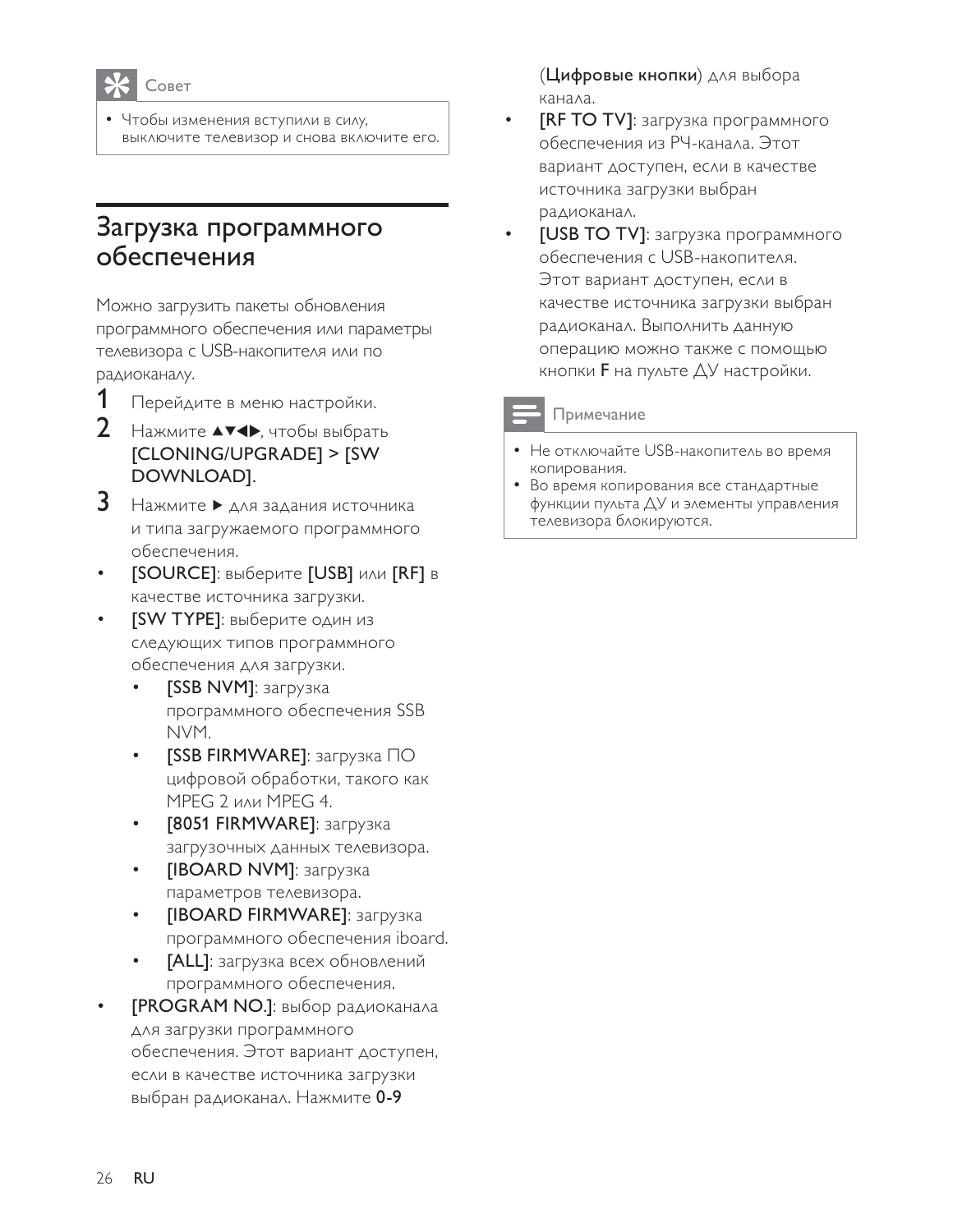# 9 Медицинские учреждения

В этом разделе показано, как выбирать некоторые функции, предназначенные для медицинских учреждений.

- 1 Перейдите в меню настройки.
- $\overline{2}$ Нажмите ▲▼◀▶, чтобы выбрать [HEALTHCARE].

|                          | <b>PHILIPS</b>  |
|--------------------------|-----------------|
| <b>HEALTHCARE</b>        |                 |
| <b>LOUD SPEAKER MUTE</b> | <b>EASYLINK</b> |
| <b>MULTIRC</b>           | ON              |
| <b>REMOTE COLOUR</b>     | <b>YELLOW</b>   |
|                          |                 |
|                          |                 |
|                          |                 |
|                          |                 |
|                          |                 |
|                          |                 |
|                          |                 |
|                          |                 |
|                          |                 |

- 3 Нажмите >, чтобы выбрать один из следующих параметров.
	- [LOUD SPEAKER MUTE]: выберите [YES] для отключения динамиков телевизора или **[NO]** для включения динамиков телевизора. Выберите [EASYLINK] ДЛЯ ВКЛЮЧЕНИЯ ДИНАМИКОВ устройства, совместимого с Easylink, которое подключено к телевизору.
	- **[MULTI RC]**: включение или отключение использования нескольких пультов ДУ. Выберите **[ON]** для включения ИСПОЛЬЗОВАНИЯ НЕСКОЛЬКИХ пультов ДУ или выберите [OFF] для отключения этой функции. Многопультовый режим позволяет одновременно использовать до четырех телевизоров в помешении без возникновения

конфликтов между пультами ДУ. Если используется многопультовый режим, каждый телевизор управляется пультом ДУ, для которого задан тот же цвет, что и для телевизора. Для каждого из пультов ДУ необходимо задать один из четырех цветов: синий, желтый, зеленый или красный. Каждый из телевизоров необходимо запрограммировать на использование одного из пультов ДУ.

**[REMOTE COLOUR]: настройка** телевизора для использования с пультом ДУ определенного цвета.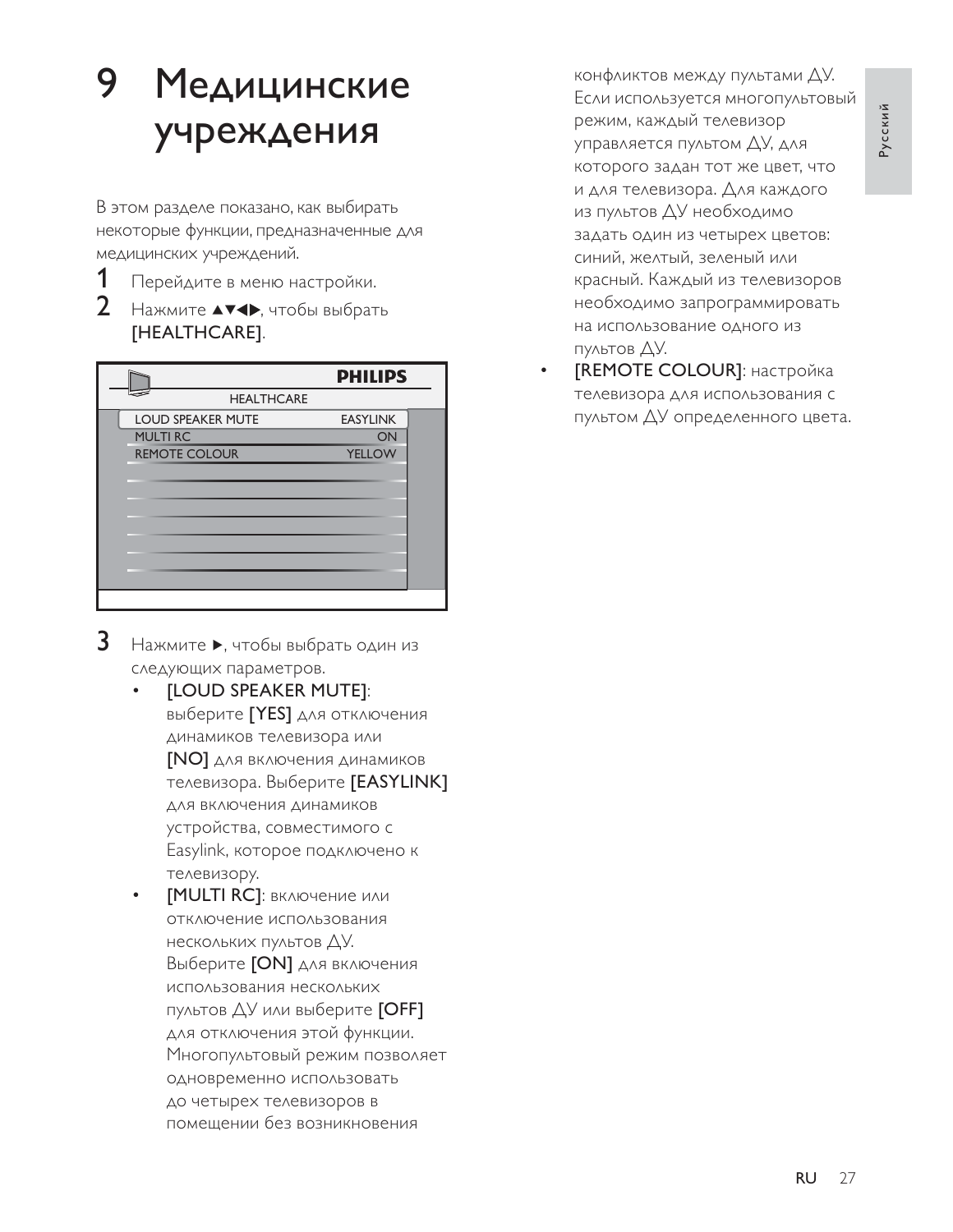# 10 Подключение **устройств**

Данный раздел описывает подключение различных устройств через разные разъемы и дополняет примеры, приведенные в руководстве по быстрому запуску.



#### Примечание

• Для подключения устройств к телевизору используются различные разъемы в зависимости от типа устройства и целей использования. Для получения подробной информации о подключении устройства обратитесь к интерактивному руководству на веб-сайте www.connectivityguide.philips. com.

## Задние разъемы



### $(1)$  VGA IN

Видеовход для компьютера.

## $(2)$  DATA 1  $\mu$  DATA 2

Pay-Per-View terminal connection.

### $(3)$  80 d

1/8 inch mini-jack connection to a bathroom speaker or a healthcare pendant control (also known as pillow speaker).

Обновление ПО  $(4)$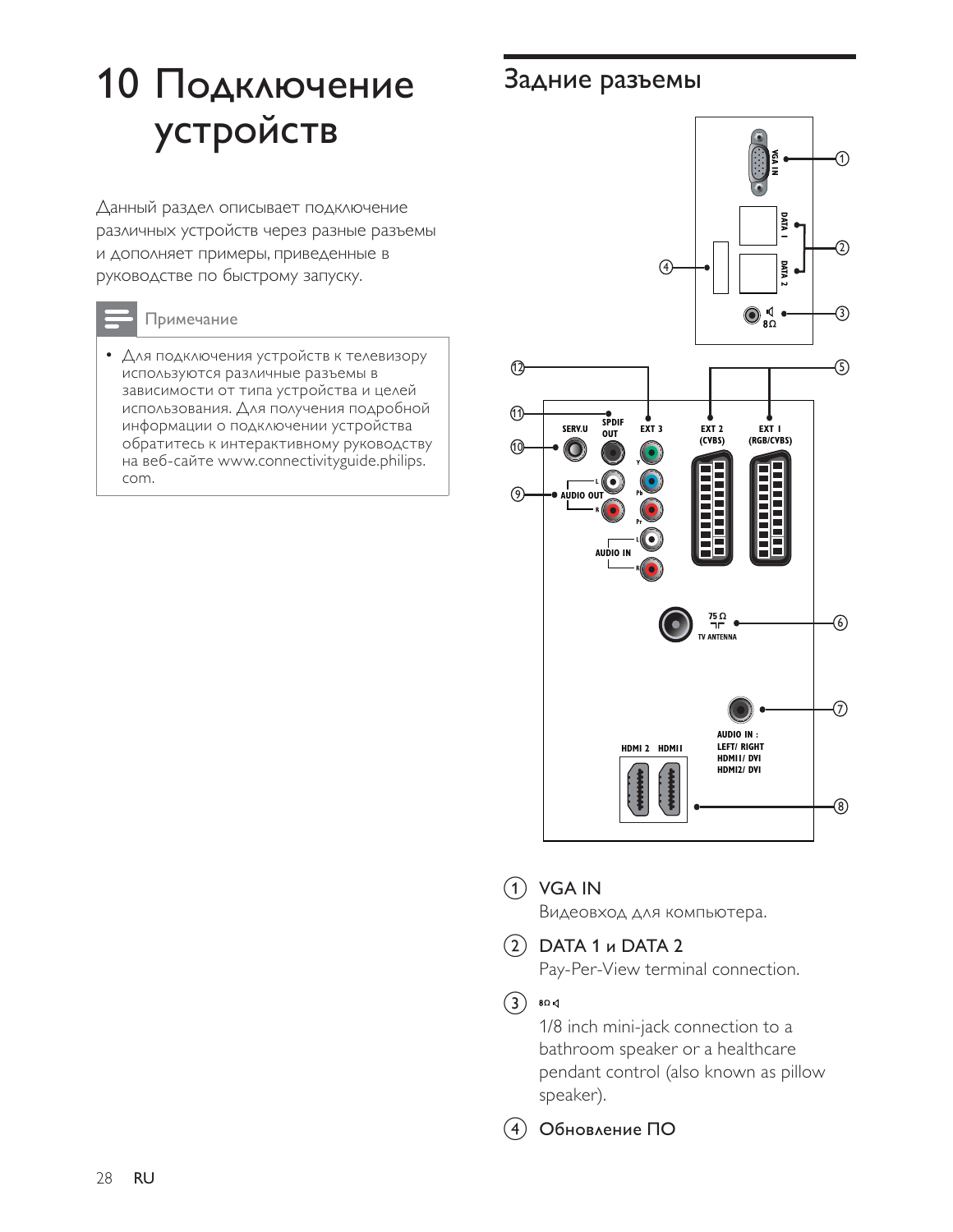## $(5)$  EXT 1 (RGB/CVBS)  $\mu$  EXT 2 (CVBS)

Аудио/видео вход от аналоговых или цифровых устройств, например DVDплееров или игровых приставок.

#### **TV ANTENNA**

Вход сигнала от антенны, кабеля или спутника.

#### **AUDIO IN**

Аудиовход от устройств, для которых необходимо отдельное аудиосоединение, например компьютер.

### $(6)$  HDMI 1/HDMI 2

Цифровой аудио/видео вход от цифровых устройств высокого разрешения, например проигрывателей Blu-ray.

### **AUDIO OUT L/R**

Аналоговый звуковой выход для домашних кинотеатров и других аудиосистем.

#### SERV. U

Для подключения интерфейса Serial Express и для специалистов сервисногообслуживания.

#### **SPDIF OUT**

Цифровой аудиовыход к домашнему кинотеатру и другим цифровым аудиосистемам.

### $(7)$  EXT 3 (Y Pb Pr u AUDIO IN L/R)

Аналоговый аудио и компонентный видео вход от аналоговых или цифровых устройств, например DVDплееров или игровых приставок.

#### Примечание

• Не используйте VGA IN и EXT 3 одновременно.

## Боковые разъемы



### $(1)$   $\cap$  (наушники)

Стереоаудиовыход для наушников.

### $(2)$  AUDIO L/R

Аудиовыход от аналоговых устройств, подключенных к VIDEO.

### $(3)$  VIDEO

Композитный видеовход от аналоговых устройств, например видеомагнитофона.

### $(4)$  S-VIDEO

S-Video (боковой) для использования совместно с разъемами Audio L/R для видеокамеры, игровой приставки и т. д. При использовании бокового разъема S-Video для видеосигнала не следует использовать для видеосигнала боковой вход для композитного сигнала.

### $(5)$  USB

Ввод данных с запоминающих устройств USB.

### $(6)$  HDMI

Цифровой аудио/видео вход от цифровых устройств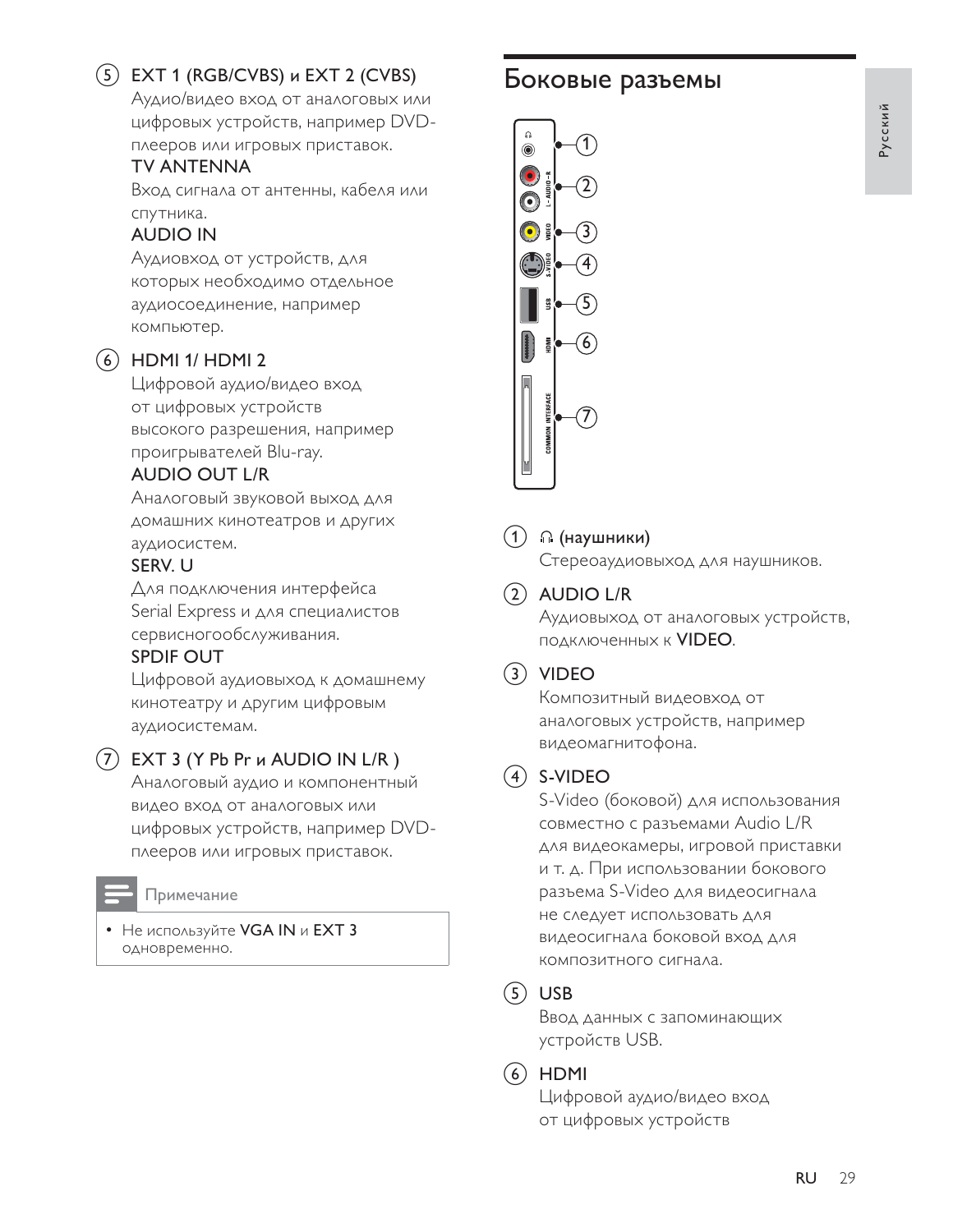высокого разрешения, например проигрывателей Blu-ray.



## (7) COMMON INTERFACE

Слот для Модуля условного доступа  $(CAM)$ .

# Использование модуля условного доступа (САМ)

Модуль условного доступа (САМ) предоставляется операторами цифровой телеслужбы для декодирования цифровых телеканалов.



#### Примечание

• Если это необходимо, обратитесь к документации, предоставленной оператором, чтобы получить сведения о том, как вставить смарт карту в модуль условного доступа.

## Вставьте и активируйте модуль условного доступа



#### Внимание

- Убедитесь, что вы следуете инструкциям, описанным ниже. Неправильная установка САМ может привести к повреждению и САМ и телевизора.
- Выключите телевизор и отсоедините сетевой шнур телевизора от электросети.
- $\mathbf{2}$ Следуя рекомендациям, напечатанным на модуле САМ, аккуратно подключите его к разъему **COMMON INTERFACE** на боковой панели телевизора.



- Вставляйте модуль до упора.
- 4 Подключите сетевой шнур телевизора к розетке электросети.
- 5 Включите телевизор и дождитесь активации модуля. Это может занять несколько минут. Не извлекайте модуль САМ из разъема — его удаление приведет к отключению цифровых услуг.

## Доступ к услугам САМ

- После установки и активации модуля САМ перейдите в меню настройки.
- 7 Нажмите ▲▼◀▶, чтобы выбрать [CONFIGURATION] > [SECURITY] >  $|CI CARD| > |YES|$ .
	- На экране отображаются приложения, предоставленные оператором цифровой телеслужбы.



#### Примечание

• Этот параметр меню доступен, только если модуль условного доступа правильно вставлен и активирован.

## Использование замка Kensington

На задней панели телевизора расположен паз для замка безопасности Kensington. Для предотвращения кражи установите замок Kensington, образовав петлю между пазом и неподвижным объектом, например тяжелым CTOAOM.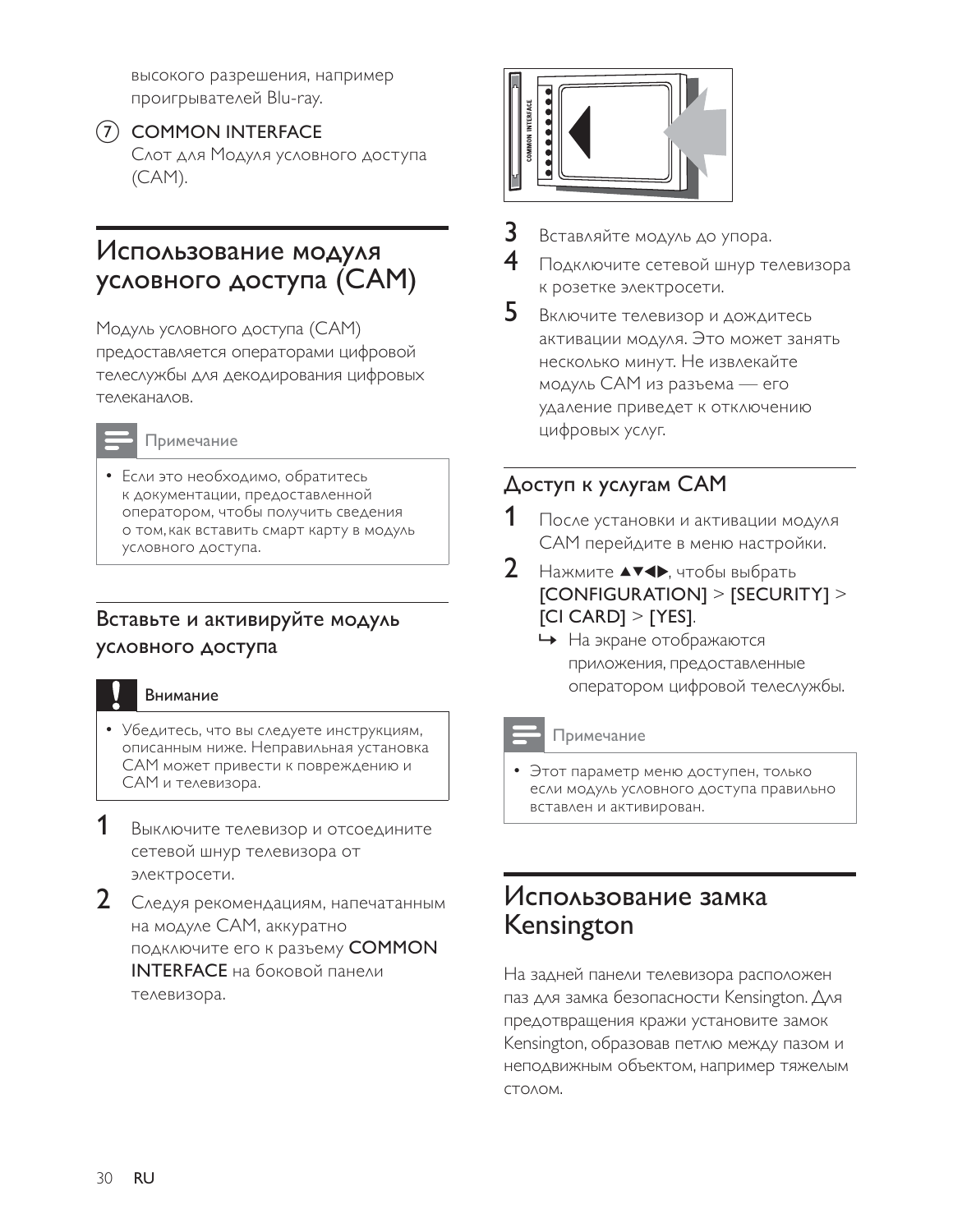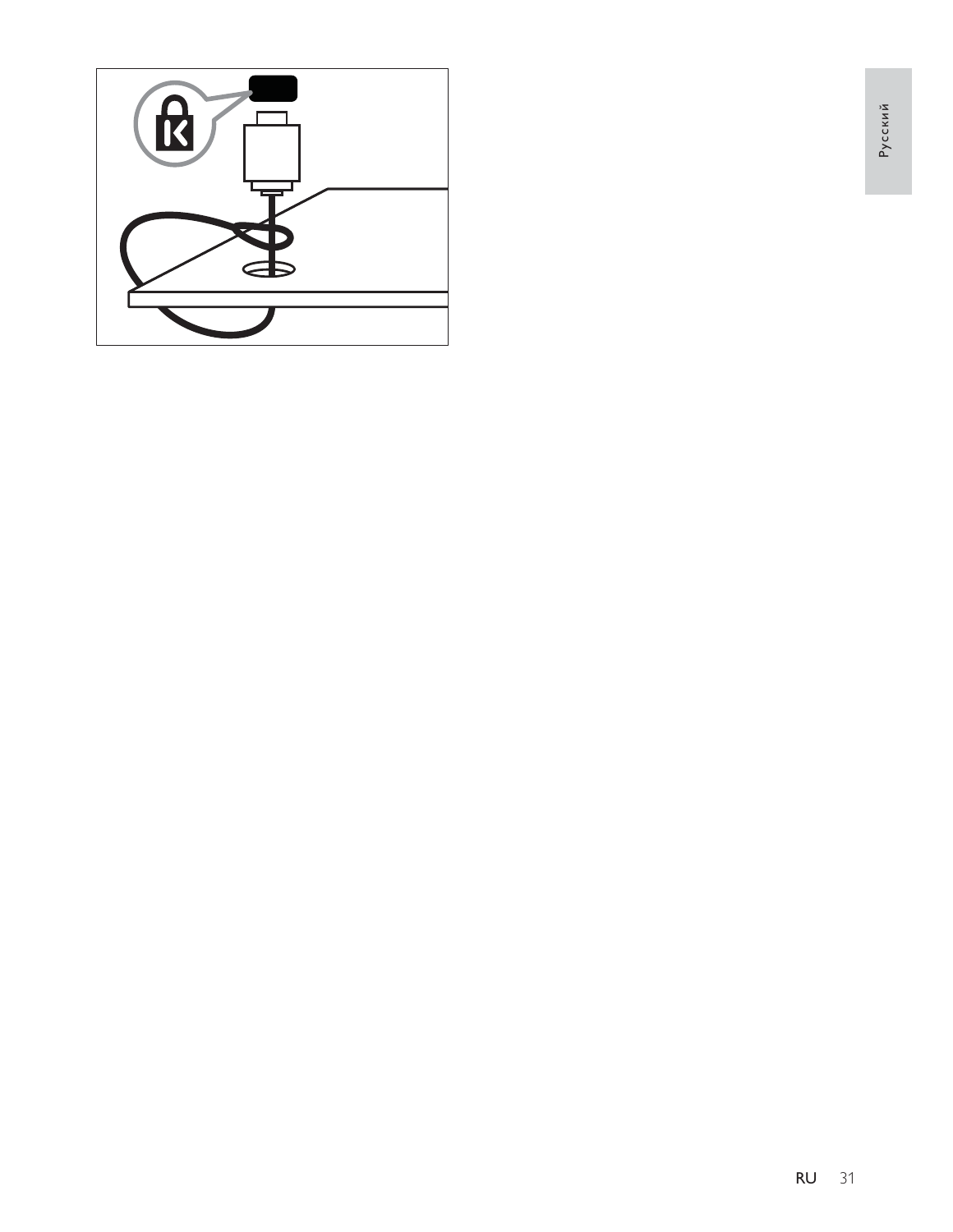# 11 Сведения об **ИЗДЕЛИИ**

Информация о продукте может быть изменена без предварительного уведомления. Для получения более подробной информации о продукте посетите сайт www.philips.com/support.

## Поддерживаемое разрешение дисплея

### Компьютерные форматы

- Разрешение частота обновления
	- $640 \times 480 60$  Fu
	- $800 \times 600 60$  Гц
	- $1024 \times 768$  60 Гц
	- 1280 x 1024 60 Гц (только HDMI)
	- $1360 \times 768$  60 Гц
	- 1920 x 1080 60 Гц (только HDMI)

### Видеоформаты

- Разрешение частота обновления
	- 720 х 480р, 60 Гц
	- 720 (1440)  $\times$  480i, 60  $\Gamma$
	- 720 х 576р, 50 Гц
	- $720(1440) \times 576$ i, 50  $\Gamma$ u
	- $1280 \times 720$ р, 60 Гц
	- $1280 \times 720$ р, 50 Гц
	- 1920 х 1080і, 50 Гц, 60 Гц
	- 1920х 1080р, 24, 25, 30, 50 или 60 Гц

# Мультимедиа

- Поддерживаемые накопители: устройства хранения класса USB 1.1 и **USB 2.0**
- Поддерживаемый формат звука: МРЗ
- Поддерживаемый формат изображений: JPEG (.jpg)
- Поддерживаемый формат слайд-шоу: Philips Album Format (.alb)

# Тюнер/Прием/Передача

- Антенный вход: 75 Ом, коаксиальный  $(IEC75)$
- Телевизионная система: DVB-T; PAL I/BG/DK; SECAM BG/DK/I/ L/L'
- Воспроизведение видео: NTSC M/4.43; SECAM; PAL BG/M/N/60
- Диапазоны тюнера: гипердиапазон, S-канал, UHF, VHF

# Питание

- Электропитание: 90-270 В, 50 Гц
- Энергопотребление в режиме ожидания: < 1 Вт с отображением часов
- Температура окружающей среды: от 5 до 40 градусов Цельсия

# Питание

- Характеристики динамиков: 10 Вт/6 Oм
- Среднеквадратическая выходная мощность встроенных динамиков
	- Полное сопротивление: 6 Ом
	- Мощность: 2 х 10 Вт
	- Чувствительность аудио: -3 дБ, >12,5 кГц
- Наушники
	- Полное сопротивление: 16 Ом
	- Выходная мощность: 2 х 50 мВт
- Усилитель для душа
	- Полное сопротивление: 8 Ом
	- Выходная мощность: 1 Вт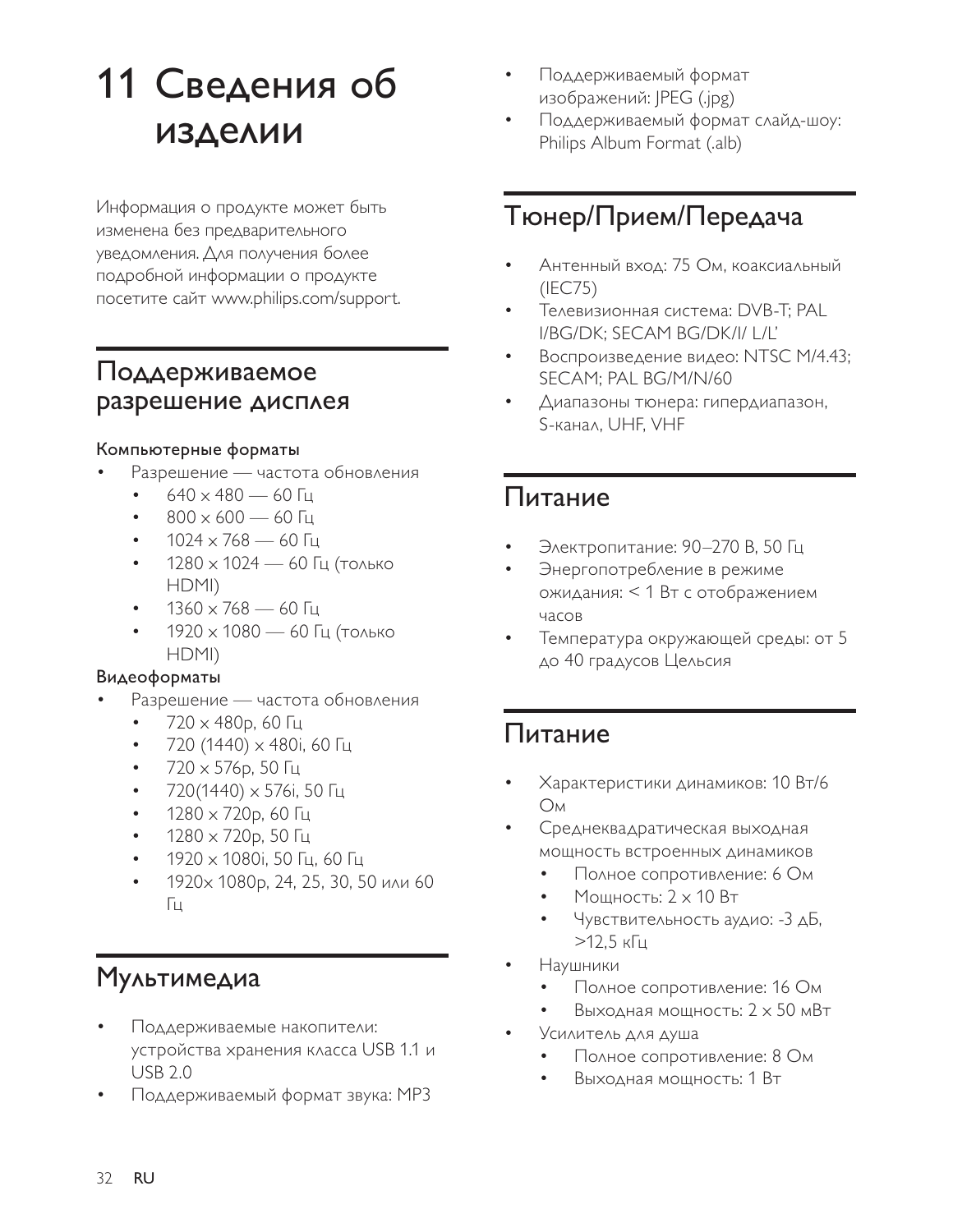# 12 Устранение неисправностей

В данном разделе приведено описание наиболее часто встречающихся неисправностей и возможностей их устранения.

# Проблемы, связанные с ВКЛЮЧЕНИЕ И ВЫКЛЮЧЕНИЕМ телевизора

#### Телевизор не включается.

Убедитесь, что сетевой шнур телевизора подключен к розетке электросети. Если телевизор не включается, выньте вилку сетевого шнура из розетки, подождите около ОДНОЙ МИНУТЫ, ЗАТЕМ ВСТАВЬТЕ ВИЛКУ В розетку и включите телевизор.

### Телевизор не реагирует на нажатие кнопок управления.

- Убедитесь, что элементы управления телевизором не заблокированы. С помощью пульта ДУ настройки PBS откройте меню настройки PBS и отмените блокировку кнопок (см. Включение или блокировка элементов управления телевизором' на стр. 18) управления телевизором.
- Если используется гостевой пульт ДУ, убедитесь, что он не заблокирован. С помощью пульта ДУ настройки PBS откройте меню настройки PBS и отмените блокировку гостевого пульта ДУ (см. Включение или блокировка пульта ДУ' на стр. 18).

#### Телевизор выключается.

Проверьте настройки энергосбережения и увеличьте время, если телевизор должен работать более продолжительное время (см.

Выбор параметра энергосбережения' на стр. 20).

## Телевизор не выключается.

Проверьте, не задан ли режим питания **[FORCED ON]**. Если задан режим **[FORCED ON]**, выберите другую настройку (см. 'Предварительная настройка формата изображения' на стр. 15).

## Недоступно меню настройки PBS

### Меню настройки PBS невозможно открыть с помощью гостевого пульта ДУ.

Убедитесь, что отключен режим высокого уровня безопасности. Используйте пульт ДУ настройки PBS для доступа к меню настройки PBS и разрешите использовать гостевой пульт ДУ (см. 'Выбор уровня безопасности' на стр. 18).

### Меню настройки PBS невозможно открыть с помощью пульта ДУ настройки PBS.

Убедитесь, что переключатель, расположенный на боковой панели пульта ДУ настройки PBS, установлен в положение (см. 'Вызов меню настроек с помощью пульта ДУ настройки PBS' на стр. 9)**SETUP**.

# Проблемы с изображением

## Есть звук, но изображение отсутствует.

- Проверьте подсоединение к телевизору антенны или кабеля.
- $\bullet$ Убедитесь, что правильно выбран источник сигнала и протокол связи.

### Есть звук, но изображение плохого качества.

Проверьте правильность подсоединения к телевизору антенны, кабеля или телеприставки.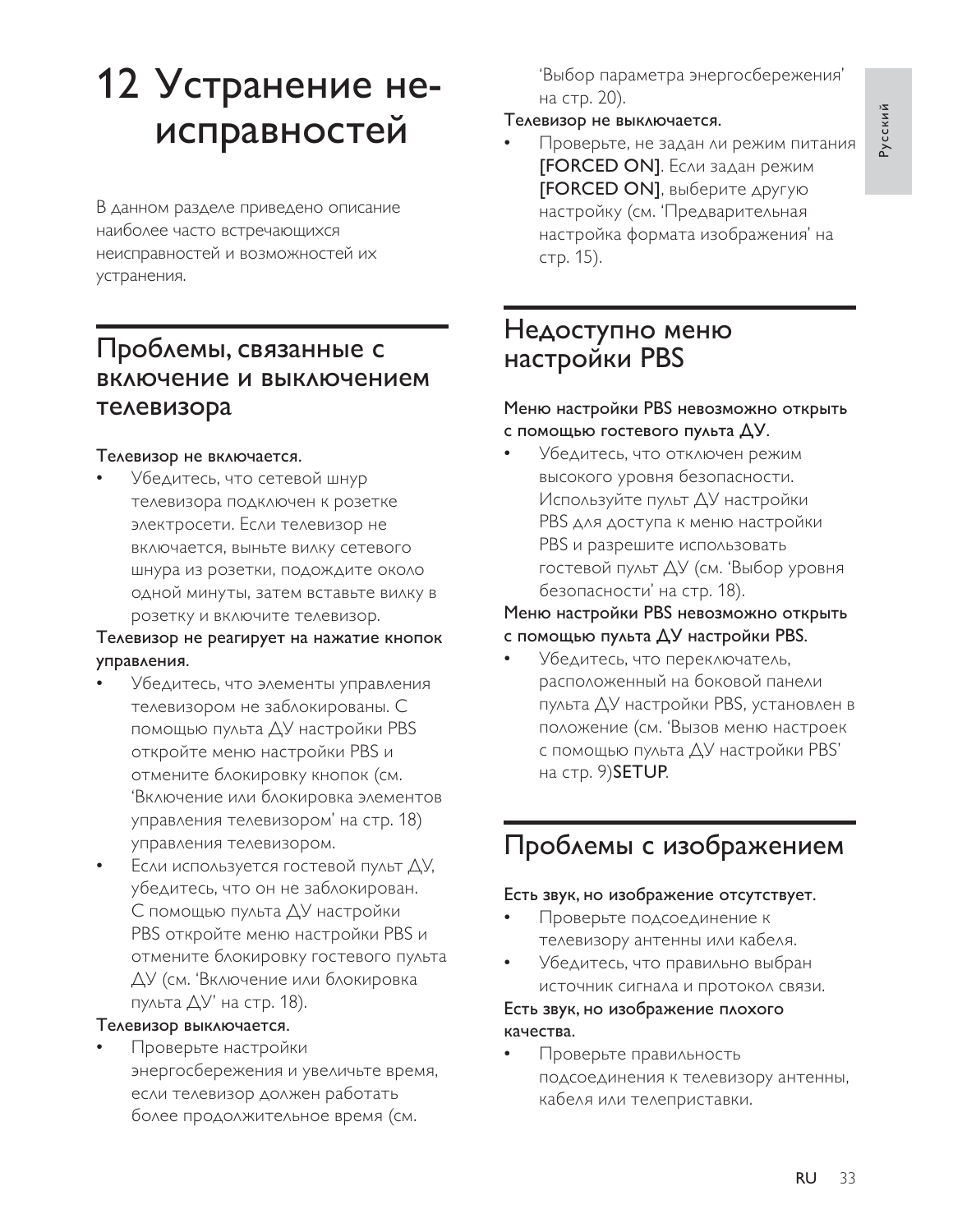- Убедитесь в правильности настроек изображения телевизора и источника сигнала.
- Не подключайте устройства одновременно к входам VGA и EXT3 телевизора.

# Проблемы со звуком

#### Есть изображение, нет звука.

- Убедитесь, что все кабели подключены правильно.
- Убедитесь, что звук не отключен. Если звук отключен, включите его для данного канала (см. 'Отключить звук канала' на стр. 23).
- Убедитесь, что источник звука выбран правильно (см. Частройка параметров звука' на стр. 16).
- Если к телевизору подсоединен DVD-плеер с помощью кабеля HDMI, убедитесь, что для цифрового выхода DVD-плеера задан режим РСМ.
- Убедитесь, что параметру **[MIN VOLUME**] не задано нулевое значение (см. 'Настройка параметров звука' на стр. 16).

# Проблемы связи

#### Нет связи между телевизором и внешними устройствами.

- Выберите правильный источник сигнала.
- При использовании системных или смарт-карт убедитесь, что доступен слот для карт памяти.

# Гостевой пульт ДУ не работает

Гостевой пульт ДУ не работает.

- Замените батарейки в пульте. Возможно, они разрядились.
- Проверьте полярность батареек и убедитесь, что они установлены правильно в соответствии с метками  $``+/-".$
- Если пульт ДУ заблокирован, разблокируйте его (см. Включение или блокировка пульта ДУ' на стр. 18).

# Другие проблемы

### На экране отображается символ "F".

Это означает, что телевизор находится в заводском режиме. Нажмите и удерживайте нажатой кнопку **MENU** на боковой стороне телевизора в течение нескольких секунд, чтобы переключить телевизор в нормальный режим работы.

# Контактная информация

Если проблему не удается решить самостоятельно, см. раздел с ответами на часто задаваемые вопросы на веб-сайте по адресу: www.philips.com/support. При повторном возникновении проблемы обратитесь в Philips центр поддержки потребителей Philips в вашей стране, указанный в приложении.

## Предупреждение

• Не пытайтесь ремонтировать изделие самостоятельно. Это может привести к необратимым повреждениям изделия или лишить силы вашу гарантийную карту.

## Примечание

• Запишите модель и серийный номер телевизора перед тем, как обратиться в Philips. Эти данные указаны на задней панели телевизора и на упаковке.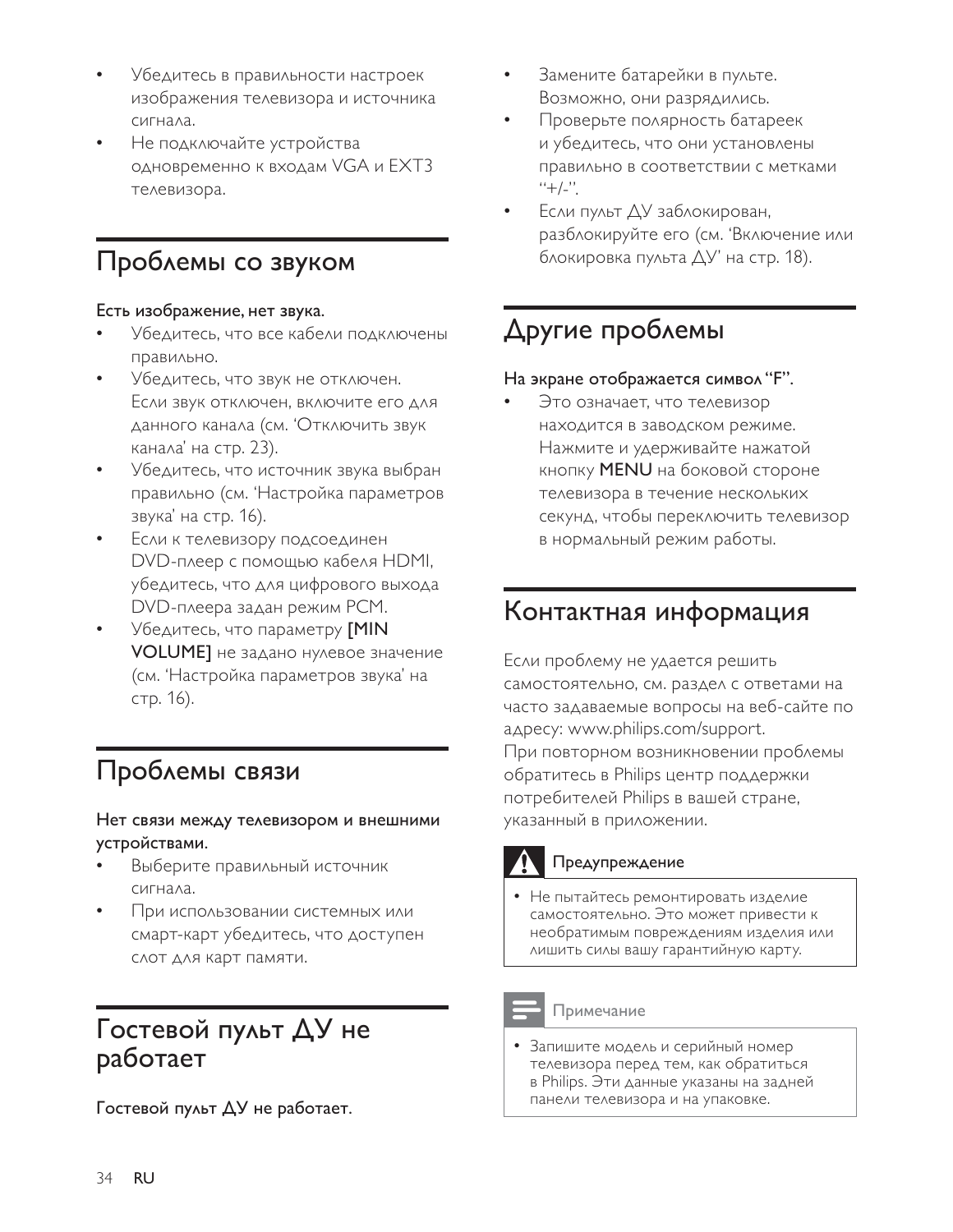# 13 Указатель

# $\overline{a}$

| $\overline{\mathsf{A}}$                |    |
|----------------------------------------|----|
| Auto SCART (Автоматическое             |    |
| переключение на источник видеосигнала, |    |
| подключенный к разъему SCART)          | 19 |
| E                                      |    |
| <b>ESP</b>                             | 20 |
| S                                      |    |
| Smart power                            | 20 |
| Э                                      |    |
| Элементы управления                    | 7  |
| Энергосбережение                       | 20 |
| Энергоэкономичный режим ожидания:      | 20 |
| 3                                      |    |
| Загрузка программного обеспечения      | 26 |
| <b>Замок Kensington</b>                | 30 |
| P                                      |    |
| разрешение изображения                 | 32 |
| Б                                      |    |
| Блокировка клавиш                      | 18 |
| Β                                      |    |
| Время загрузки                         | 11 |
| <b>Bxog RGB</b>                        | 20 |
| А                                      |    |
| Аудио/видео выход                      | 18 |
| Я                                      |    |
| Язык                                   |    |
| Язык меню                              | 10 |
| Язык телетекста                        | 22 |

| Управление несколькими пультами ДУ | 77 |
|------------------------------------|----|
| Установка каналов                  |    |
| Автоустановка                      | 21 |
| Установка вручную                  | フフ |
| Устранение неисправностей          |    |
| Уход за экраном                    |    |

# $\overline{\mathsf{H}}$

| Настройка параметров             |    |
|----------------------------------|----|
| Настройки включения              | 13 |
| Настройки часов                  | 11 |
| Параметры безопасности           | 17 |
| Параметры звука                  | 16 |
| Параметры изображения            | 16 |
| Параметры управления             | 18 |
| Параметры, связанные со          |    |
| здравоохранением                 | 27 |
| Энергосбережение                 | 20 |
| Настройки включения              |    |
| Баннер каналов                   | 15 |
| Громкость при включении          | 15 |
| Индикатор громкости              | 15 |
| Канал при включении              | 14 |
| Отображение канала               | 15 |
| Питание при включении            | 15 |
| Приветственное сообщение         | 14 |
| Режим энергопотребления          | 15 |
| Тема для телевизора              | 16 |
| Формат изображения при включении | 15 |
| Язык аудиосопр.                  | 16 |
| Язык субтитров                   | 16 |
| Настройки часов                  |    |
| Время загрузки                   | 11 |
| Громкость звукового сигнала      | 11 |
| Отображение часов                | 11 |
| Установка времени                | 11 |
|                                  |    |

# $K_{\text{Kau}}$

| ∶анал                      |    |
|----------------------------|----|
| Баннер каналов             | 15 |
| Блокировка канала          | 22 |
| Задание количества каналов | 11 |
| Канал при включении        | 14 |
| Кодированный канал         | 1۶ |
|                            |    |

# Русский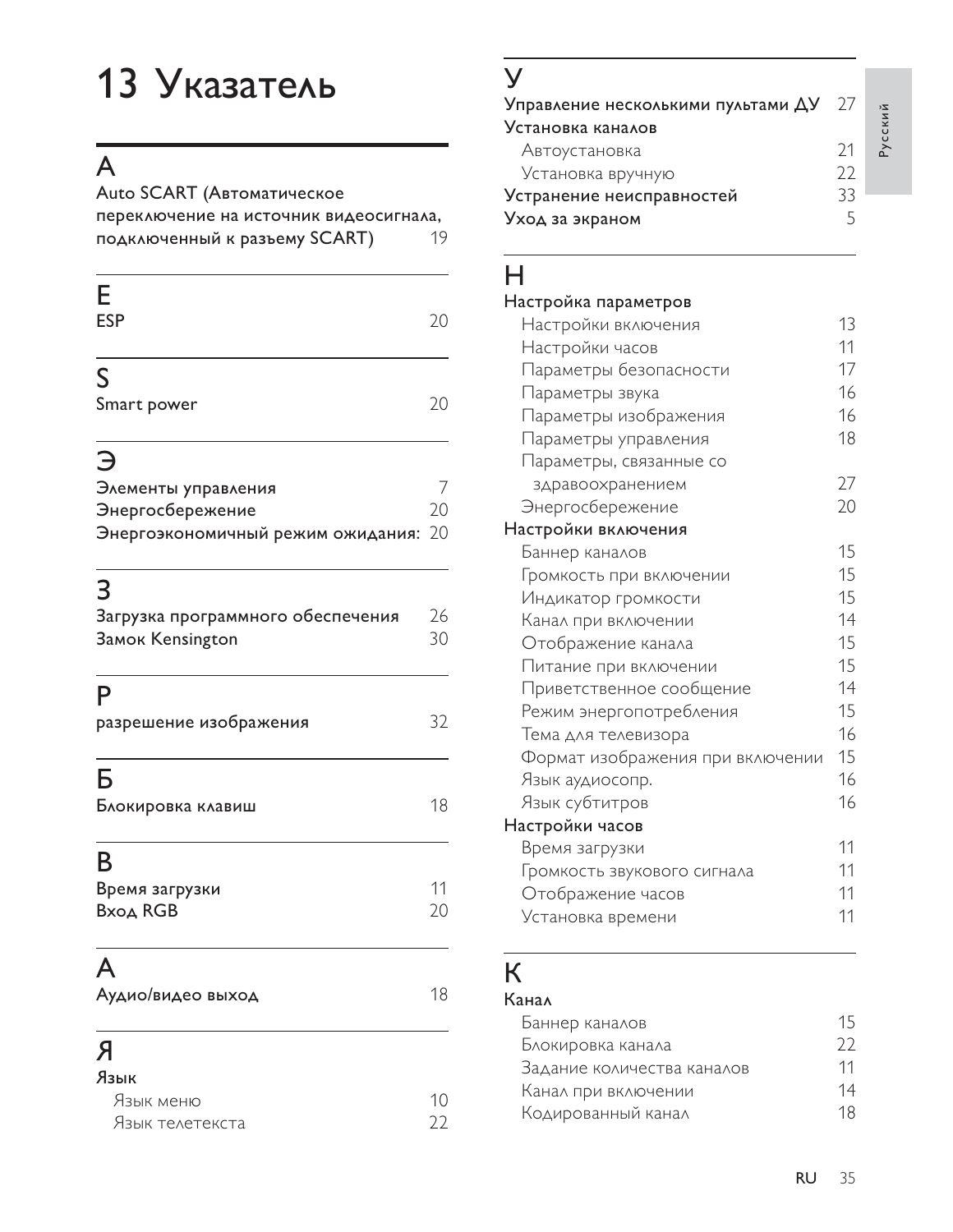| Кольца каналов                      | 23 |
|-------------------------------------|----|
| Название канала                     | 23 |
| Отключить звук канала               | 23 |
| Отображение канала                  | 15 |
| Кольца каналов                      | 23 |
| Копирование                         |    |
| Копирование данных с телевизора на  |    |
| устройство USB                      | 25 |
| Копирование данных с устройства USB |    |
| на телевизор                        | 25 |
|                                     |    |
| M                                   |    |
| Модуль условного доступа (САМ)      | 30 |
| Модуль условного доступа (САМ)      | 30 |
|                                     |    |
| $\bigcap$                           |    |
| Отключение динамиков                | 27 |
|                                     |    |
| $\overline{C}$                      |    |
|                                     | 10 |
| Слот для карт памяти                |    |
|                                     |    |
| Параметры безопасности              |    |
| Блокировка клавиш                   | 18 |
| Блокировка пульта ДУ                | 18 |
| Высокий уровень безопасности        | 18 |
| Стандартный уровень безопасности    | 18 |
| Параметры звука                     | 16 |
| Параметры изображения               | 16 |
| Параметры управления                | 18 |
| Параметры, связанные со             |    |
| здравоохранением                    | 27 |
| Передача данных                     | 10 |
| Питание                             |    |
| ESP                                 | 20 |
|                                     | 20 |
| Smart power                         |    |
| Режим питания                       | 15 |
| Характеристики питания              | 32 |
| Энергоэкономичный режим ожидания:20 |    |
| Пульт дистанционного управления     |    |
| Блокировка пульта ДУ                | 18 |
| Гостевой пульт ДУ                   | 10 |
| Пульт ДУ для настройки режима PBS   | 9  |
| Управление несколькими пультами ДУ  | 27 |

Цвет, присвоенный пульту ДУ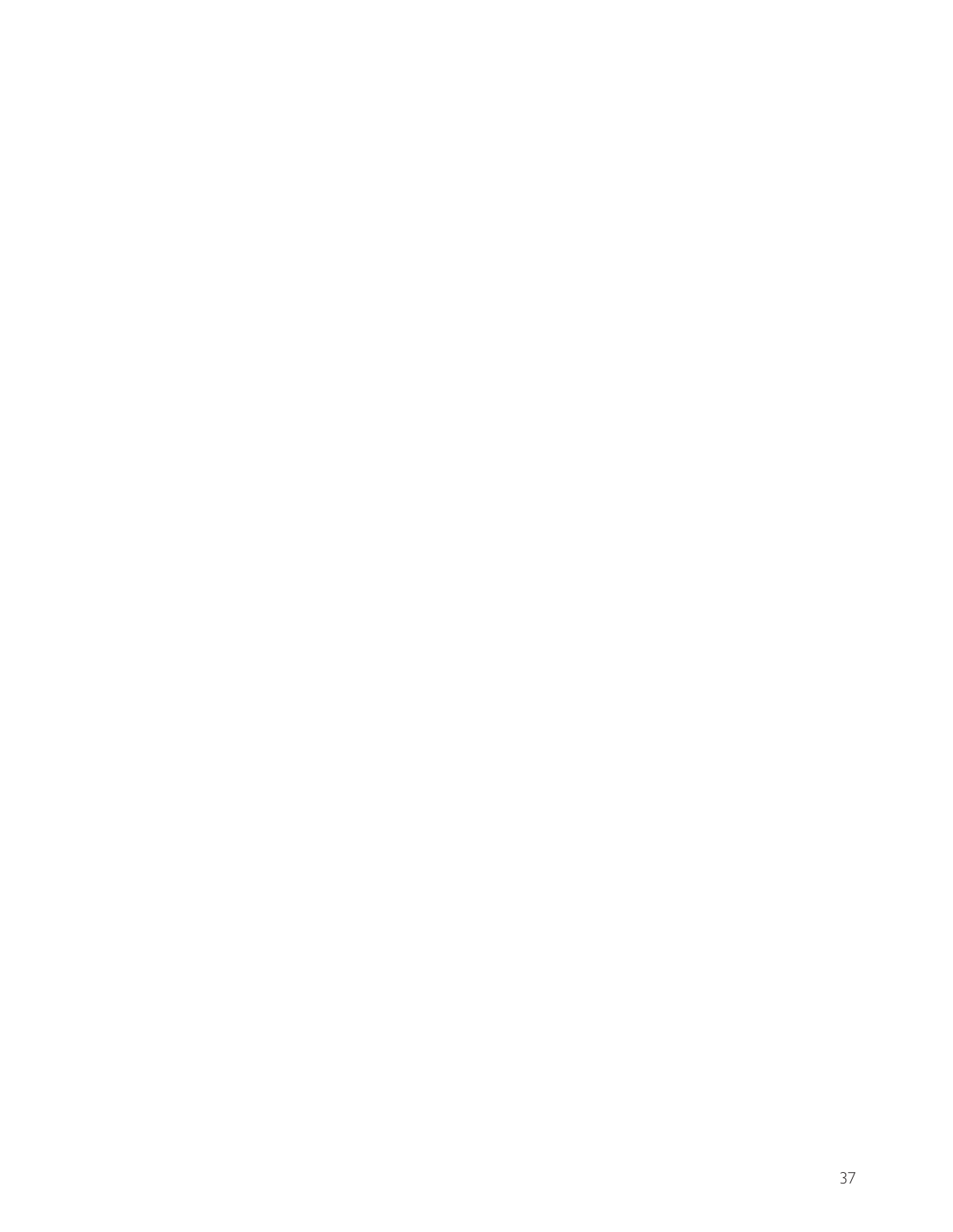